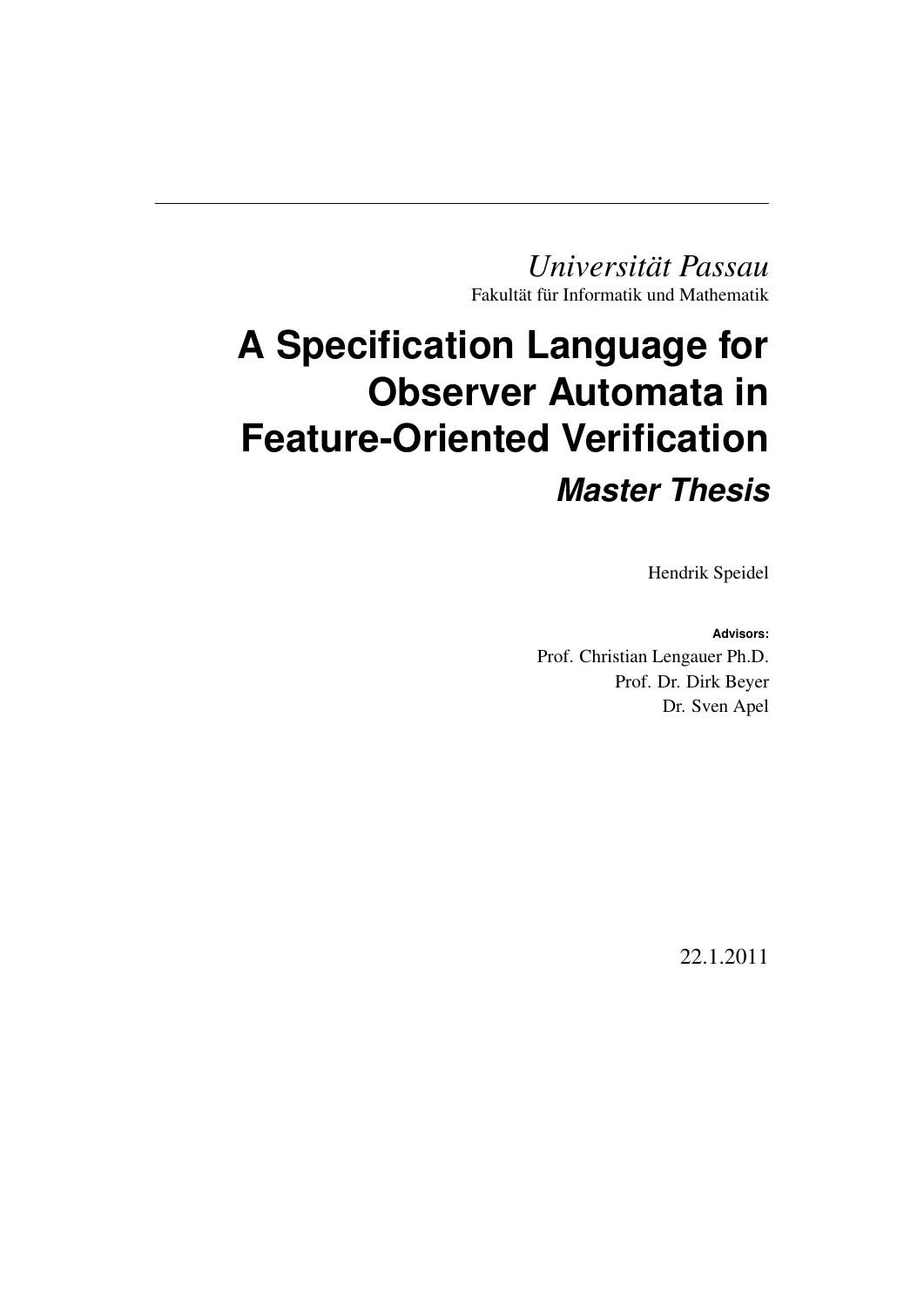# **Abstract**

This thesis presents SPLVERIFIER a toolchain aimed at verification of featureoriented software product lines. A software product line (SPL) is located in a specific problem space and defines a set of variants i.e. related programs. Featureoriented software development is a paradigm to develop software product lines aimed at the reuse of code across variants. To this end, the problem space is decomposed into features. A feature represents a design decision and presents a potential configuration option. Individual variants of the SPL can be composed automatically from the set of available features. This circumstance and the fact that the number of possible variants can increase exponentially with the number of features makes it hard to verify software product lines. Therefore, SPLVERIFIER needs to check that all possible variants of the SPL are correct. SPLVERIFIER is targeting a specific class of correctness problems that is inherent to software product lines called feature interactions: A feature interaction is a situation in which the combination of multiple features —even though each individual feature works as specified— leads to emergent and possibly critical behavior.

The central part of SPLVERIFIER is the AUTOFEATURE automata language to express specifications for the use with off-the-shelf software model-checkers. The automata language allows to express specifications alongside a feature's source code. The specifications are woven with code to form programs that can be used as input to existing software model checkers. Software model-checking is a formal technique to automatically verify that a program adheres to a given specification.

The toolchain can be applied to check feature-oriented product lines using two alternative approaches: All possible variants that can be composed from the product line's features can be composed and checked individually. The other approach introduced by this thesis is called variability-encoding. Here, an instrumented program that incorporates the behavior of all possible variants can be generated from the SPL. This makes it possible to check an entire product line without generating and checking all possible feature combinations.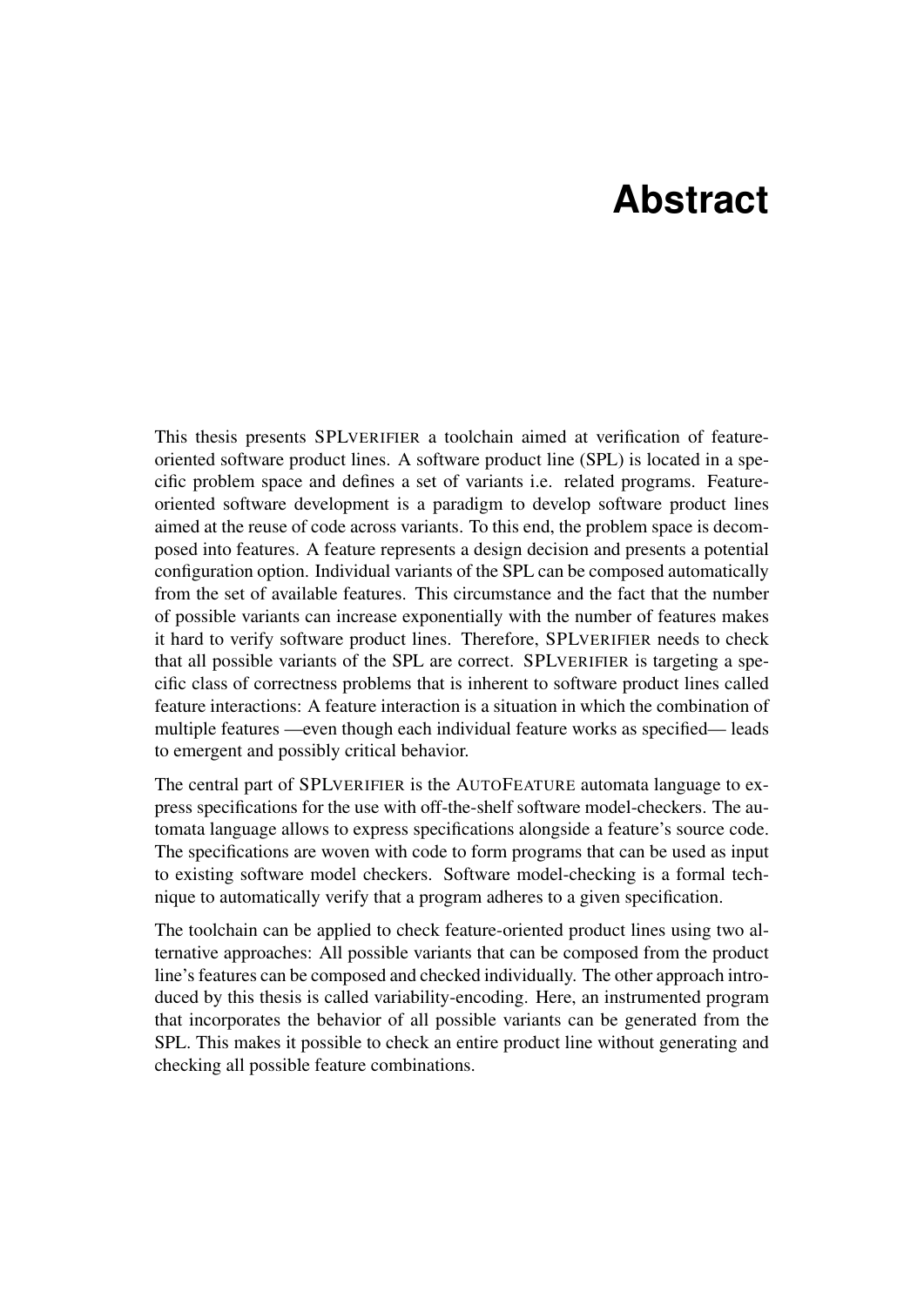# **CONTENTS**

| $\mathbf{1}$   |     | <b>Introduction</b> |                                       | 1              |
|----------------|-----|---------------------|---------------------------------------|----------------|
|                | 1.1 |                     |                                       | $\mathbf{1}$   |
|                | 1.2 |                     |                                       | $\overline{2}$ |
|                | 1.3 |                     |                                       | $\overline{2}$ |
| $\overline{2}$ |     | <b>Background</b>   |                                       | 5              |
|                | 2.1 |                     | Feature-Oriented Software Development | 6              |
|                |     | 2.1.1               |                                       | 6              |
|                |     | 2.1.2               |                                       | $\overline{7}$ |
|                |     | 2.1.3               |                                       | 8              |
|                |     | 2.1.4               |                                       | 9              |
|                |     | 2.1.5               |                                       | 10             |
|                |     | 2.1.6               |                                       | 10             |
|                | 2.2 |                     |                                       | 14             |
|                |     | 2.2.1               |                                       | 16             |
|                |     | 2.2.2               |                                       | 17             |
|                |     | 2.2.3               |                                       | 17             |
| 3              |     |                     | <b>Model Checking Of Variants</b>     | 19             |
|                | 3.1 |                     |                                       | 19             |
|                | 3.2 |                     |                                       | 22             |
|                |     | 3.2.1               |                                       | 22             |
|                |     | 3.2.2               |                                       | 23             |
|                |     | 3.2.3               |                                       | 24             |
|                |     | 3.2.4               |                                       | 25             |
|                |     | 3.2.5               |                                       | 26             |
|                |     | 3.2.6               |                                       | 27             |
|                |     |                     |                                       |                |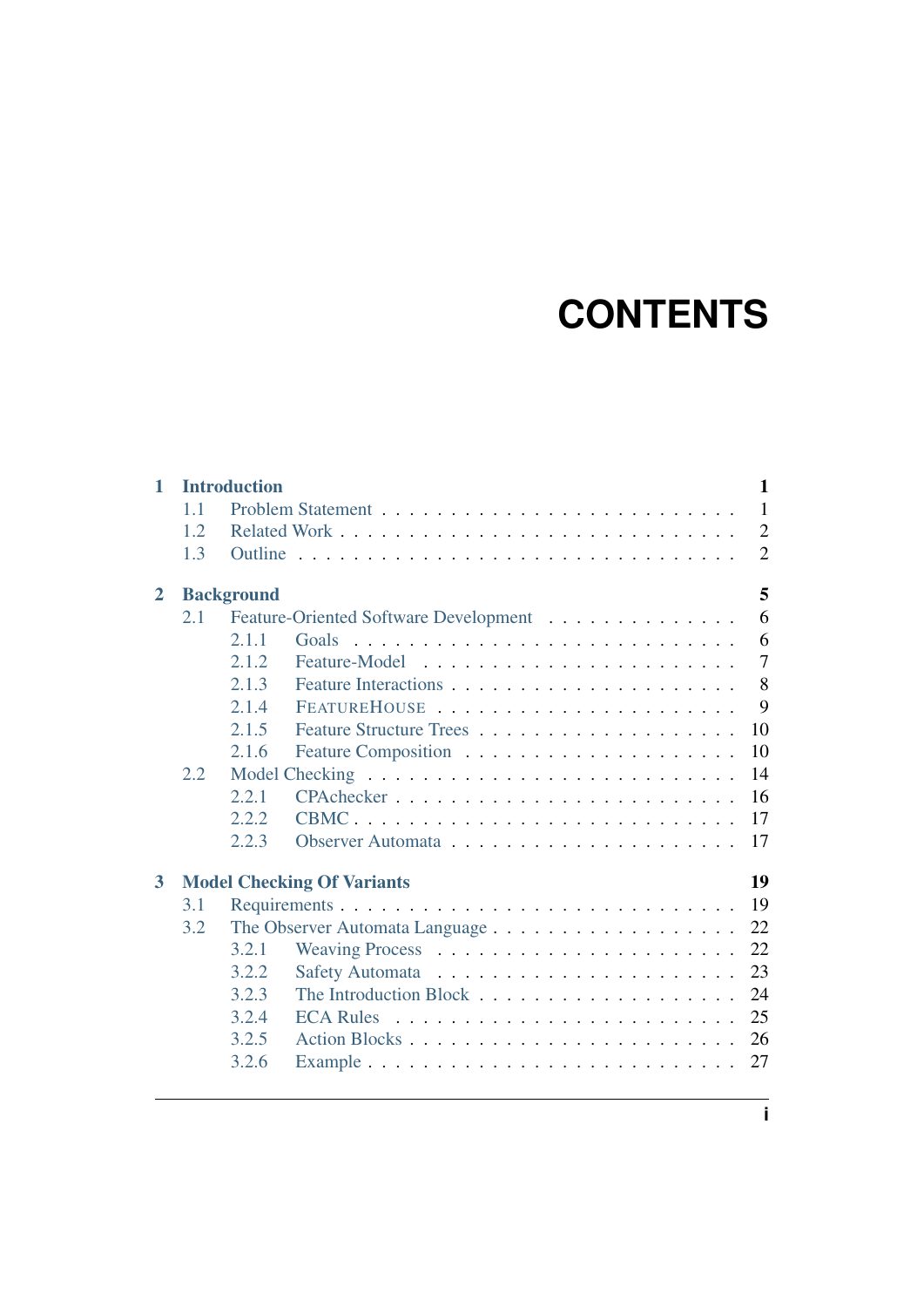|              |                           | 3.2.7                                                             | 28 |
|--------------|---------------------------|-------------------------------------------------------------------|----|
|              | 3.3                       |                                                                   | 29 |
|              |                           | Action Execution Patterns<br>3.3.1                                | 31 |
|              |                           | 3.3.2                                                             | 32 |
|              | 3.4                       |                                                                   | 33 |
| 4            |                           | <b>Model Checking Of Product Lines Using Variability-Encoding</b> | 35 |
|              | 4.1                       |                                                                   | 36 |
|              | 4.2                       |                                                                   | 39 |
|              | 4.3                       | Correctness Of Variability-Encoding                               | 43 |
|              |                           | 4.3.1                                                             | 43 |
|              |                           | Structures, Fields, And Global Variable Declarations<br>4.3.2     | 44 |
|              |                           | Variability-Encoding Of Functions<br>4.3.3                        | 44 |
|              | 4.4                       | Necessary Changes To The Scenario Modeling Language               | 46 |
| 5            |                           | <b>The E-Mail System Case Study</b>                               | 47 |
|              | 5.1                       |                                                                   | 47 |
|              | 5.2                       | Comparison Of Model-Checking Individual Variants And              |    |
|              |                           |                                                                   | 48 |
|              | 5.3                       |                                                                   | 49 |
|              |                           | 5.3.1                                                             | 49 |
|              |                           | 5.3.2                                                             | 53 |
|              | 5.4                       |                                                                   | 55 |
| 6            |                           | <b>Conclusion</b>                                                 | 57 |
| $\mathbf{A}$ |                           | <b>Tool-chain Installation and Usage</b>                          | 59 |
|              | 61<br><b>Bibliography</b> |                                                                   |    |
|              |                           |                                                                   |    |
| B            |                           | <b>Erklärung</b>                                                  | 65 |
|              |                           |                                                                   |    |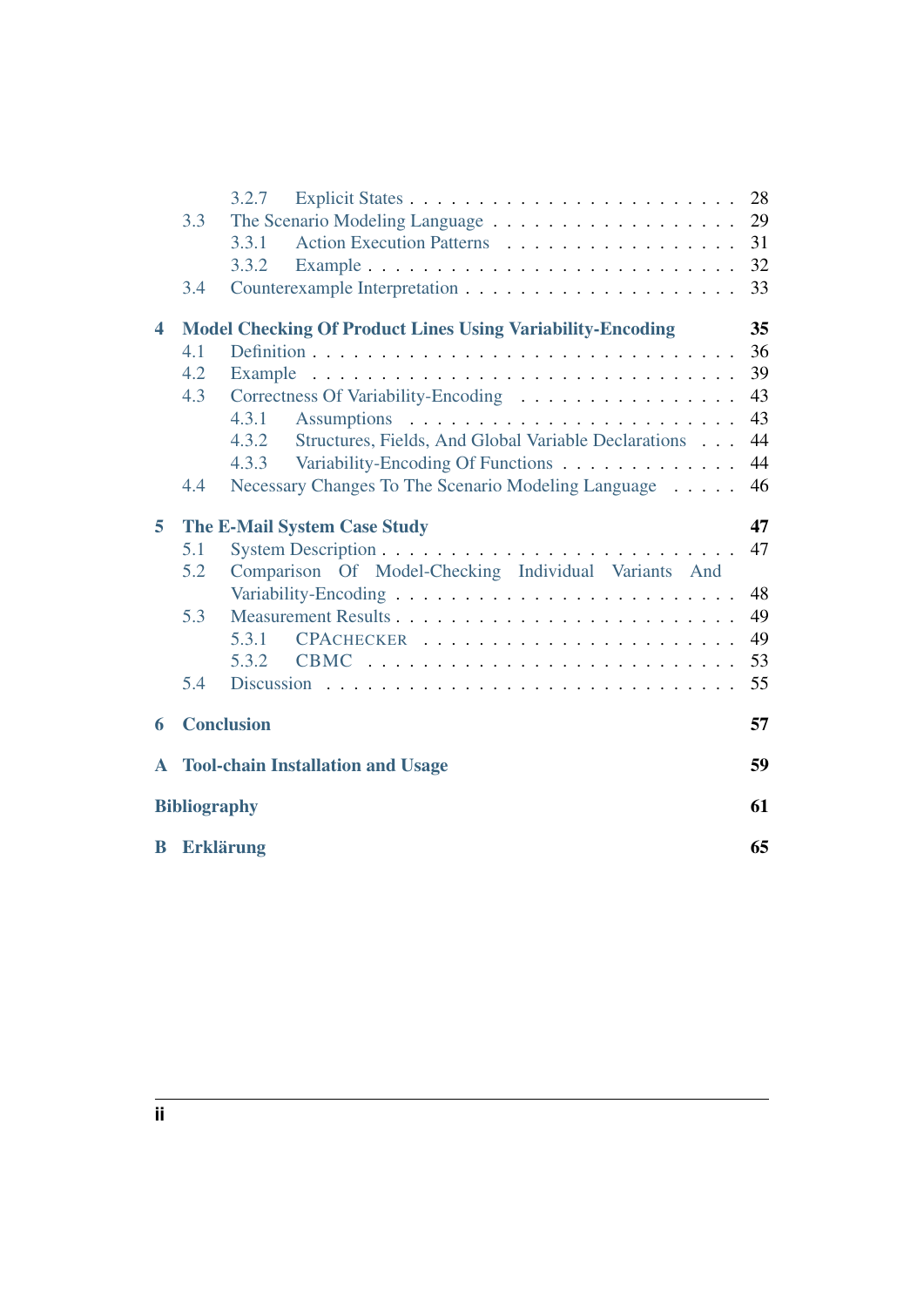# **CHAPTER**

## **ONE**

# **INTRODUCTION**

<span id="page-4-0"></span>An aspect that can be observed in todays markets is that often not only one product needs to be developed but a software product line (SPL) consisting of multiple distinct but closely related software products. These products are related in that they might share parts of their code but they also differ in specific ways — be it in functionality, optimizations, or supported hardware architecture. However, they are located in the same problem space. Feature-oriented software development (FOSD) is a paradigm to develop software product lines aimed at the reuse of code across variants [\[AK2009\].](#page-64-0) To this end, the problem space is decomposed into features. A feature represents a design decision and presents a potential configuration option. Individual variants of the SPL can be composed automatically from the set of available features. This circumstance and the fact that the number of possible variants can increase exponentially with the number of features makes it hard to verify software product lines. In particular, feature interactions are a specific class of correctness problems inherent to software product lines: A feature interaction is a situation in which the combination of multiple features —even though each individual feature works as specified— leads to emergent and possibly critical behavior. It is a field of ongoing research to find techniques to detect and mitigate feature interactions in software product lines.

## <span id="page-4-1"></span>**1.1 Problem Statement**

Feature interactions present a major problem in feature-oriented software development [\[CKMR2003\].](#page-64-1) Software Model Checking offers the possibility to prove that a program adheres to a given specification [\[Clar1997\]](#page-64-2) —a broader statement than compared to the result of software testing. We therefore investigate how software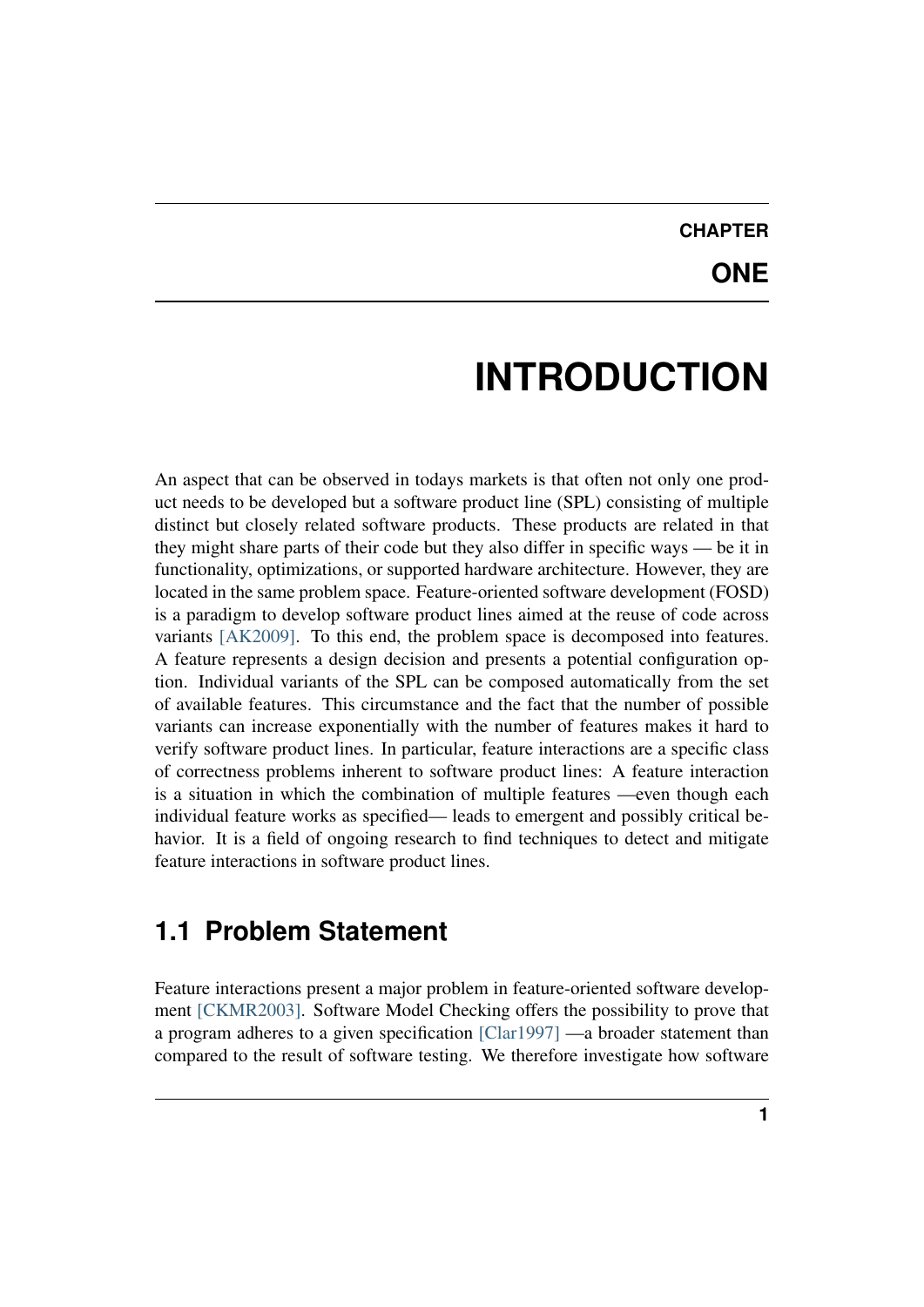model checking can be integrated in the feature-oriented software development process. FEATUREHOUSE was chosen as the method to produce variants from the product line. Existing model checkers are reused for verification. The C programming language is employed for SPL development. As a starting point, a mechanism is needed to express specifications in a modular way that integrates with features. Additionally, alternative methods may be investigated that allow the detection of feature interactions by the means of software model checking.

Ideas are implemented prototypically in JAVA and Python to be able to test their applicability in feature aware verification.

# <span id="page-5-0"></span>**1.2 Related Work**

This thesis builds on previous research of feature-oriented software development and software model checking. Specifically, the concepts presented here are interpretations and adaptations of the following works:

- Verification of product lines has been studied previously. Post et al. study the Linux Kernel as a configurable product line [\[PSK2009\].](#page-64-3) Li et al. use model checking to find feature interactions in product lines where feature code is represented as state machines [\[LKF2002\].](#page-64-4) FEATUREALLOY can be used to express and verify feature-oriented designs [\[ASLK2010\].](#page-64-5)
- The automata language to express the specifications that is presented here is modeled after the BLAST *Query Language* that is used by the BLAST software model checker [\[BCHJM2004\].](#page-64-6) The SLAM model checker also uses an automata language to express specifications [\[BRa2002\].](#page-65-0)
- The concept of variability-encoding is inspired by the technique of *configuration lifting* [\[PoSi2008\].](#page-65-1) It generates a meta-program from a product line configurable via preprocessor directives that can then be used as input to software model checkers. Variability-encoding is an application of that concept to feature-oriented product lines.

# <span id="page-5-1"></span>**1.3 Outline**

Chapter *[2](#page-8-0)* introduces [Feature-Oriented Software Development](#page-9-0) and [Model Checking](#page-17-0) in more detail. While these techniques can be applied to other languages also,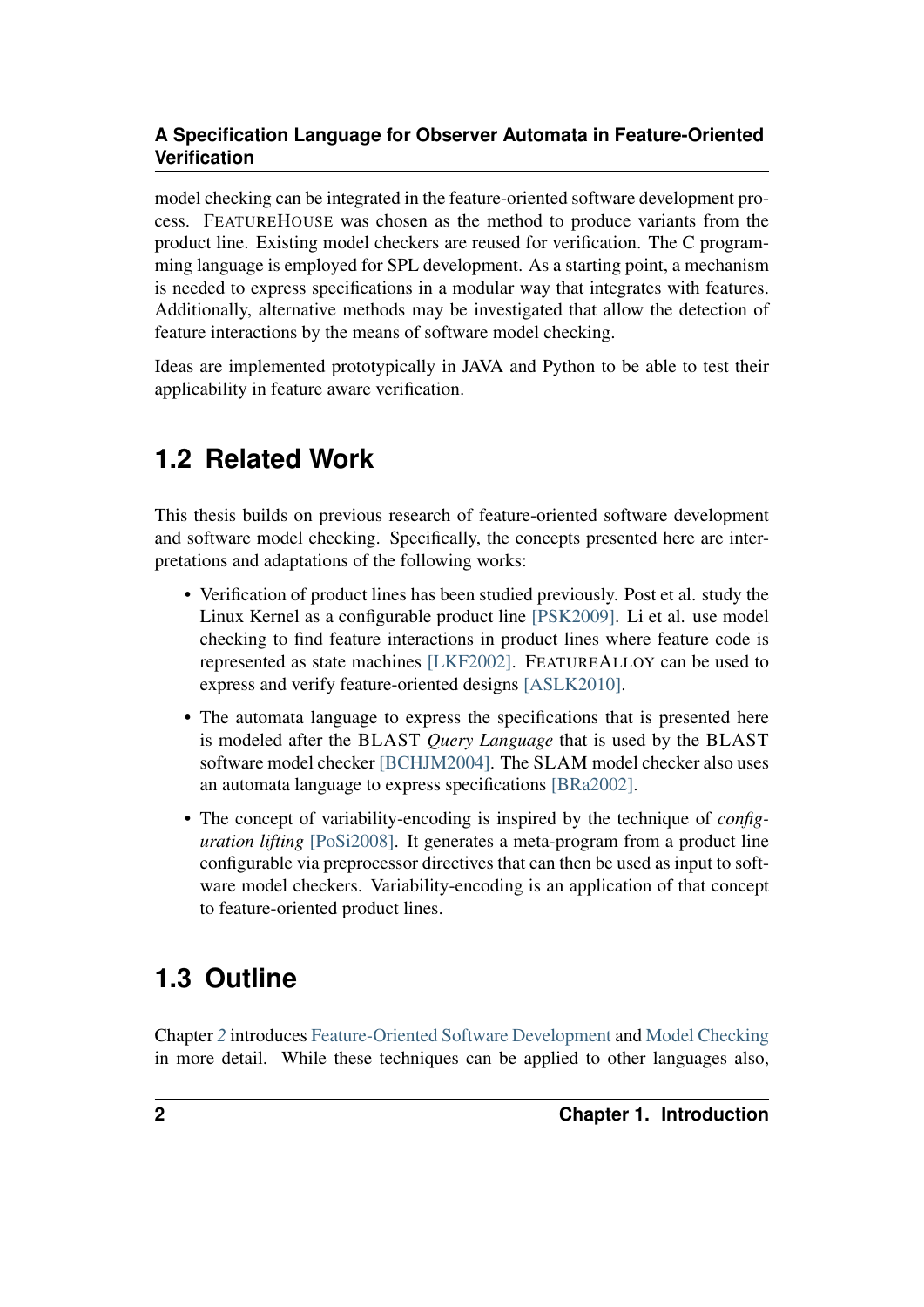this document focuses on their application in conjunction with the C programming language.

Next, chapter [3](#page-22-0) builds on said chapter and introduces a first approach for integrating FOSD and software model checking that can be used to check individual variants. After an analysis of the additional requirements imposed by the feature-oriented development process the proposed solution is introduced and open problems are discussed.

Chapter *[4](#page-38-0)* then shows how a modified composer can be used to enable checking a property for the whole product line instead of just being able to check the generated products individually. To that end, an instrumented program is generated from the SPL where the feature selection process is postponed to the early runtime of that program in such a way that the model checker needs to consider all possible variants of the SPL during its analysis.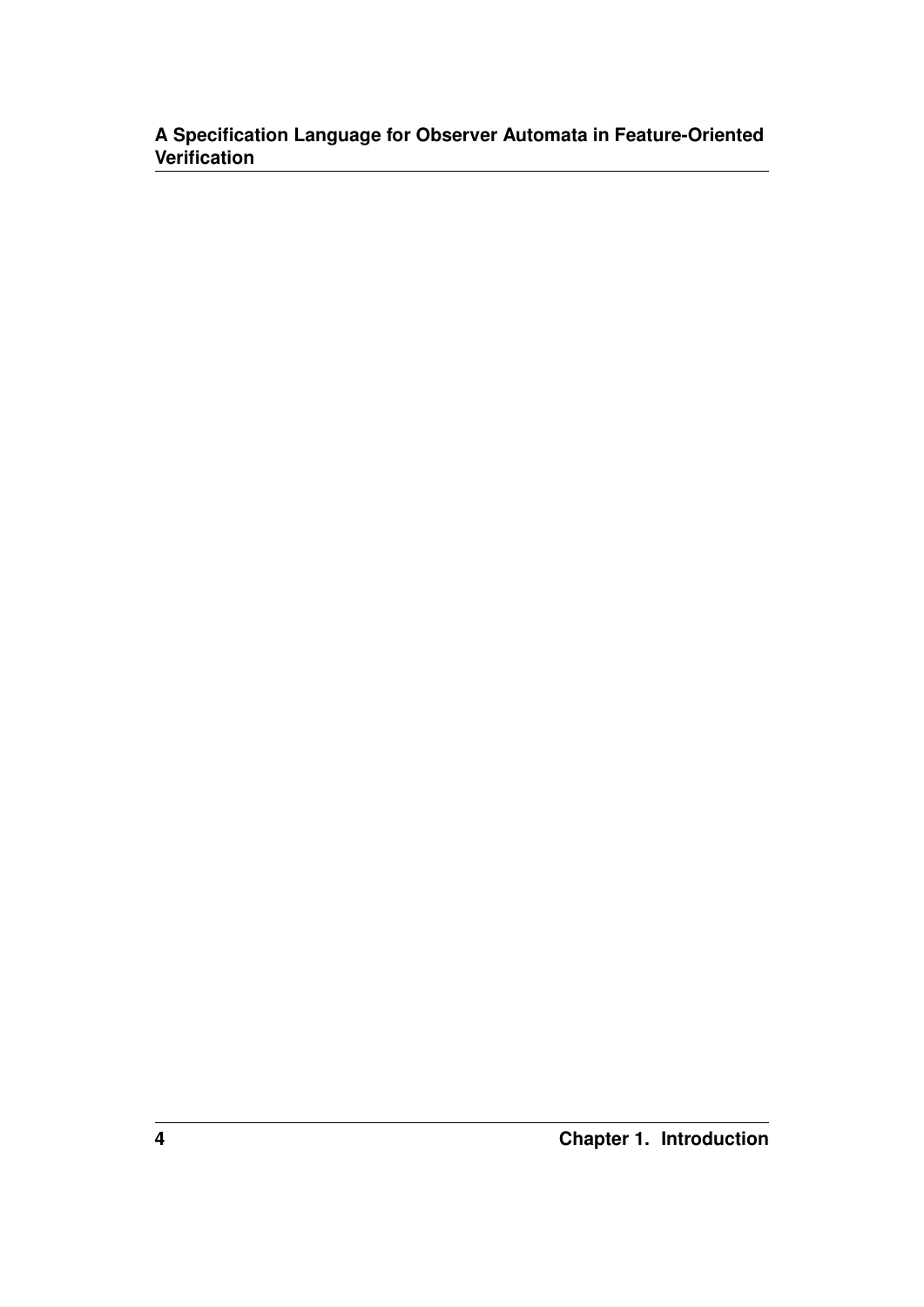## **CHAPTER TWO**

# **BACKGROUND**

<span id="page-8-0"></span>This chapter introduces the underlying concepts and tools used in this thesis.

In section *[2.1](#page-9-0)*, feature-oriented software development will be introduced as a paradigm for the development of software product lines. Specifically, the FEA-TUREHOUSE framework will be presented, which allows to automatically synthesize different products from a set of feature modules.

After that, section *[2.2](#page-17-0)* software model checking is introduced as a formal method to prove, that a model adheres to a specification. Here, CPACHECKER will be described —a verification framework for programs written in the C programming language. Additionally, a short description of the *C Bounded Model Checker* CBMC is given.

The examples presented here are centered around an e-mail messaging product line that represents a simplified implementation of a subset of the e-mail system described by Hall that captures AT&T's domain knowledge on e-mail systems [\[Hall2005\].](#page-65-2) It has been chosen for its real world applicability and because feature interactions in that system have already been documented. The system will be used for a case study later on.

In the following chapters, the concepts and tools introduced here are applied in combination with the goal of detecting feature interactions using software model checking.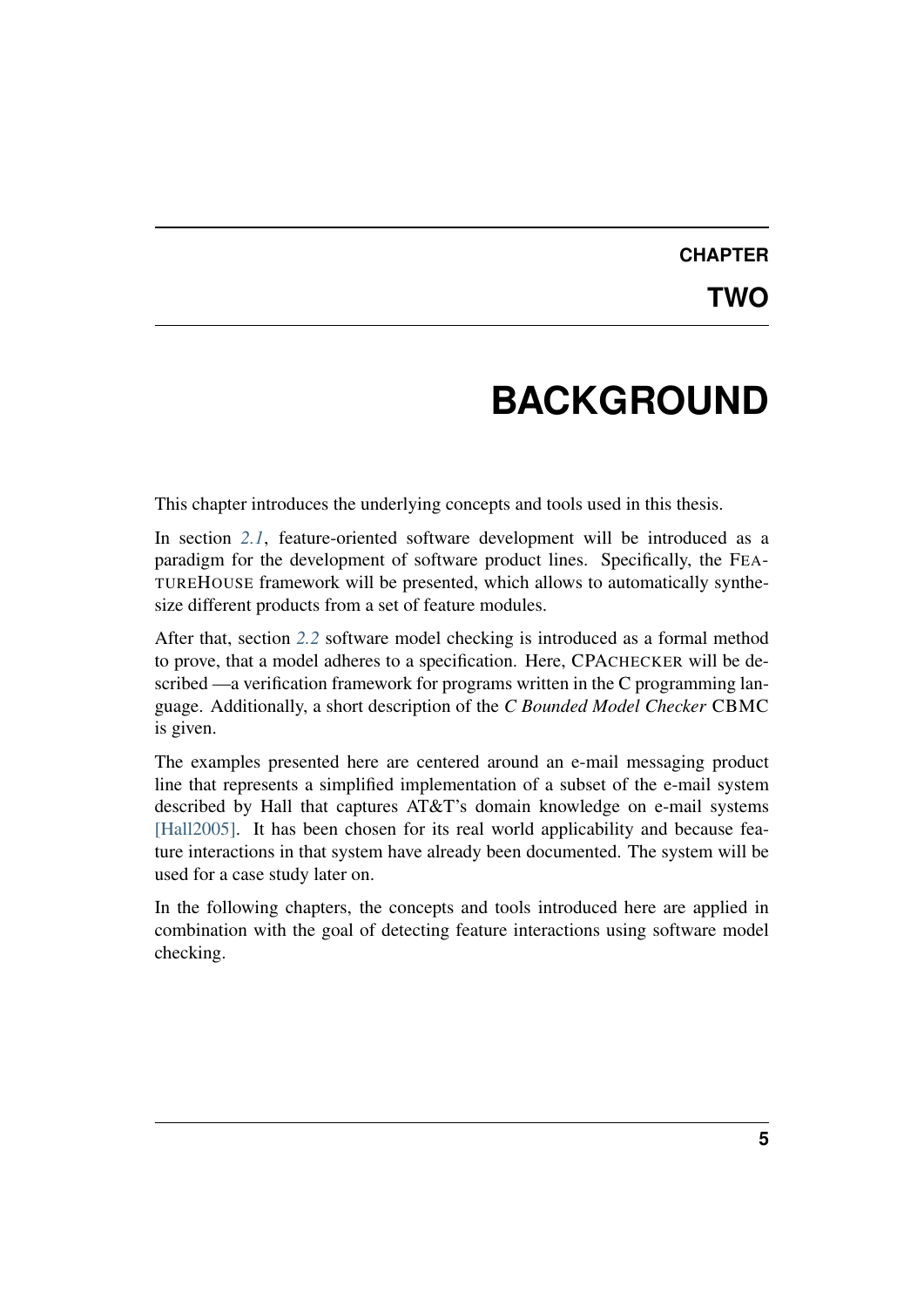## <span id="page-9-0"></span>**2.1 Feature-Oriented Software Development**

A prominent example for a software product line is the Linux Kernel. Its users can choose from a variety of configuration options before building a specific kernel. The mechanism to allow this configuration was implemented specifically for the kernel. The implementation is based on the *C Preprocessor*. This means that all the variability of the kernel is encoded in clauses for conditional compilation that are scattered throughout the source code. It creates difficulties in maintaining the codebase, tracing a specific feature's code, and also makes it hard to test or check the consistency of the product line considering the possibly huge number of different feature combinations that a specific product can incorporate.

One solution to these problems is the use of *Feature-Oriented Software Development*(FOSD) [\[AK2009\].](#page-64-0) Here, the source code of a software system is decomposed into feature modules. A feature module represents a configurable unit of functionality of an application domain. It implements and encapsulates a design decision. Features serve as the basic building blocks for different products in the same problem space. The set of products generatable from the set of features constitutes the product line.

Decomposition of the system is achieved by either virtual or physical separation of features. Virtual separation is employed in the *Colored Integrated Feature Development Environment (CIDE)* [\[Kaes2007\].](#page-65-3) It maps features on top of an already composed system. With FEATUREHOUSE [\[AKL2009\],](#page-65-4) the features are physically separated from one another in different directories; specific products are composed from features when needed. The *AHEAD tool suite* [\[Bato2006\]](#page-65-5) which is aimed primarily at feature-oriented programming with JAVA also physically separates features.

### <span id="page-9-1"></span>**2.1.1 Goals**

To be able to better understand the goals of a feature-oriented approach to software development it is necessary to analyze the shortcomings of current approaches to software product lines: We will therefore revisit the example of the Linux kernel. As mentioned before the configuration mechanism of the Linux kernel is based on the C preprocessor. Different configurations are managed in the source code using #ifdef directives. Often, multiple directives are needed for the same concern in different places throughout the code thereby *scattering* the concern's code. In turn, this may lead to similar code being distributed across different modules. A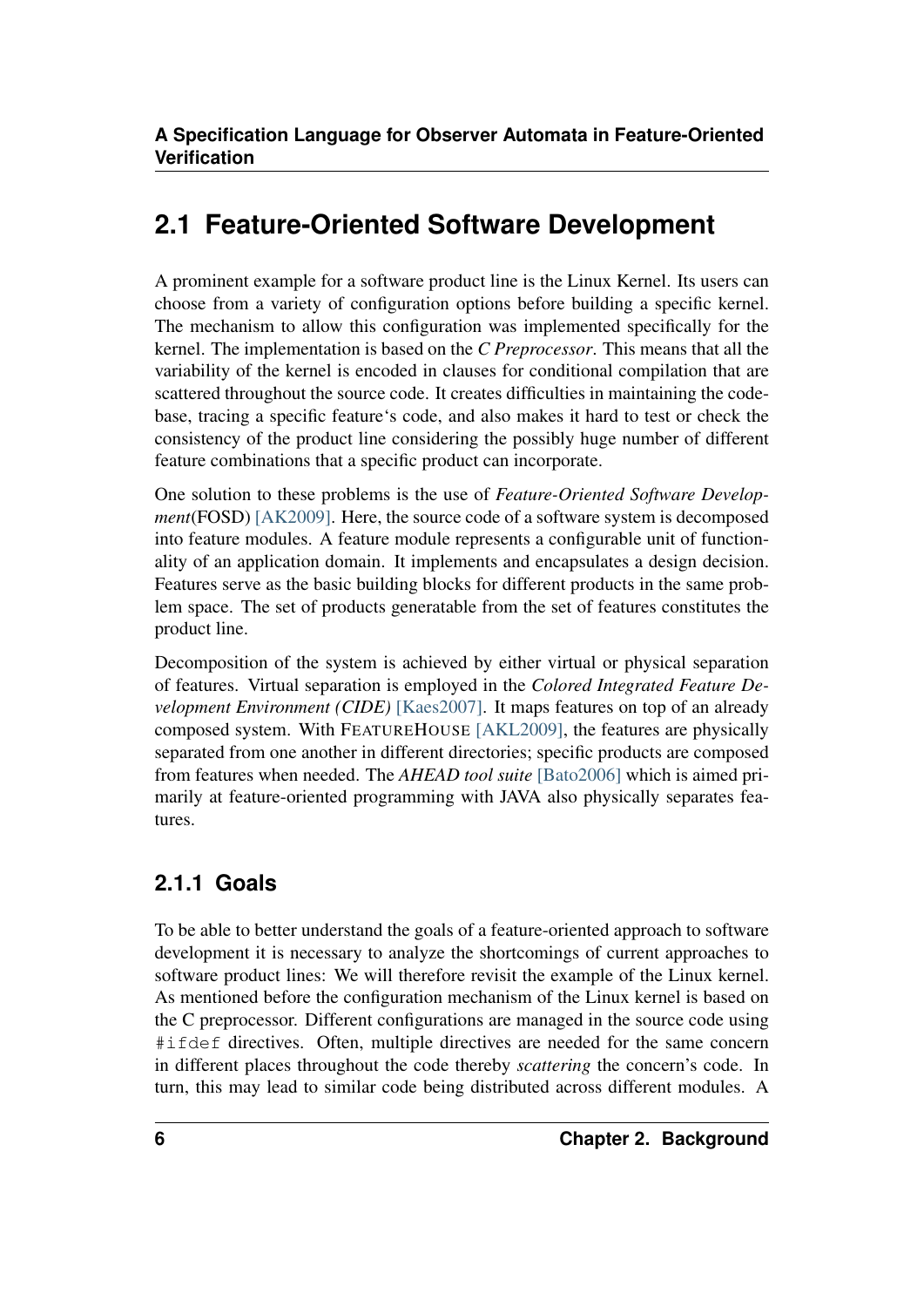change to the implementation may require finding and editing all affected code. Another problem is *code tangling*. As the different configurations are managed with #ifdef directives, different concerns are implemented within the same source file. This makes the code more difficult to understand. Also the problem gets worse if the level of configurability is increased or the directives are nested. Code tangling and scattering can lead to code that is difficult to read and therefore hard to maintain and extend. For example, it may be problematic to find the source location corresponding to a feature or all code a feature consists of, e.g. in case of an error. This is also known as the *feature traceability problem*. Feature-Orientation directly addresses this problem to gain cohesion within features.

FOSD proposes the use of the feature concept throughout all phases of the software development process as it provides structure through feature separation, variation through product configurability, and the possibility to reuse features across different products. However, feature orientation also has limitations: a program cannot always be modularized across all possible concerns. So, while it offers traceability the concerns that should be modularized as features need to be selected carefully: it might become impossible to implement a specific concern as feature at a later time because the concern crosscuts existing features. This problem is also known as the *tyranny of the dominant decomposition* [\[TOHS1999\].](#page-65-6)

### <span id="page-10-0"></span>**2.1.2 Feature-Model**

As stated before, the careful choice of features that make up the product line is an important aspect of FOSD. It must be possible to compose all necessary products from these features. Also, there might be restrictions on what constitutes a valid product: in what combinations and in which order can the features be combined? For example, all variants of the e-mail system product-line require the Base feature; the Encrypt feature depends on the Keys feature, which provides management of encryption keys. Other product lines might have more complex restrictions and dependencies.

<span id="page-10-1"></span>In FOSD, the list of features, their order of composition, and their interdependencies constitute the *feature-model*. The restrictions are commonly represented by using diagrams or as a satisfiability problem.

The GUIDSL program and its model language is one implementation, that can be used to describe a feature-model. It can also be used to check feature compatibility, aid in product selection, and to check the product line for overall consistency. It is part of the AHEAD tool suite [\[Bato2006\].](#page-65-5)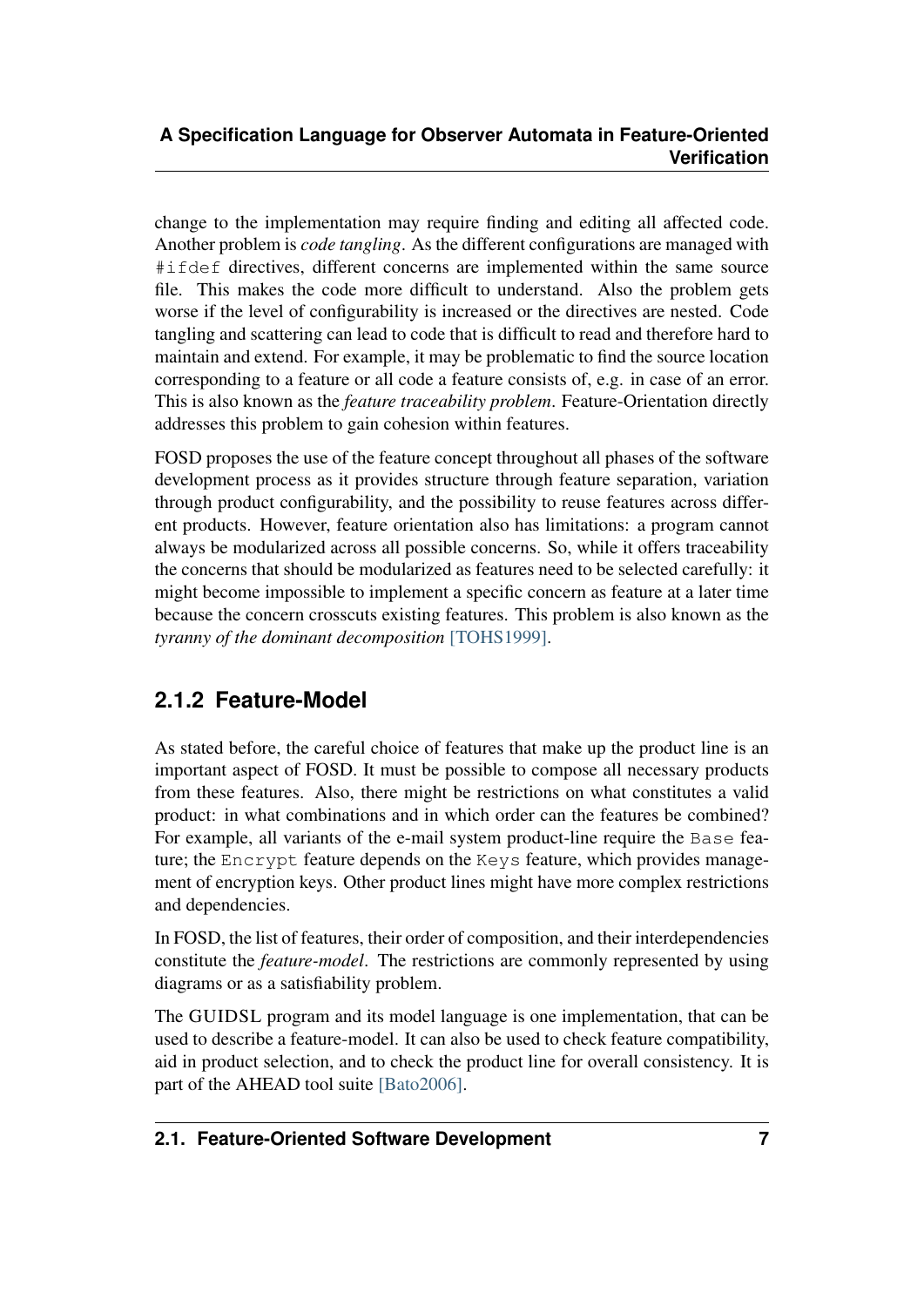

Figure 2.1: Feature-model diagram and corresponding GUIDSL model definition.

A GUIDSL model file consists of a grammar and a number of additional propositional formulas that define additional constraints. These two parts are separated by %%. Each grammar token stands for a feature. The order of composition is defined by the order the tokens appear in the grammar. Features are composed from right to left (analogous to function application). If the grammar is not sufficient, complex dependencies can be specified additionally using the propositional constraints. Figure [2.1](#page-10-1) shows the aforementioned feature-model. On the left hand the featuremodel is shown as a diagram, on the right it is expressed as a GUIDSL model. P1 is the name of the grammar rule. All grammar rules are required to have a name.

The feature-model unifies all knowledge of the variability of the product line in one place. Thereby, FOSD also provides traceability for the concern of product line configurability.

### <span id="page-11-0"></span>**2.1.3 Feature Interactions**

Feature Interactions are undesired phenomenons, that can be observed in featureoriented software systems [\[CKMR2003\].](#page-64-1) Specifically, a feature interaction occurs if a certain set of features produces unwanted behavior when selected in combination while the unwanted behavior is absent in products containing only a subset of these features. To give an example, one feature of the e-mail system mentioned before is the Forward feature which as the name suggests forwards incoming mail to other addresses. To that end, it rewrites the sender field of forwarded messages. In isolation this feature is working fine. However, if used in conjunction with the Verify feature the rewriting of the sender might interfere with the key selection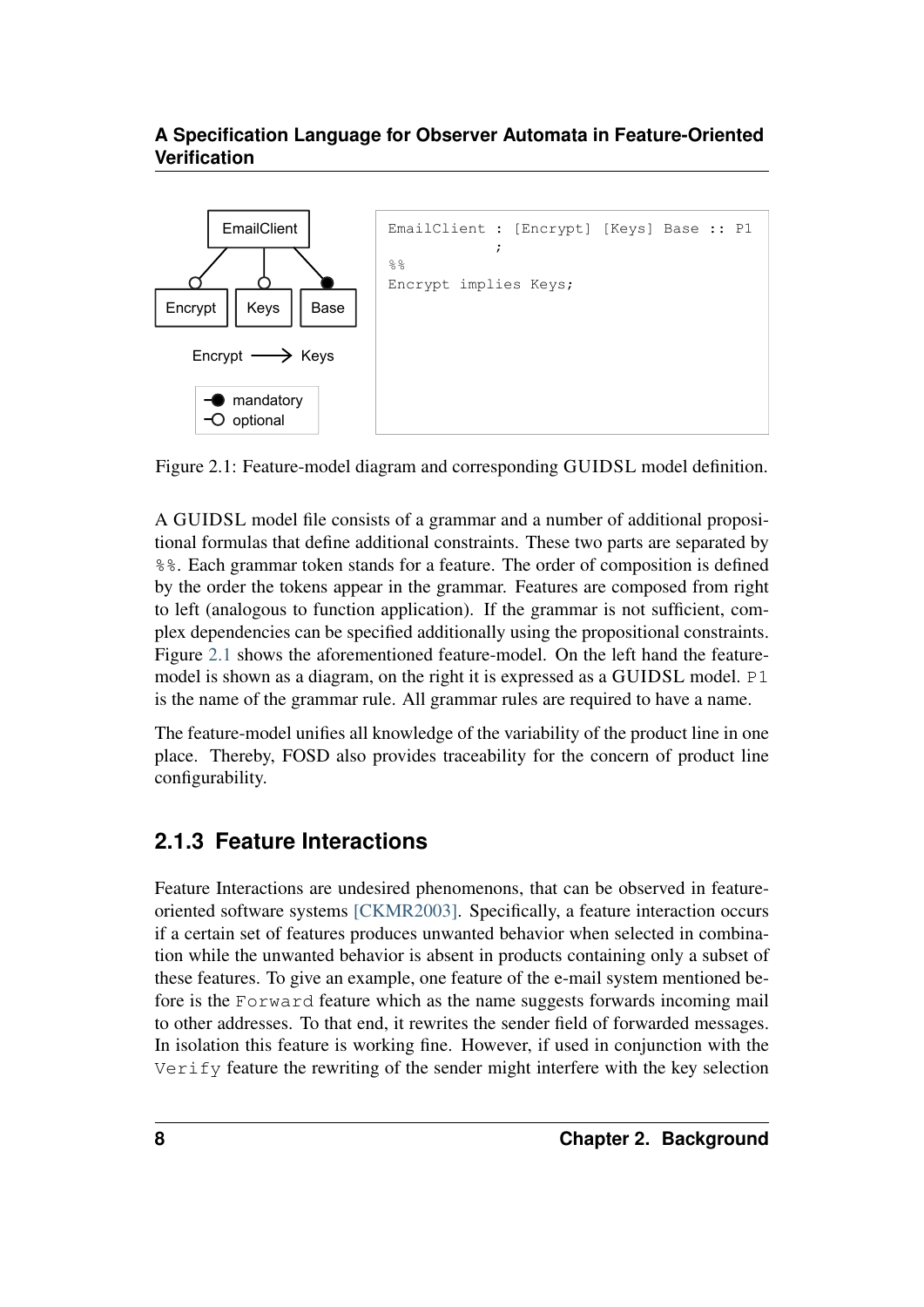process for signature verification. The Forward and the Verify feature are interacting and as a result variants that contain both features exhibit undesired behavior.

The concept of feature interactions originated in the telecommunications industry. In *Fundamental Nonmodularity in Electronic Mail*, Hall studies feature interactions on an e-mail product line [\[Hall2005\].](#page-65-2) In this system consisting of 10 features, he was able to identify 27 feature interactions. As indicated before, a rudimentary implementation of this system is used for a case study later on.

In summary, feature interactions are a major problem in FOSD as they are often not obvious [\[CKMR2003\].](#page-64-1) They are also difficult to detect because they only occur if a certain set of features is selected, i.e. they may be absent in most variants of the software product line.

### <span id="page-12-0"></span>**2.1.4 FEATUREHOUSE**

FEATUREHOUSE is a tool chain and framework for the automatic composition of software artifacts written in different languages [\[AKL2009\].](#page-65-4) As a general abstraction, FEATUREHOUSE uses the language-independent model of *Feature Structure Trees* (FSTs). A FST represents the hierarchical structure inherent in a software artifact and is used as an intermediate data structure that can be manipulated and especially can be merged with other FSTs.

The composition tool that is part of FEATUREHOUSE is called FSTCOMPOSER. It acts as a source-to-source translator and generates a product from a given list of features. Their corresponding source artifacts are located in *containment hierarchies*. These are directories each containing the individual files which make up a feature. FSTCOMPOSER is split up in three units: A parser, the actual composer, and a pretty printer. The parser and the pretty printer are language specific and are used to translate between the source language and FSTs. The composer itself is language agnostic because it operates only on the FSTs generated by the parser. FSTs are merged by the composer; the resulting product is then transformed back to the source language using the pretty printer. Support for a new language can be added to FEATUREHOUSE by giving an abstract description of its structure and composition rules in the form of an annotated grammar. A parser and a pretty printer can be generated from that grammar. The C programming language is already supported.

In the following sections FSTs and the composition algorithm used by FEATURE-HOUSE will be described in more detail. The examples are oriented around the e-mail system. Because we only use FEATUREHOUSE to compose C artifacts, the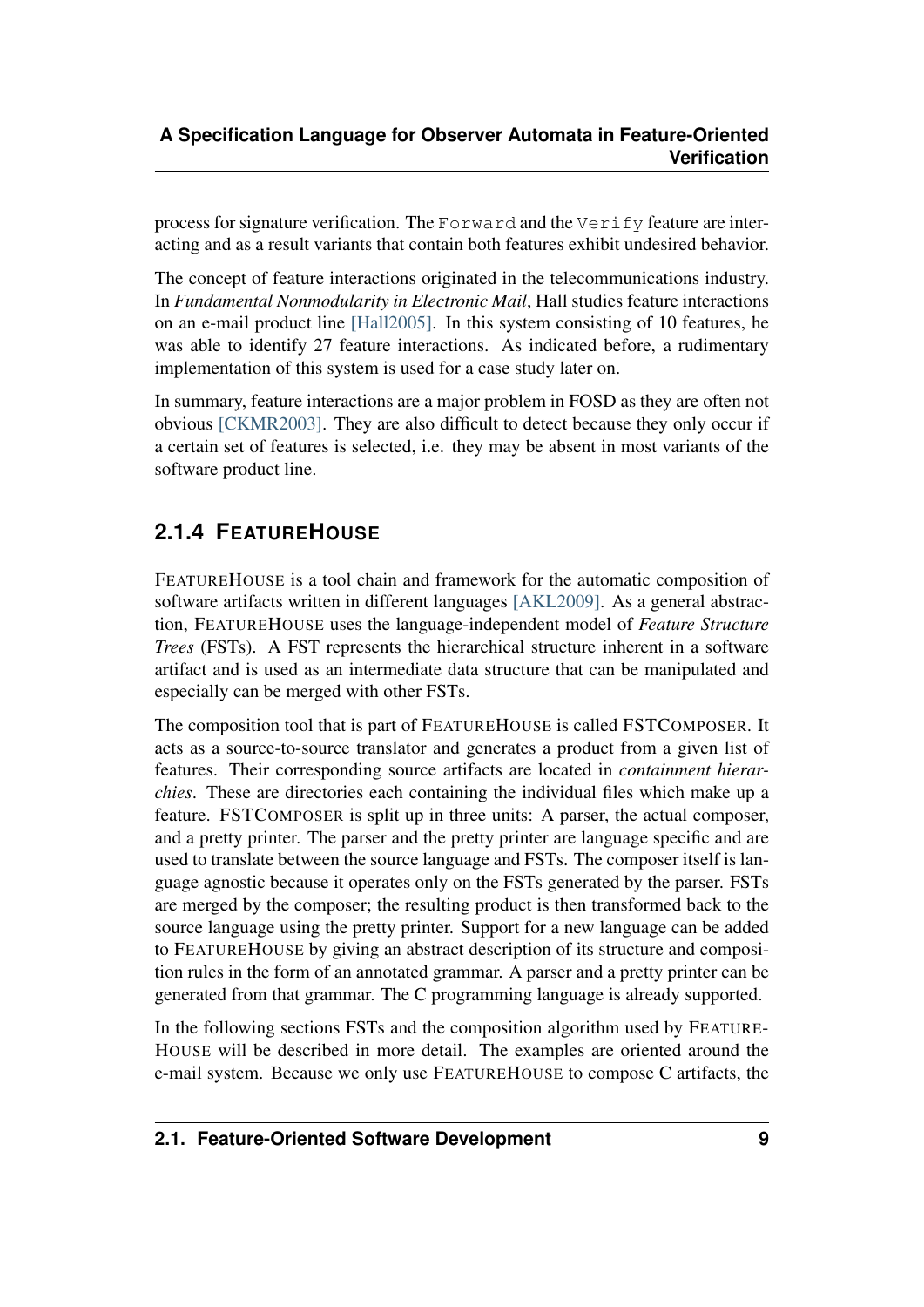following description focuses on the aspects relevant for it.

### <span id="page-13-0"></span>**2.1.5 Feature Structure Trees**

The primary abstraction to support language independent feature composition are *Feature Structure Trees* (FSTs). Each FST represents the hierarchical structure of a feature module's contents. The trees consist of feature structure nodes. All nodes have an associated type and a name. FST nodes can be either *Nonterminal Nodes* or *Terminal Nodes*. Terminal nodes are always leaf nodes, nonterminal nodes may have child nodes. All FSTs have a nonterminal root node. All introductions made in the feature are added below that node. The parser constructs the FST and assigns each node a name and a type. Terminal nodes also have a content attribute that is used to capture the corresponding value from the input. For example, the content of an include node would contain the include directive as it occurs in the source file.

FSTs are constructed from feature modules using a language specific parser that is part of the composer. The following table lists some of the C language elements and the corresponding FST nodes the parser translates to:

| <b>Language Element</b>    | <b>Node Type</b> |             |
|----------------------------|------------------|-------------|
| Source file                | Module           | Nonterminal |
| Header file                | Header           | Nonterminal |
| <b>Struct declaration</b>  | StructDec        | Nonterminal |
| Include Directive          | Include          | Terminal    |
| Variable/Field declaration | VarDecl          | Terminal    |
| Function declaration       | Function         | Terminal    |

In contrary to an abstract syntax tree generated by a typical C Parser, a C function is a leaf node in the FST. The function body is available via the node's content attribute. This level of detail might not be enough for a compiler, but it is sufficient for the composer. As an example, Figure [2.2](#page-13-2) shows part of the source code and the corresponding FST of the e-mail system's Base feature. Nonterminal nodes are depicted as ovals; terminals are depicted as rectangles.

### <span id="page-13-2"></span><span id="page-13-1"></span>**2.1.6 Feature Composition**

To compose a product from a selection of feature modules, these have to be translated to FSTs first as described in the previous section. After that, these FSTs are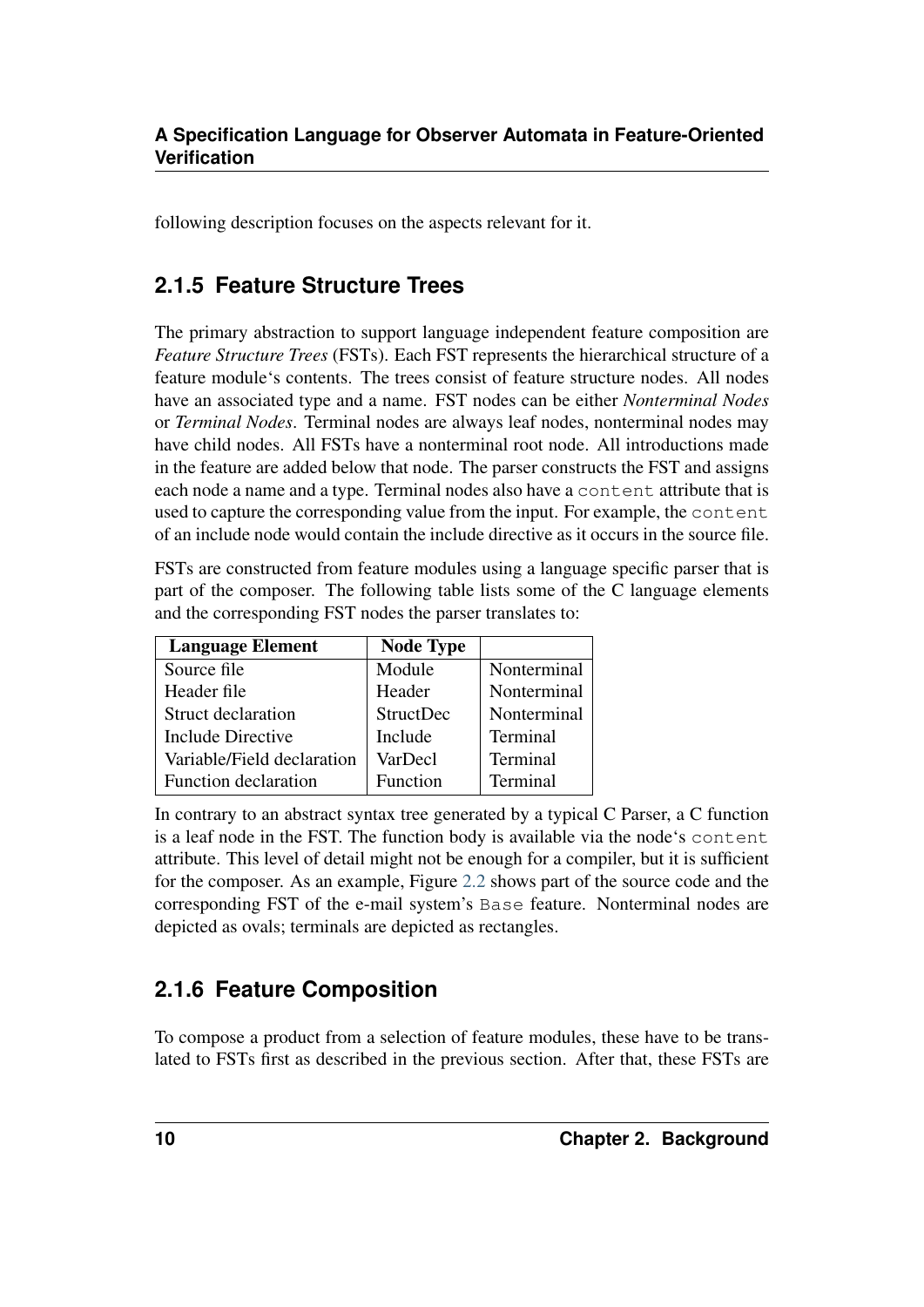

Figure 2.2: Simplified FST of the e-mail system's Base feature.

combined into one single resulting FST, which is then written out using the pretty printer.

The composition method used by FEATUREHOUSE is called superimposition and is described by Apel et al. [\[AL2008\].](#page-65-7) In the following, it will be denoted by •; the FST of the left operand is superimposed on the right e.g. Encrypt • Base superimposes the Encrypt FST onto the Base FST. In FEATUREHOUSE, the process of feature composition works as follows: The composer receives a compositional formula as input that describes the selected features and the order of composition. The composition order is relevant and a total ordering of all features is normally used. FSTs are composed two at a time and are processed from right to left. So, to generate the product described by Encrypt • Keys • Base, first Keys • Base is produced and later Encrypt is superimposed on the result.

The superimposition of two FSTs is defined as the composition of their root nodes. Beginning there, child nodes are composed recursively. Two nodes can only be composed, if they have identical names, identical types, and a identical relative location in their tree. We will refer to such nodes as corresponding nodes. How two corresponding nodes are composed, depends on the nodes being nonterminal nodes or terminal nodes. The different strategies will be described in the next sections.

#### **Composition Of Nonterminal Nodes**

Two Nonterminals —a left and a right one— are composed the following way:

- Create a nonterminal node result with name and type of the input nodes.
- For all children of the right node, search for a corresponding child of the left node with the same name and type.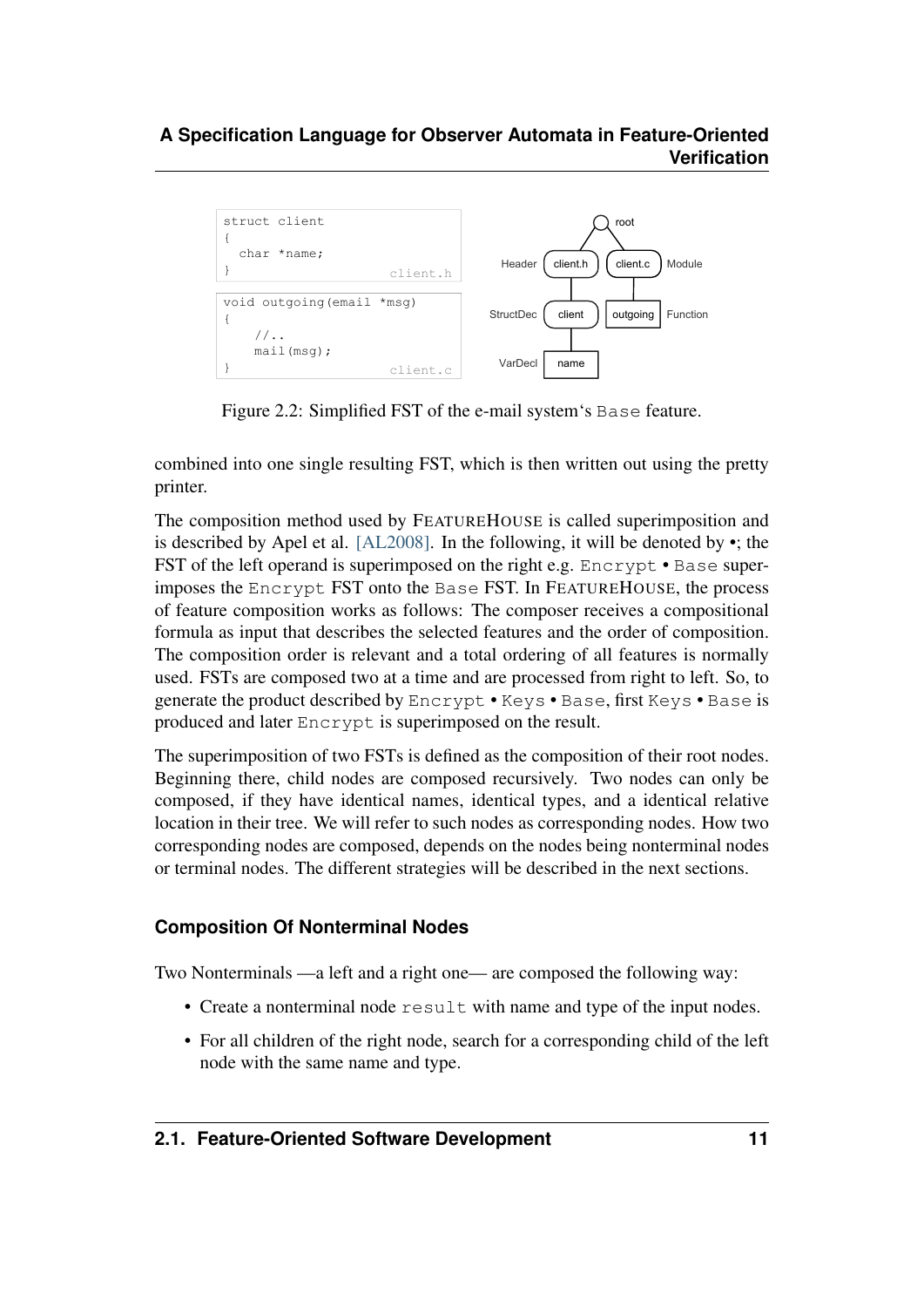- If such a corresponding node exists compose the right child with its corresponding node and add the resulting nodes to result as children.
- If no corresponding node exists, add the right child as a child to result.
- Add all childs of the left node that have no corresponding node on the right to result as children.

Essentially, this places all children of both the left and the right nodes with no corresponding node below result in the generated tree. For corresponding nodes the result of their composition is added. Also, the children of result retain their order.

#### **Composition Of Terminal Nodes**

Terminal nodes are composed by applying a *Composition Rule*. A composition rule takes the left and the right terminal node as input and returns one or more nodes as output. These are added to the resulting FST in place of the input nodes. FEATUREHOUSE already offers a variety of different composition rules. For new languages, composition rules can be added easily.

The composition rule that is applied depends on the type of the terminal nodes that are to be composed. The C language support of FEATUREHOUSE uses the Replacement composition rule on all terminal node types except on function nodes. Function nodes are composed using the FunctionRefinement composition rule. Both rules will be introduced now.

#### **The Replacement Composition Rule**

If this composition rule is applied the left node is added to the resulting FST. The node on the right is completely ignored: it is replaced by a revised version.

The replacement rule serves multiple purposes: e.g. when applied to include nodes, the replacement rule substitutes two identical includes by one; for a global variable, it allows to assign a refined value.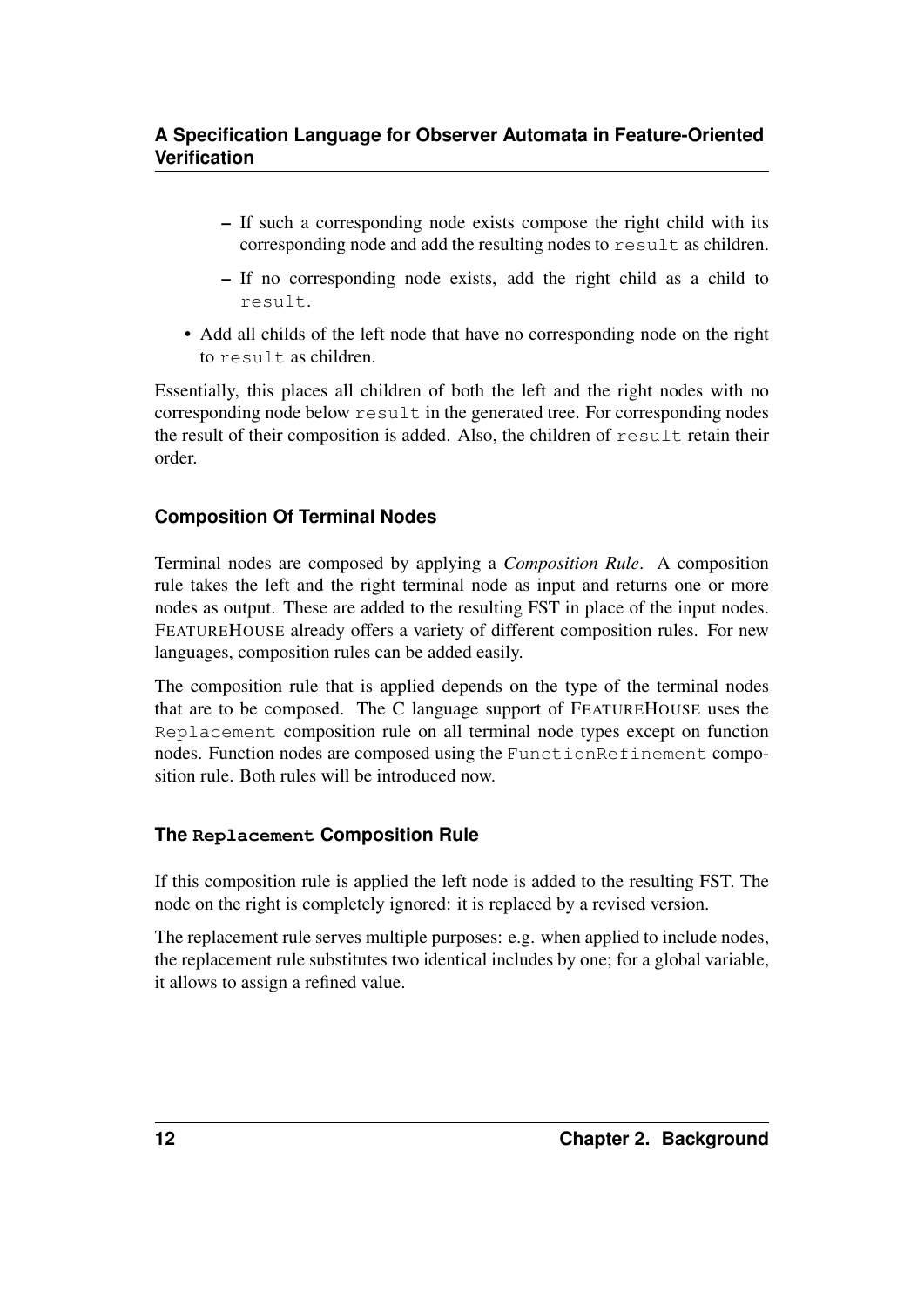#### **The FunctionRefinement Composition Rule**

This composition rule is used for function declarations. It was specifically added for the C language. Other composition rules like the replacement rule are reusable over different languages. The rule allows stepwise function refinement with access to the original implementation —a concept also found in object orientation inheritance.

The rule works as follows: If the contents of the left function node does not contain a call to original, this composition rule behaves like Replacement. The left function node replaces the function node on the right thereby fully overriding the former implementation. If a call to original is made, a new name for the right function node is generated and assigned. The call to original in the left node's contents is rewritten to the new name. Then both the left and the right node form the result and are appended to the resulting FST. Figure [2.3](#page-16-0) shows an example of how this rule affects the source code of a function in the product. The Base feature's outgoing function is refined by the Encrypt feature. The resulting product contains both implementations and the call to original has been rewritten.

<span id="page-16-0"></span>

Figure 2.3: Refinement of the outgoing function of the feature Base by Encrypt(simplified).

<span id="page-16-1"></span>As a final example for FST superimposition, Figure [2.4](#page-16-1) shows the composition of Encrypt • Base on FSTs. As before, the FSTs have been simplified for demonstration purposes. The composition starts with the root nodes. This results in the composition of the two corresponding Module nodes. Being nonterminal nodes, the children need to be considered. For all children on the left, the corresponding nodes are looked up on the right. The outgoing nodes are composed using the function refinement rule thereby producing two distinct function nodes in the resulting tree. After that, the encrypt function node is added to the result.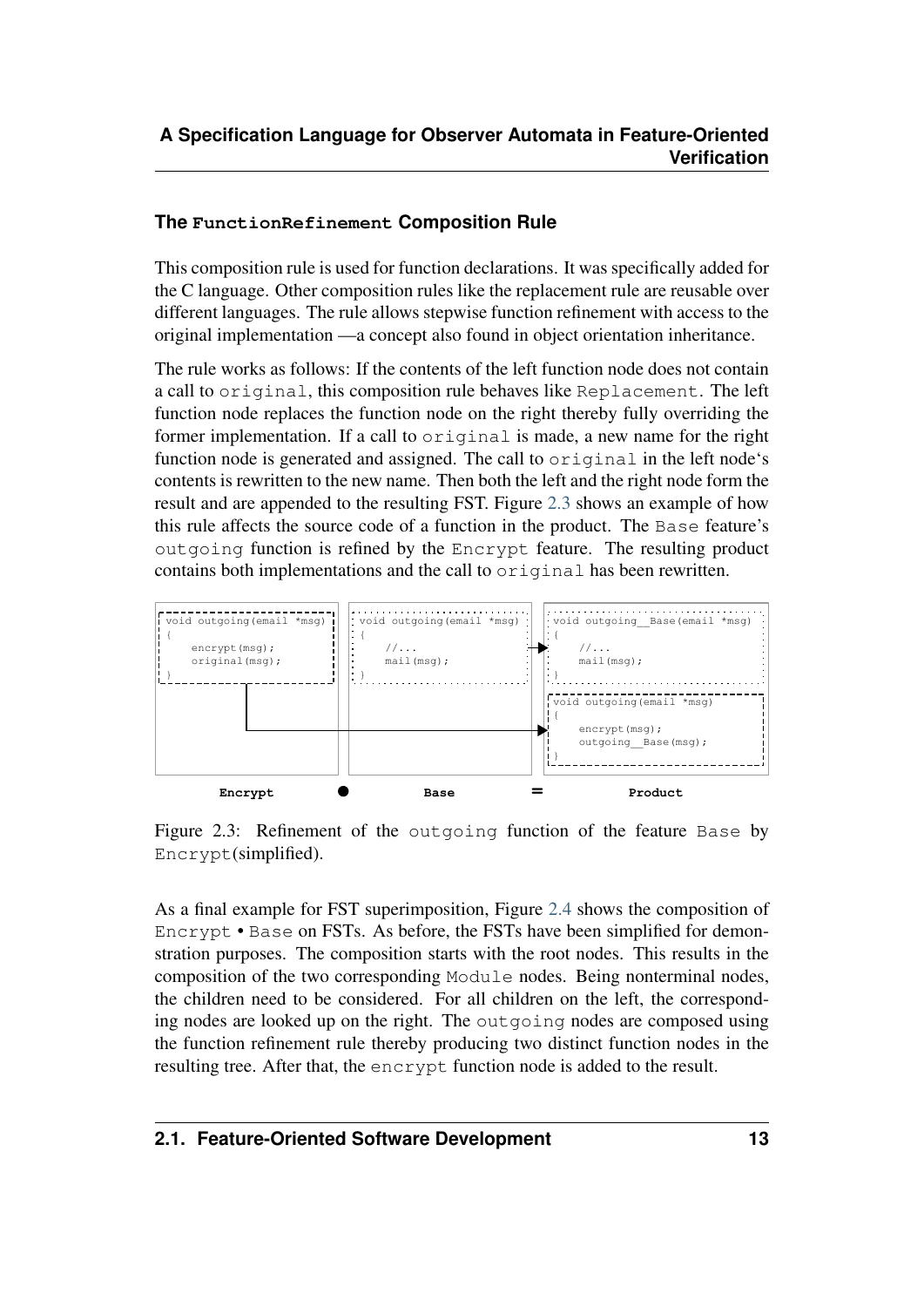

Figure 2.4: Simplified FSTs of the Encrypt feature and the Base feature are superimposed.

# <span id="page-17-0"></span>**2.2 Model Checking**

Given the inherent complexity of large software systems, quality assurance and verification is necessary. This is especially true for safety-critical systems. Currently, this is mostly done by peer-review and testing the software. However, testing leaves a lot to be desired: It only verifies the correctness of the software for a particular case.

Model checking is an automated technique for verifying finite-state reactive systems [\[Clar1997\]](#page-64-2)[\[BK2008\].](#page-65-8) The principle is currently applied in both the verification of hardware and software. In contrast to testing, model checking is a formal method and examines all possible states of a system. It considers systems that have finite state or may be reduced to finite state by means of abstraction.

The goal of model checking is to determine whether a system satisfies a certain safety property. To that end, the model checker receives a system description and a safety property as input. After that, most model checkers work automatically and need no expert knowledge to operate. The model checker then either confirms that the property is satisfied or reports that the property has been violated. In case of a violation, the model checker provides a counterexample in the form of an execution path that violates the property. It can be used to analyze the failure an can help reveal design errors.

The system descriptions accepted by model checkers vary in format: Some use special system modeling languages e.g. SPIN [\[Hol1997\]](#page-66-0) a model checker for concur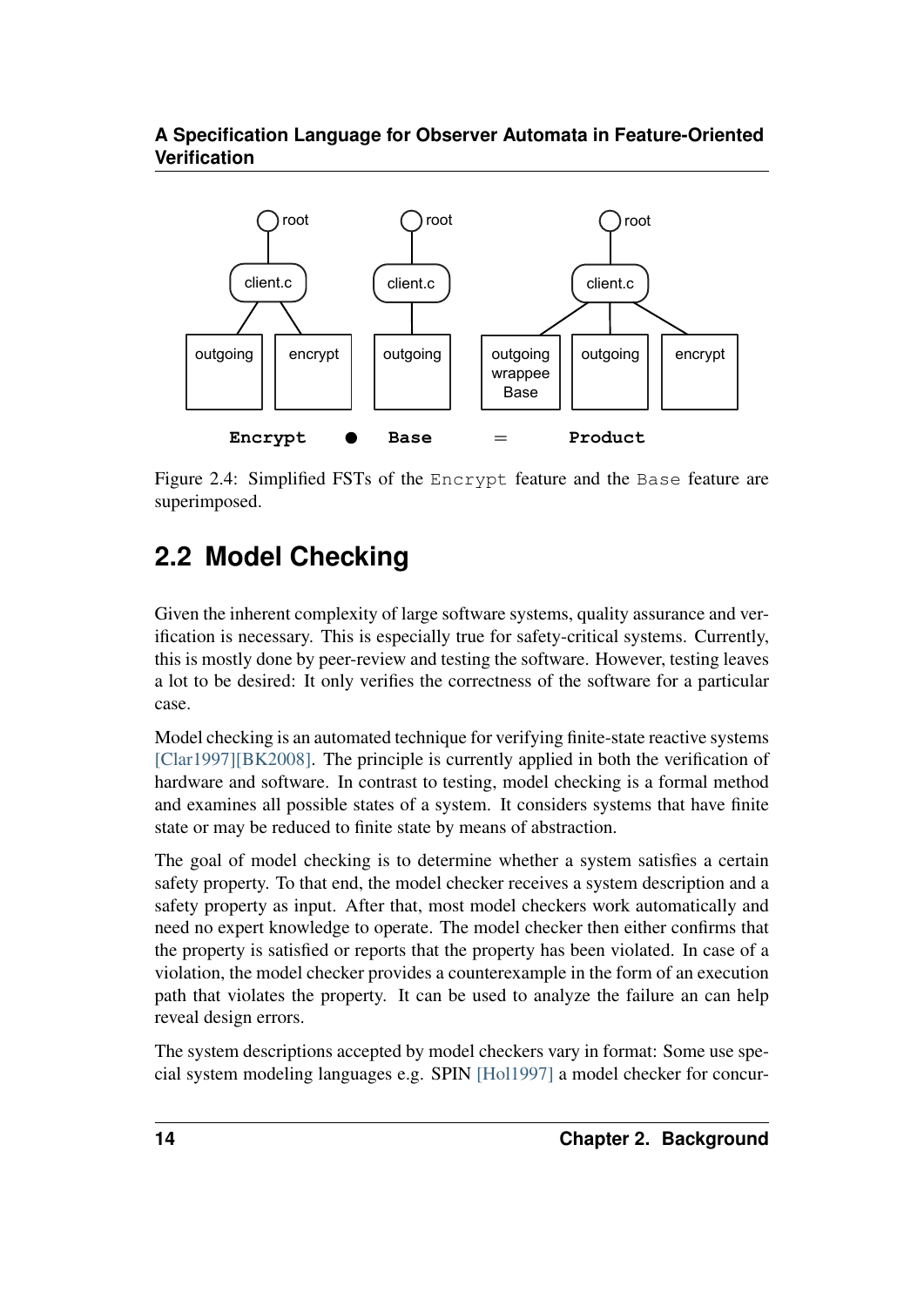rent systems uses Promela —a language specifically designed for it. Other model checkers directly accept source code of general purpose programming languages. For example, BLAST [\[BHJM2007\]](#page-66-1) and CPACHECKER [\[BK2009\]](#page-66-2) both operate on C source code.

Depending on the model checker used, safety properties are specified by annotating source code, using a specialized specification language, or are expressed as a formula in temporal logic. Safety properties are requirements such as the absence of deadlocks, uninitialized variables, memory management errors, or other inconsistent states that might cause a program to crash or behave incorrectly.

To perform the analysis, the model checker uses a state graph of a given program. States represent states of the program's execution. A transition represents an execution step of the program. A state contains its variable values and location counters and can have predicates associated with it. The model checker tries to reach marked error states in the state graph by performing a reachability analysis that takes the predicates into account. If an error state is reached a bug is reported. If no error state is ever reachable, the verification is successful. Generally, explicit and symbolic model checking can be distinguished: In *explicit model checking*, all states are enumerated on the fly and are processed one at a time. Explicit model checking is very resource intensive as states may need to be stored for later use.

*Symbolic model checking* operates on sets of states at a time. Also, the transition relation of the state graph is not explicitly represented. Instead, the state space is constructed using boolean functions mostly in the form of *binary decision diagrams* (BDDs) —a very efficient way to represent and manipulate boolean functions. This way, symbolic model checking can handle even very large state spaces.

Model checking suffers from the *state-space explosion problem*. The state space of a realistic system can be very large, possibly infinite and may therefore easily exceed the amount of available memory. Hence, it is often infeasible to construct and explore the entire state graph. It is a field of ongoing research to find and improve techniques to reduce, abstract, and efficiently search the state space. Special care needs to be taken in the development of model checkers that the implementation remains *sound*: a model checker must not generate false negatives, i.e. the model checker must not report the absence of bugs in a program that actually violates a specification. Also, false positives should be avoided but can be tolerated to some extend.

FOSD adds additional complexity to model checking and verification in general, because of the added variability introduced through feature configurability. Instead of one program that needs to be verified the developer is confronted with a possibly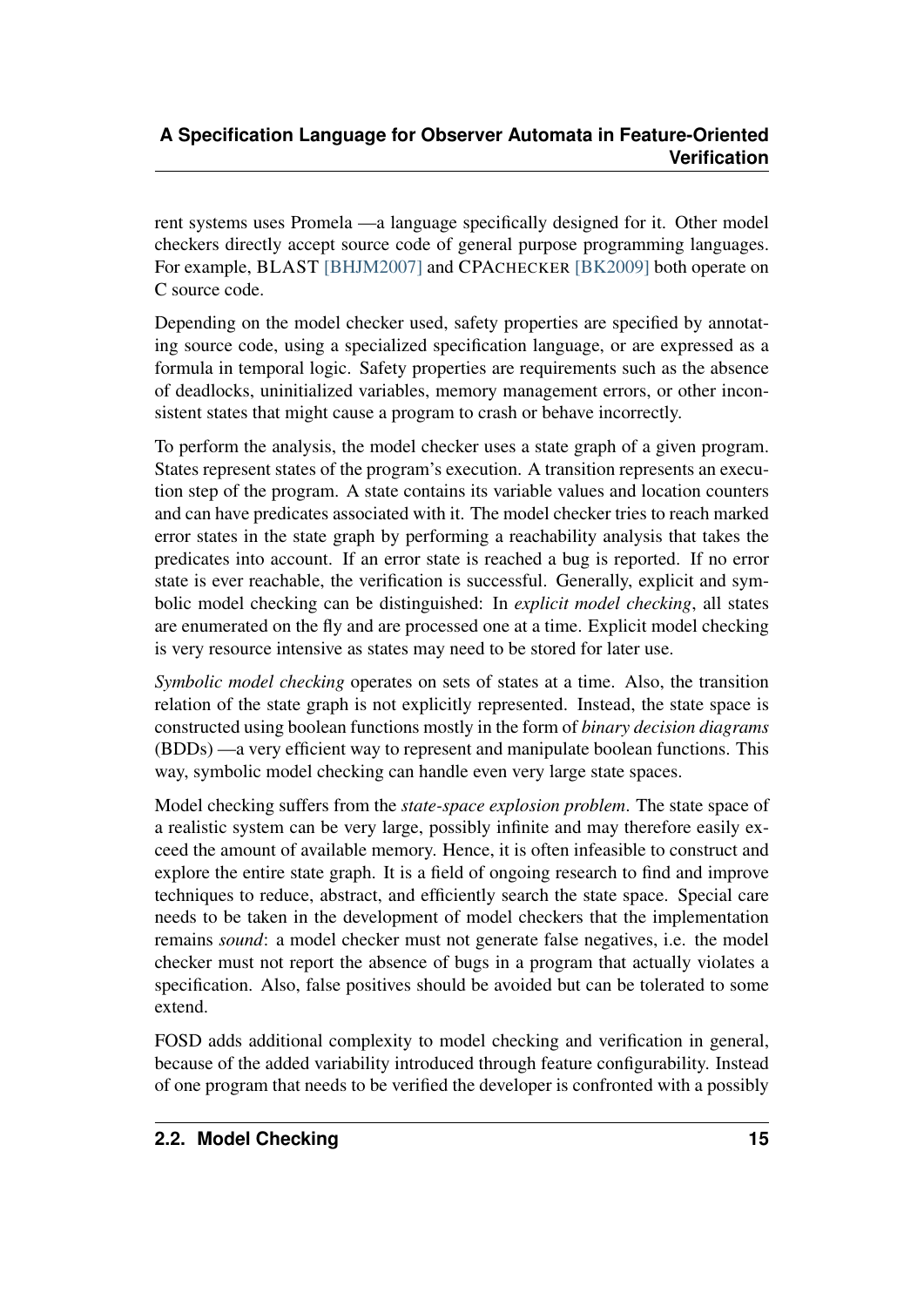huge number of variants.

### <span id="page-19-0"></span>**2.2.1 CPAchecker**

As mentioned before, one model checker used in this thesis is CPACHECKER [\[BK2009\].](#page-66-2) It can be used to verify single threaded programs written in the C programming language. CPACHECKER is written in JAVA and is built around the concept of *Configurable Software Verification*.

Instead of implementing a specific model checking algorithm it provides an extendable framework and infrastructure to integrate verification components easily. Components are called *configurable program analysis* (CPA) and each consist of an abstract domain and a set of operations that must conform to the CPA formalism [\[BHT2007\].](#page-66-3) CPACHECKER can be used to perform a reachability analysis using a CPA. Also, multiple CPAs can be used in combination. Therefore, the individual CPAs are placed inside a CompositeCPA. Its operations can be automatically constructed from the individual CPAs' operations.

CPACHECKER already provides a number of CPAs: Inspired by BLAST [\[BHJM2007\]](#page-66-1) it implements symbolic model checking with predicate abstraction and explicit-value analysis. It also includes a CPA for pointer analysis.

Safety properties can be directly encoded in a CPA. Additionally, CPACHECKER includes a CPA that allows safety properties to be specified as observer automata. These automata can be specified in configurable files and are loaded by the CPA on initialization. An error location automaton is already available. When CPACHECKER is configured to use the observer automaton CPA with this configuration, all labels named error that occur in the source code are considered inconsistent states and CPACHECKER reports a bug as soon as it reaches such a label. Observer automata are discussed in more detail in the next section.

Before CPACHECKER can perform an analysis, the source code must be preprocessed and merged into the *C intermediate language* (CIL) [\[NPRW2002\].](#page-66-4) CIL applies certain transformations to simplify the source code. For example, it eliminates for loops by replacing them with while loops. By using this approach, CPACHECKER's parser does not need to take all edge cases of the C language into account and can remain less complex.

For analysis, CPACHECKER first constructs a syntax tree of the program in question. This tree is then transformed into a set of *Control Flow Automata (CFA)* —the main data structure the configurable program analysis works upon and constructs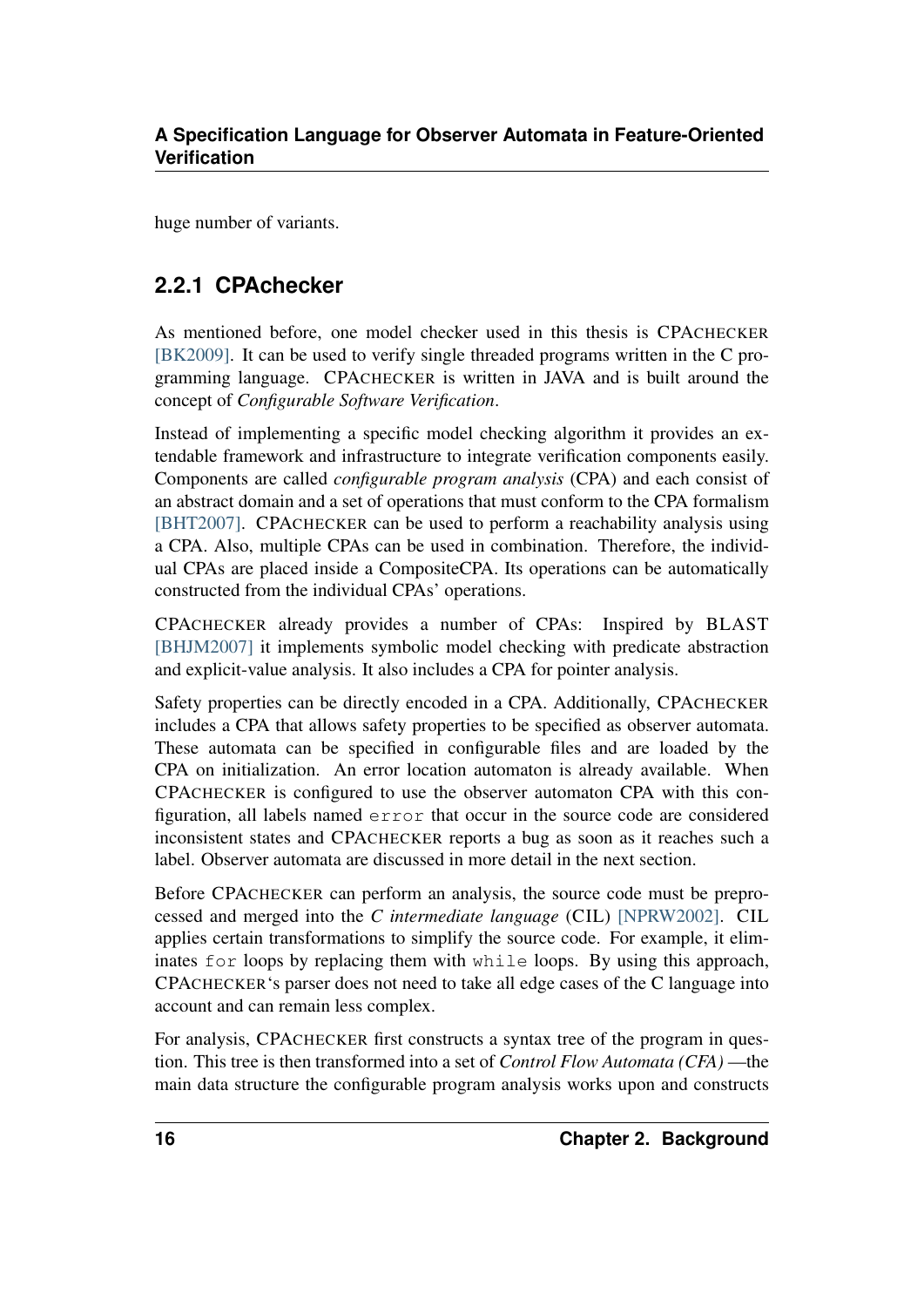the state space from. A CFA node represents a control-flow location, a CFA edge represents an execution step. Due to the reduction to CIL only a small number of different edge types need to be considered: An assume operation, an assignment block, a function call and a function return.

After the set of CFAs has been constructed, CPACHECKER's main algorithm performs the reachability analysis. If an error location is reached, the counter example is logged in the form of the error path and the assignments made along it. The counterexample can the be used to retrace the error and in turn can offer insight on how to correct the error.

## <span id="page-20-0"></span>**2.2.2 CBMC**

CBMC is a bounded model checker for C programs [\[CKL2004\].](#page-66-5) With bounded model checking the state graph is unwound up to a given bound to eliminate cycles. If no error state is reachable within that bound, the verification is successful. In practice, this means that for a successfully verified program bugs still can occur if loops or recursion are executed more often than the specified bound. The program is only guaranteed to be safe up to that bound. Using the bound reduces the number of states the model checker needs to analyze and therefore may result in a much faster analysis. CBMC can also verify programs that use heap allocations as it precisely reproduces the semantics of the C programming language for analysis. In contrast, CPACHECKER does not currently support all constructs of the C language.

For verification CBMC builds the unwound state graph of the analyzed program and transforms it into a single equation. This equation is then passed to a decision procedure to check if the equation is satisfiable. If so, the verification has failed and the counter example is generated from the satisfying configuration.

### <span id="page-20-1"></span>**2.2.3 Observer Automata**

As stated before, safety properties can be expressed as formulas of temporal logic. However, automata are sometimes used instead because they are often easier to understand and can also be more tightly integrated with the target language e.g. may use functions that are present in the analyzed program.

Observer automata monitor the state of a system. They remain passive, i.e. they must not alter the state of the observed system. However, they can adapt their own state as a result of changes observed in the state of the observed system. Observer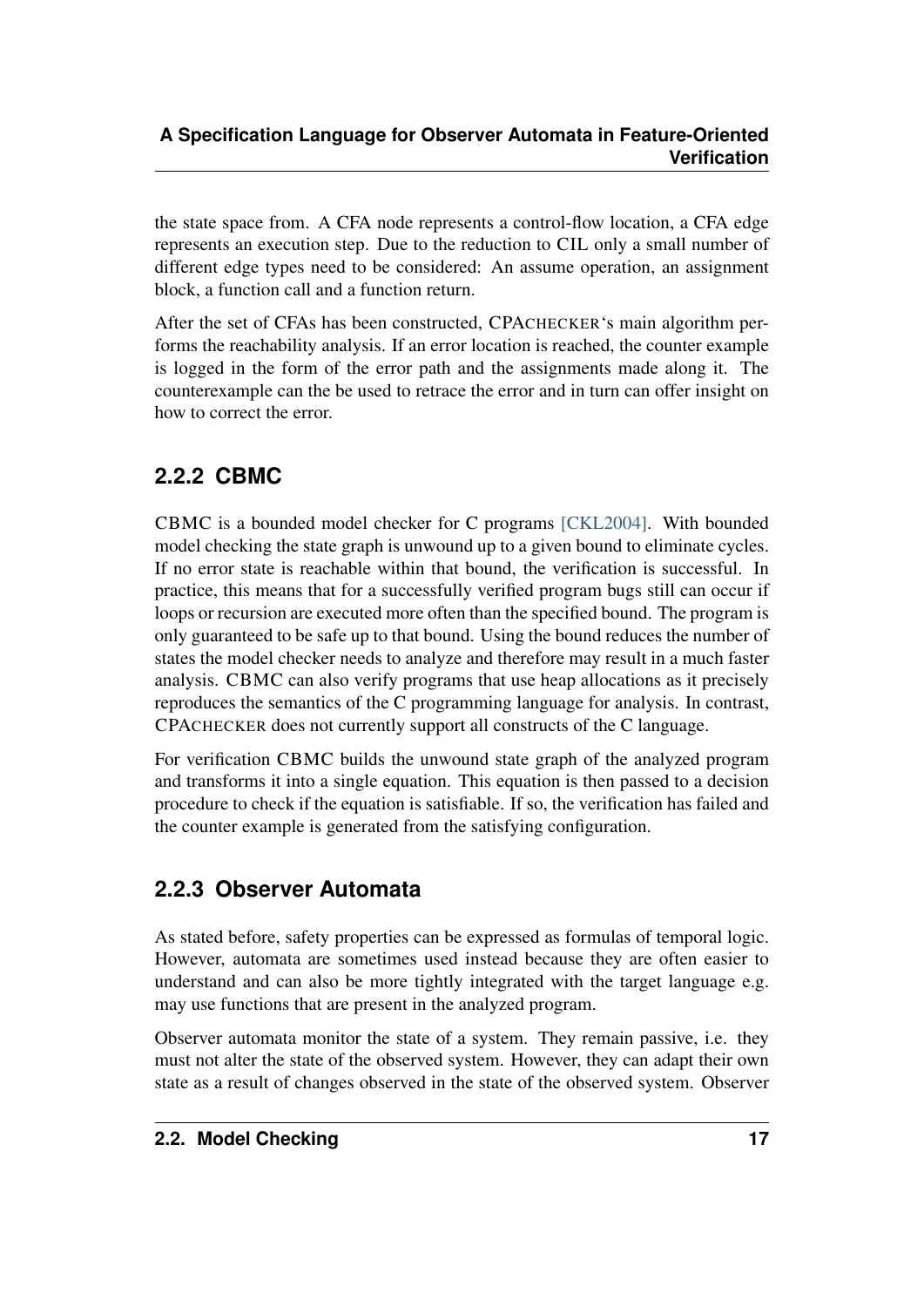automata are not required to have a finite number of states. Typically, infinite states are achieved by adding memory access to the automata language. To express a safety property as an automaton, some of the observer's states are labeled as error states. If such a state is reached during analysis, the safety property was violated. Typically, the specific automata language provides a keyword to label error states as such.

For model checking, there are currently two approaches how observer automata are implemented: It is possible to implement the concept within the model checker or as a preprocessor that translates and embeds the safety properties in the source code. This is done by transforming the automaton's states and transitions into source code of the target language and embedding this code within the program's original source code. The resulting instrumented program then contains the safety property, e.g. in the form of added control flow around specific functions and labels that indicate inconsistent states. This approach is employed by SLIC [\[BRa2002\]](#page-65-0) which is a specification language for the SLAM model checker that is used to verify device drivers [\[BRb2002\].](#page-66-6) On the other hand, the observer automaton CPA of CPACHECKER allows the execution of observer automata inside the model checker. This is realized by embedding an automaton interpreter into the model checker. During analysis the automaton CPA's transfer relation is used to update the internal states of the observer automaton.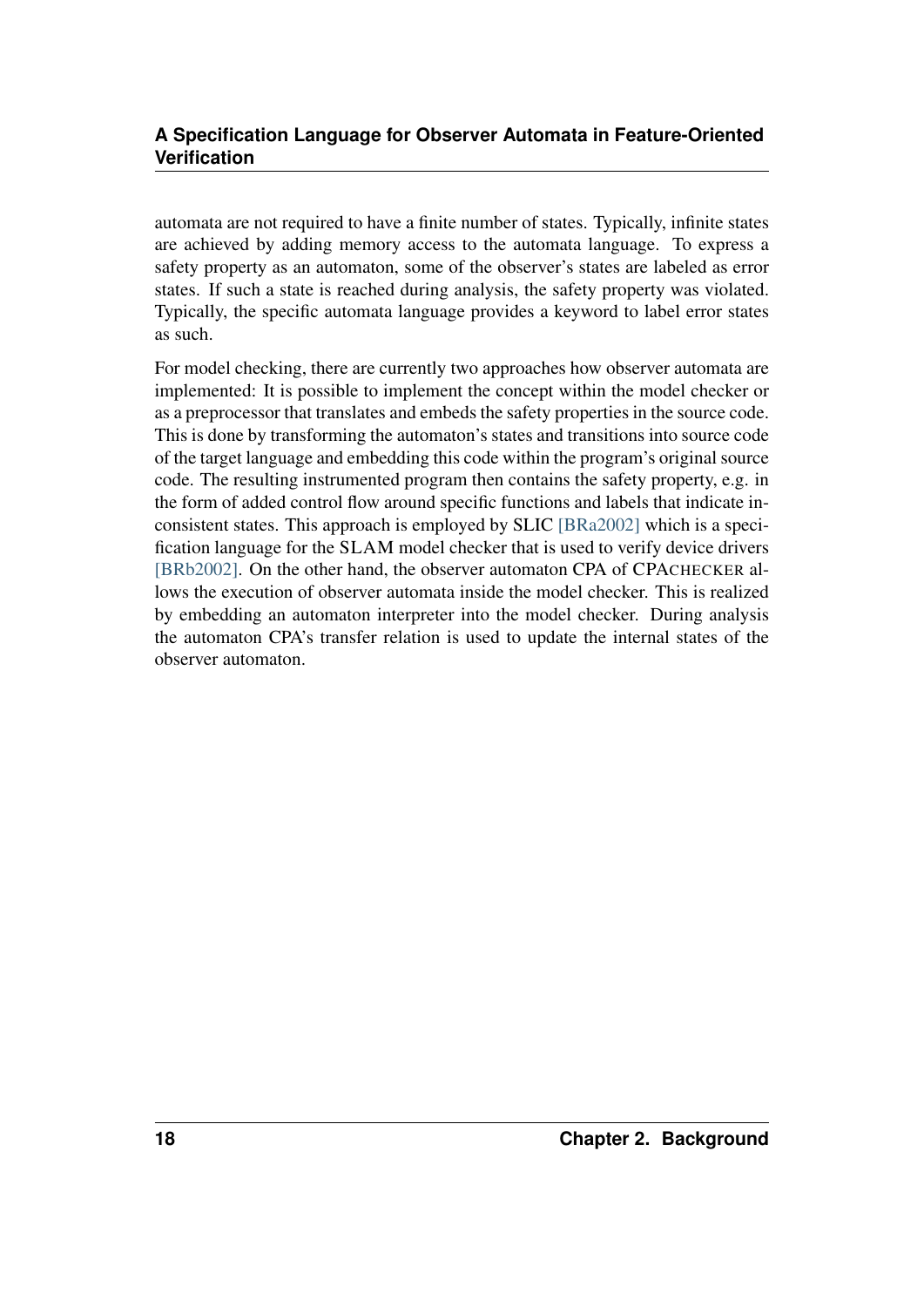# **CHAPTER THREE**

# <span id="page-22-0"></span>**MODEL CHECKING OF VARIANTS**

This chapter describes one possible way to integrate model checking into the FOSD process. Here, model checking is performed on all variants of the product line in sequence. Essentially, the traditional process of FOSD is reused. After a specific variant has been composed it is verified using the model checker. This way, errors can be detected in relevant variants of the SPL. These can then be corrected by modifying one or more features of the SPL.

This chapter is structured the following way: First, Section *[3.1](#page-22-1)* discusses the requirements and problems that arise when combining FOSD with model checking and discusses possible solutions. Section *[3.2](#page-25-0)* introduces the proposed observer automata language we use to describe the specifications needed for the model checker. After that, section *[3.3](#page-32-0)* goes into detail on how the different test scenarios are setup. Then, section *[3.4](#page-36-0)* describes the tool that was additionally developed to aid in interpretation of the counterexample given by the model checker in case of a bug.

## <span id="page-22-1"></span>**3.1 Requirements**

To make use of a model checker, a way is needed to express the specifications. As already described in the background chapter model checkers use differing methods here. Often, the specification is directly given within the source code, e.g. in the form of error labels or assertions. This makes it hard to check against more than one specification as the code has to be prepared manually beforehand. In FOSD, this would mean an even bigger effort as this would need to be done for each variant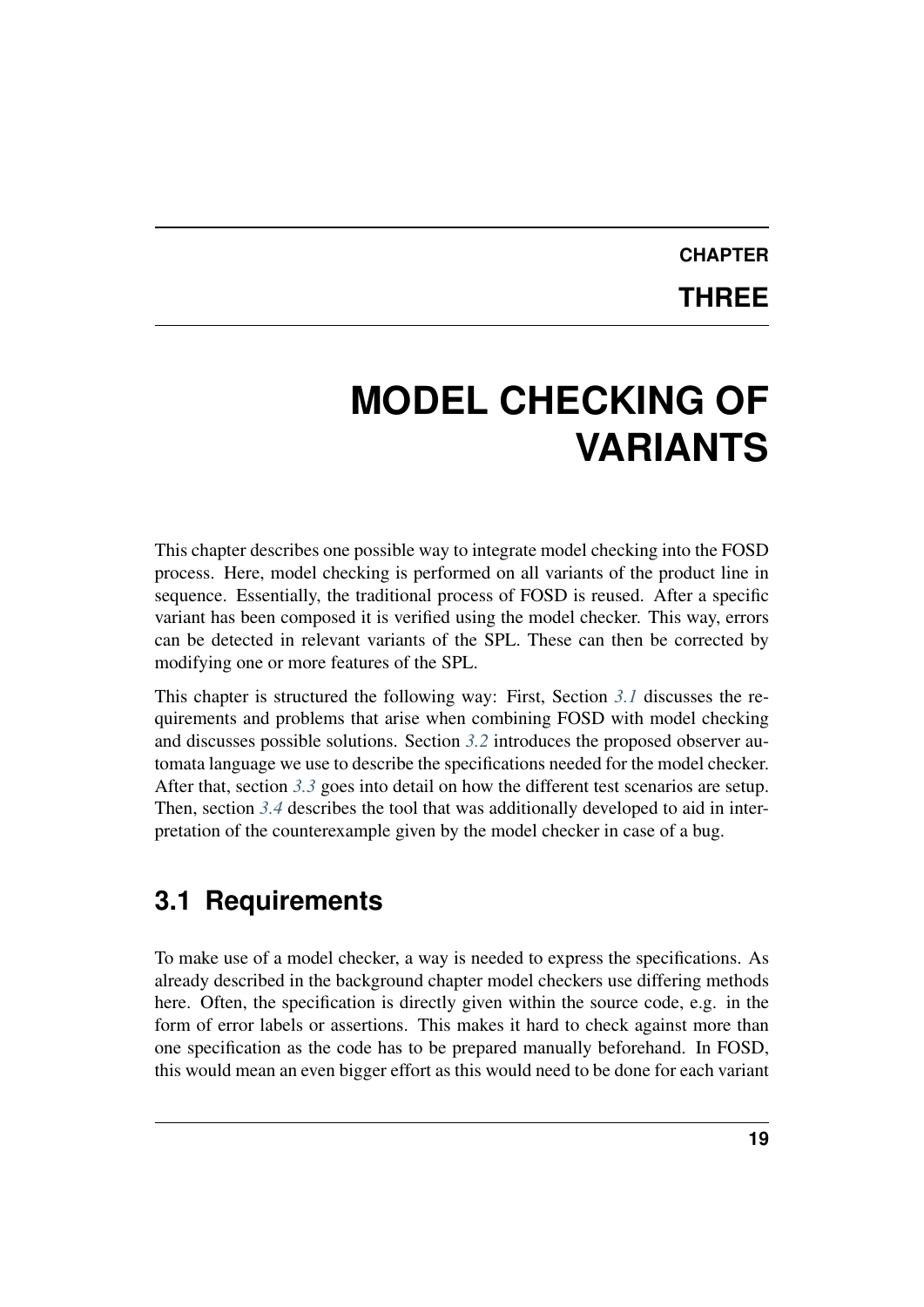generated from an SPL. Therefore, we externalize the specifications each to its own file by reusing the aforementioned concept of observer automata.

To be able to express the specifications to detect the feature interactions in the e-mail system we need a way to add error locations depending on the internal state of the system. With an observer automata language that supports only reading variables we would be forced to reimplement much of the functionality within the specification that is already exposed as a function in the e-mail system. Having to reproduce possibly large amounts of code can lead to errors in the specification. Also, over time the implementations given by a specific variant and a specification could drift apart. Therefore, we choose to support direct calls to functions offered by the analyzed program from within the specification. This is however not without its drawbacks: The parts of the application that are reused in the specification are implicitly trusted to work correctly. Also, special care needs to be taken that specifications remain side-effect free as violating this property would invalidate the analysis as side-effects could possibly affect the internal state of the analyzed program thereby altering its behavior.

<span id="page-23-0"></span>Another problem is that specifications need to refer directly to code, e.g. variables or functions. In the context of FOSD variables and functions may not always be present in all variants. Therefore, only a subset of all specifications may be applicable to a particular variant. As a consequence specifications are placed within a particular feature that contains code they may access. Figure [3.1](#page-23-0) shows an overview of the composition process. Feature code is composed as described in section *[2.1](#page-9-0)*. Specifications located in features that are not selected are filtered out.

The next problem is more specific to the e-mail-system: It can be considered a feature-oriented library for e-mail related applications. It provides functionality to send and receive messages but there is no actual application in place to use that functionality —there is no main function. Therefore, to apply model checking, we needed a program that makes use of the exposed functionality. To be able to check the system in multiple configurations —referred to as *scenarios* in the following a small domain specific language to describe these is provided. This reduces the amount of code that needs to be written thereby making the process less error prone as scenarios can be described more concise. Also, it allows to generate code that can be checked more efficiently by the model checker than a scenario modeled using the standard feature-oriented approach. Obviously, this scenario language needs to support FOSD to be applicable in this context.

With the scenario language and the observer automata it is then possible to generate a program that incorporates the error locations of the specification and that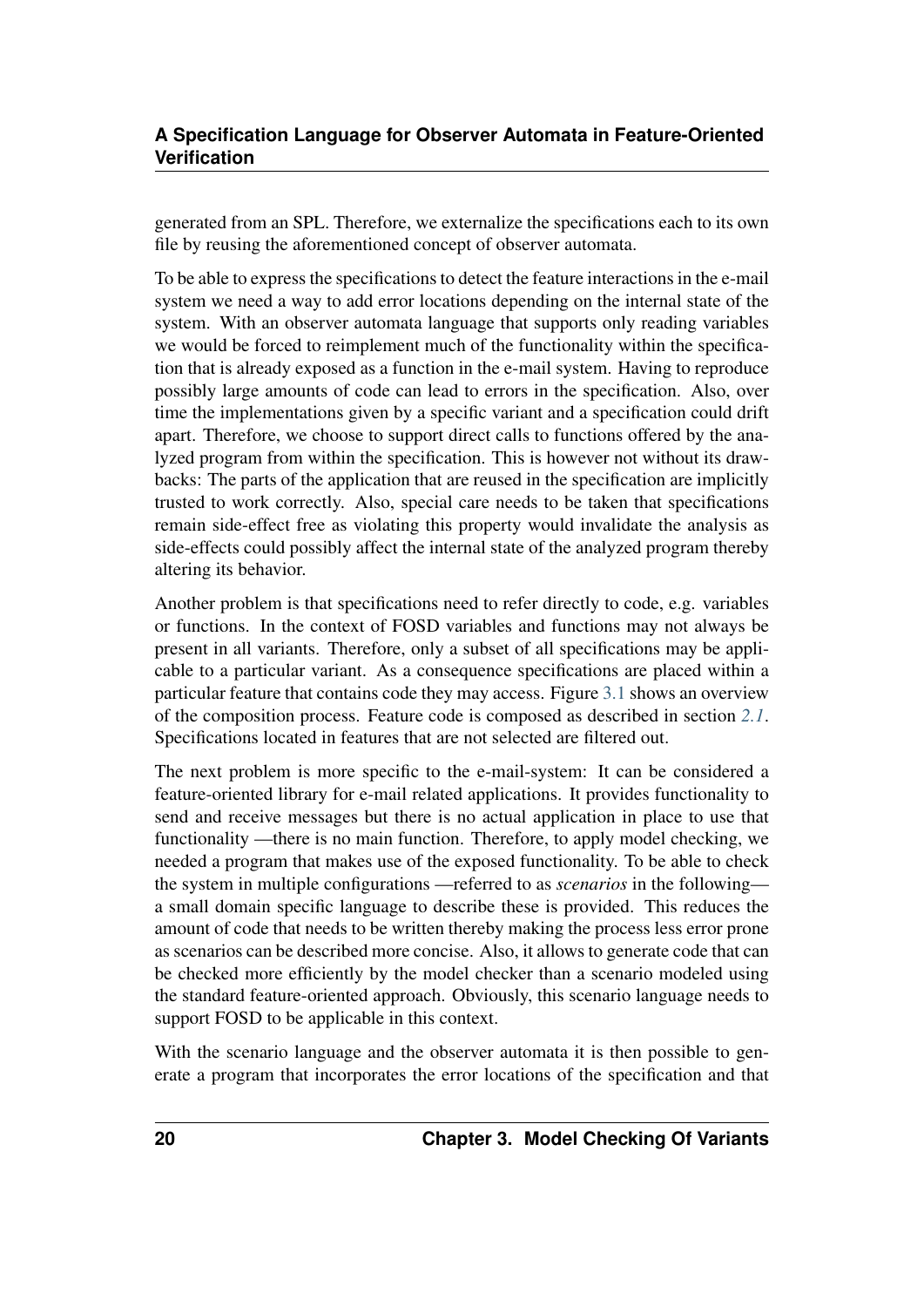

Figure 3.1: Composition of a variant.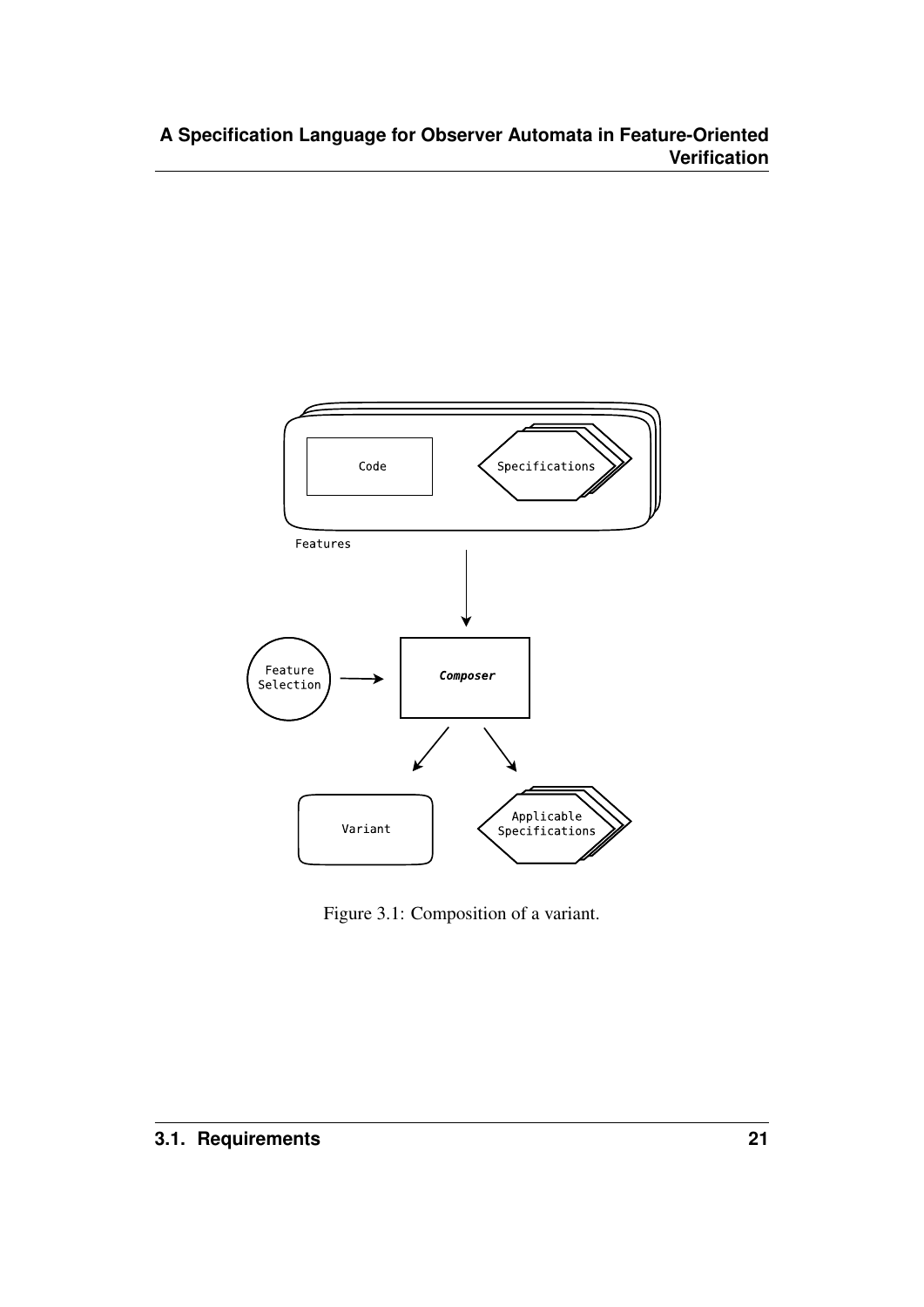operates within the parameters of the given scenario. This program —referred to as *checkable program* from now on— can then be given to the model checker for analysis. In case of safety, the variant is guaranteed to adhere to the specification. In case of a detected bug however, the counterexample of the model checker needs to be analyzed to deduct the features the problem is related to. Unfortunately, the variant has already been composed and various transformations applied to it at this point. Therefore, a tool is needed to assist the programmer in association of code to features. Here, we will make use of a tool that allows to inspect the error-path and visually decomposes it into features.

## <span id="page-25-0"></span>**3.2 The Observer Automata Language**

This section introduces the proposed specification language. The implementation of the translator is called AUTOFEATURE. We will now look into how specifications are woven onto composed variants followed by a description of the automata language. This specification language is an adaption of the automata language used by the BLAST model checker [\[BCHJM2004\].](#page-64-6) Automata reside in separate files along with the code in the containment hierarchy.

### <span id="page-25-1"></span>**3.2.1 Weaving Process**

The automata language can be seen as a limited aspect-oriented language. The concepts are so similar that the *Aspect-C-Compiler* (ACC) —a conventional aspectoriented source-to-source translator— is used for the actual weaving process [\[GJ2008\].](#page-66-7) ACC is an adaptation of ASPECTJ [\[KHHKPG01\]](#page-66-8) that targets the C programming language. In a preceding step, the specification is translated into an aspect usable by ACC. This translator has been implemented using the ANTLR-Parser-Generator [\[P2007\].](#page-67-0) The C parts of the grammar are based on an existing C grammar for ANTLR, that was adapted to incorporate the functionality of the automata language.

<span id="page-25-2"></span>As outlined before, the automata language is implemented as a preprocessor that translates the specification and weaves it onto the source code. Figure [3.2](#page-25-2) shows an overview of the weaving process. To receive a program that we can supply to the model checker we translate the specification into an aspect. Then, we use ACC to weave the composed variant and the aspect and can then use the model checker to verify the resulting checkable program.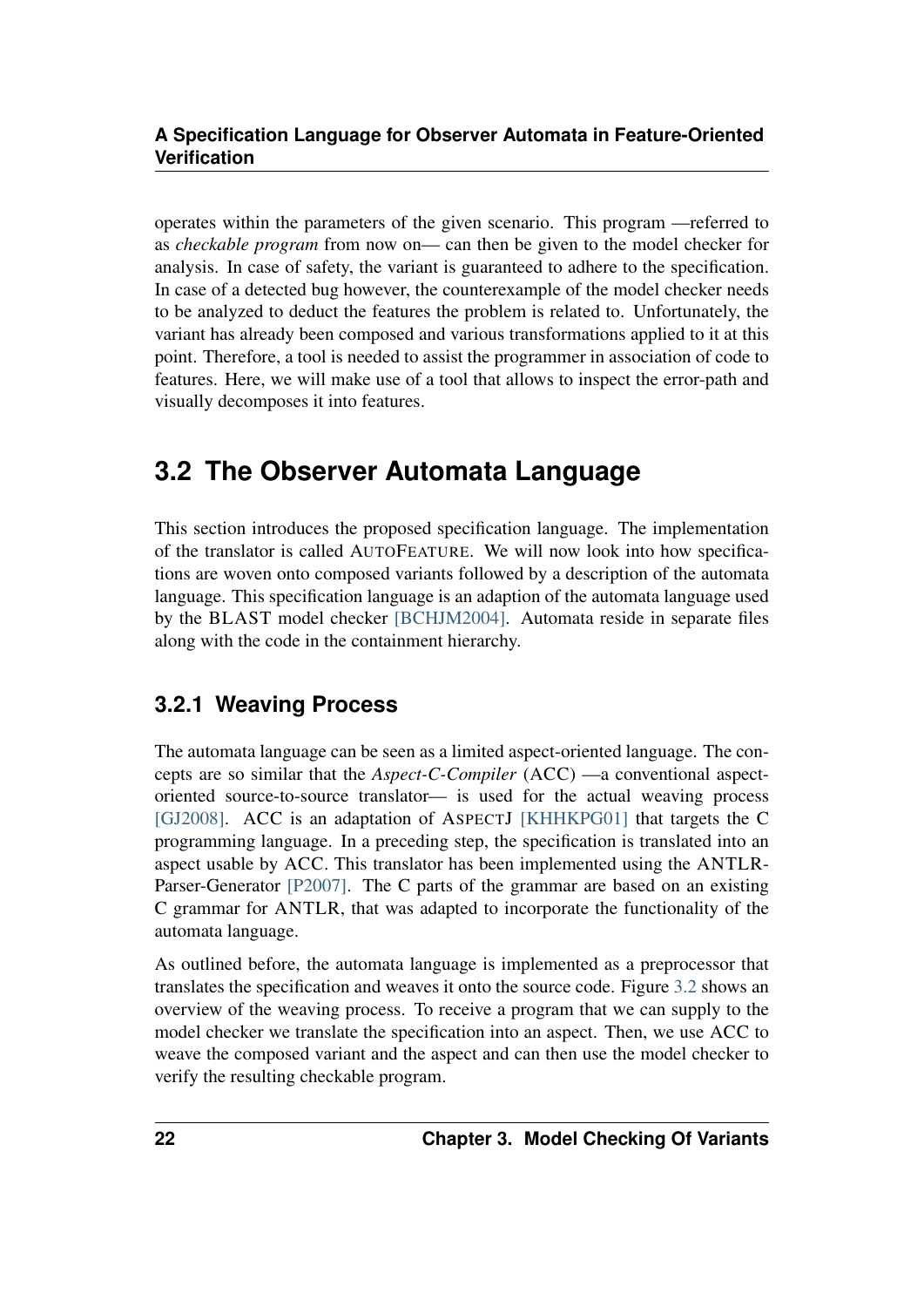

Figure 3.2: Process of weaving a specification and a variant.

### <span id="page-26-0"></span>**3.2.2 Safety Automata**

Automata can provide introductions to the code of the variant. By adding global variables and adding fields to structures automata can have states. Automata react to changes in the observed program by specifying *Event-Condition-Action* (ECA) rules. Events occur at the beginning and end of the execution of a function. If an automaton specifies an ECA rule for an occurring event and the condition holds, the action block is executed. Actions can contain C statements and may signal that an inconsistent state is reached by means of the fail statement. An automaton is translated into an aspect, where every automaton event is realized as a before-call or after-call pointcut respectively.

<span id="page-26-1"></span>

| dummy {<br><typedefs><br/>ł</typedefs>                                                                            |
|-------------------------------------------------------------------------------------------------------------------|
| <includes></includes>                                                                                             |
| automaton <name> {<br/>introduction {<br/><math>\le</math>introductions&gt;<br/>ł<br/><eca rules=""></eca></name> |
|                                                                                                                   |

Figure 3.3: Structure of a specification file

Figure [3.3](#page-26-1) shows the basic structure of a specification file. If types of the observed programs are referenced, the appropriate header files that contain the type declara-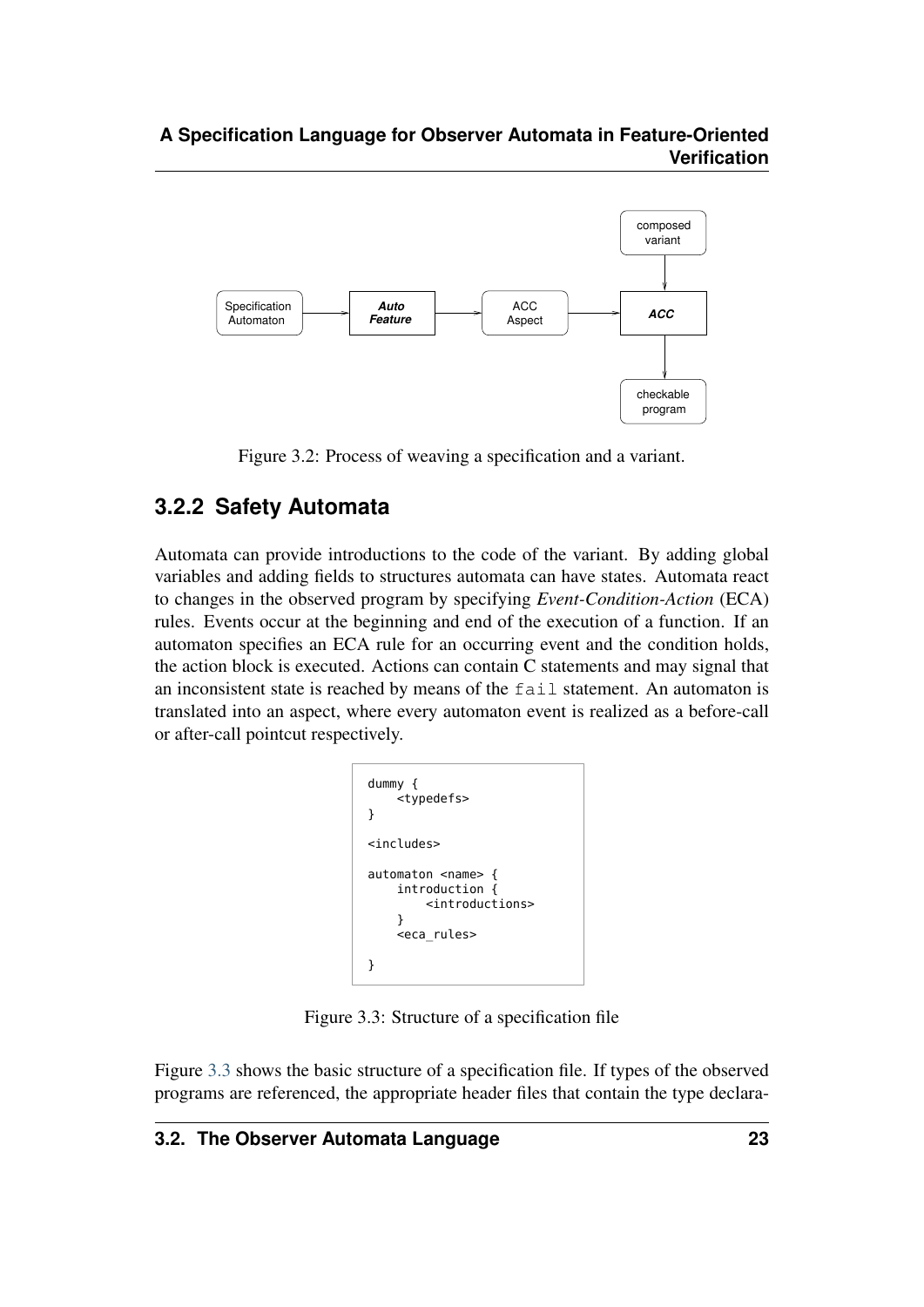tions or function prototypes need to be specified. The syntax mimics the syntax of the include directive of the C preprocessor. However, the translator does not parse included files. As a result, this means that if type names are referenced e.g. in action blocks these need to be declared. This can be done in a in a dummy block before the includes. This restriction is imposed upon the automata language by the C programming language. Because of its complex grammar C-parsers need access to type names to be able to parse the code. The dummy block can contain typedef declarations in the format used in C. If no type declarations are needed the whole dummy block can be omitted. The contents of the dummy block is not written to the generated aspect.

The body of an automaton may begin with an introduction block and may be followed by ECA rules. These constructs are described in the following sections.

### <span id="page-27-0"></span>**3.2.3 The Introduction Block**

Introductions necessary to express the temporal safety property can be added inside the introduction block of an automaton.

Valid introductions are:

- declarations (including function declarations) in C syntax.
- shadow declarations.

Shadows can be used to add fields to existing struct or union types.

The syntax is as follows:

```
shadow <identifier> {
    <declarations>
};
```
identifier must be a structure or union type name e.g. struct email, or a name assigned to a struct or union type using a typedef declaration.

declarations must be valid struct or union field declarations. These will be added to the type referenced by identifier.

All types referenced either as identifier or within declarations need to be visible to the automaton. This means that the appropriate header files have to be included at the top of the file using the #include directive as known from C.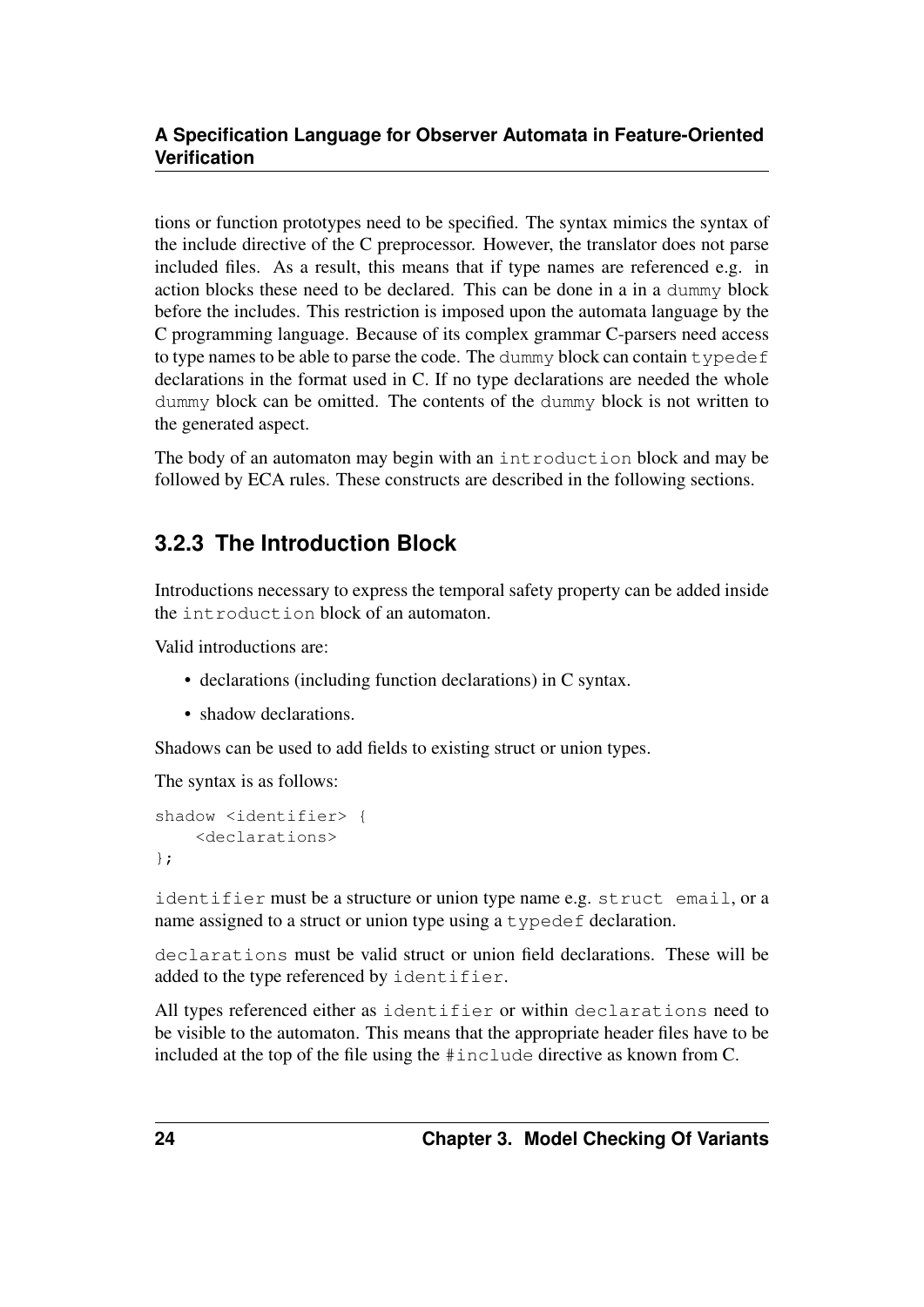### <span id="page-28-0"></span>**3.2.4 ECA Rules**

With ECA rules, an automaton can react to events within the observed application. Especially, if a specific event within the execution context of the application results in an inconsistent state an ECA rule's action block can be used to signal the failure to the developer.

An ECA rule for an automaton can be defined using the following syntax:

```
<event_pattern> [if(<expression>)] {
    <action_statements>
}
```
event pattern specifies the event that the rule is bound to. This can match the beginning or the end of the execution of a function call. Specifying a condition is optional. action\_statements are only executed if expression evaluates to true.

action statements must be valid C statements. Additionally fail is available to signal an inconsistent state.

#### **Event Patterns**

AUTOFEATURE uses only a small subset of ACC's functionality. This was sufficient for the case study of the e-mail system. It offers the following two event patterns:

- the before pattern matches at the beginning of the execution of a function.
- the after pattern matches before the end of the execution of a function.

As with shadows, referenced functions and types need to be visible to the automaton.

#### **before Patterns**

before patterns can be specified as follows:

before <function> (<parameter\_binding>)

function consists of the return type and the name of the function that the action should be attached to, e.g. void mail. The parameter\_binding provides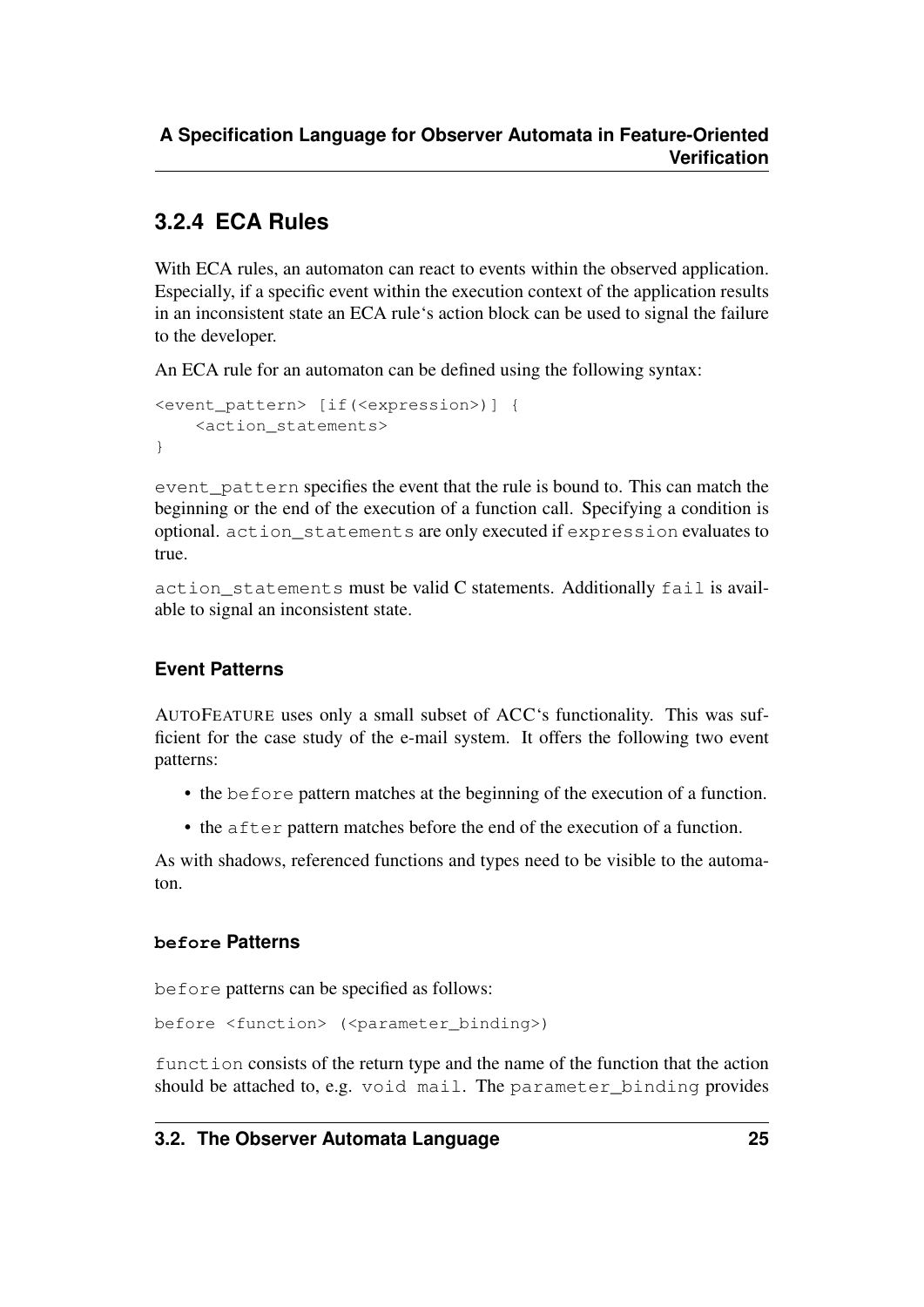the means to access arguments passed to the function. For each parameter of the function prototype this consists of a binding name or \_ followed by a colon and the parameter type separated by commas. All parameters have to be included. As an example, for the given function prototype int add(int, int) a possible before pattern would be:

before int add(\_:int,a:int)

When function add is called during the execution of the program the value of the second argument to add will be available as a within the condition and the action block. Because the binding of the first parameter is set to \_, the first argument is not made available within the action. With before patterns, the action is executed at the very beginning of the execution of the function.

#### **after Patterns**

after patterns can be specified exactly the same as before patterns. However, the action is executed right after the execution of the original function. This way, the return value of the function can also be made accessible within an action block.

The return value is made available using the following syntax:

after <result\_binding> = <function> (<parameter\_binding>)

result binding may be any valid C identifier. The result will be available by that name within the condition and the action block. The type of the result is the return type of the function. function and parameter\_binding are defined the same way they are specified when using a before pattern.

### <span id="page-29-0"></span>**3.2.5 Action Blocks**

Action blocks can contain valid C declarations and statements. Additionally, the fail statement is available inside action blocks. It is used to signal that the temporal safety condition has been violated. fail statements within actions are transformed into calls to \_\_automaton\_fail. This way the automata language is decoupled from the specific mechanism of signaling a failure. Most model checkers support labels to mark error states and also support checking assertions. The prototype of \_\_automaton\_fail is provided in wsllib.h. Two implementations are available in these files: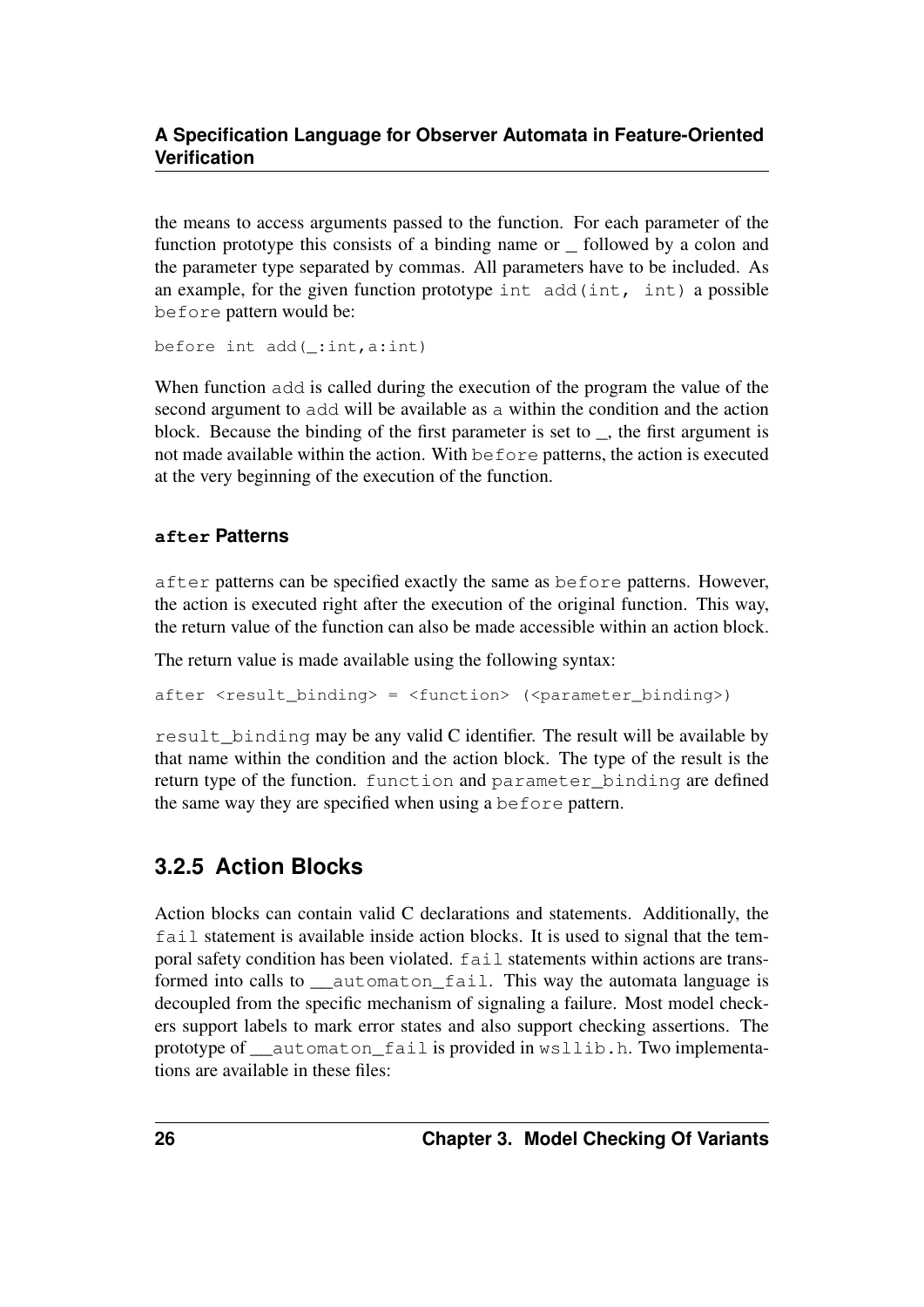- wsllib.c This implementation can be used to compile and run the variant. It simply prints an error message.
- wsllib\_check.c This implementation is used for analysis of the case study. It generates a label called error and jumps to it.

These files are automatically added during the weaving process. Actions must not have side effects on the internal state of the variant. Only variables and shadow fields introduced in the introduction block should be written to. As mentioned before, if functions of the analyzed program are called as part of the specification, these functions are implicitly assumed to function correctly.

## <span id="page-30-0"></span>**3.2.6 Example**

The following example shows a safety automaton that can be used to detect inconsistent encryption of messages. If a message is sent in encrypted form once, the message is assumed to be private. If this message is sent in unencrypted form after that, the safety property is violated. The specification implements this by introducing a global variable that tracks if the message was sent encrypted once. Later calls to mail then check the variable and a violation of the specification is signaled by means of the fail statement if it is sent in unencrypted form.

```
#include "Email.h"
#include "Client.h"
automaton EncryptConsistently {
    introduction {
        // mail_is_sensitive values:
        // -1 - uninitialized// 0 - no// 1 - yesint mail_is_sensitive = -1;
    }
    before void mail (client:int, msg:int) {
        if (mail_is_sensitive == -1) {
            mail_is_sensitive = isEncrypted(msq);} else if (mail_is_sensitive != isEncrypted(msg)) {
            fail;
        }
    }
}
```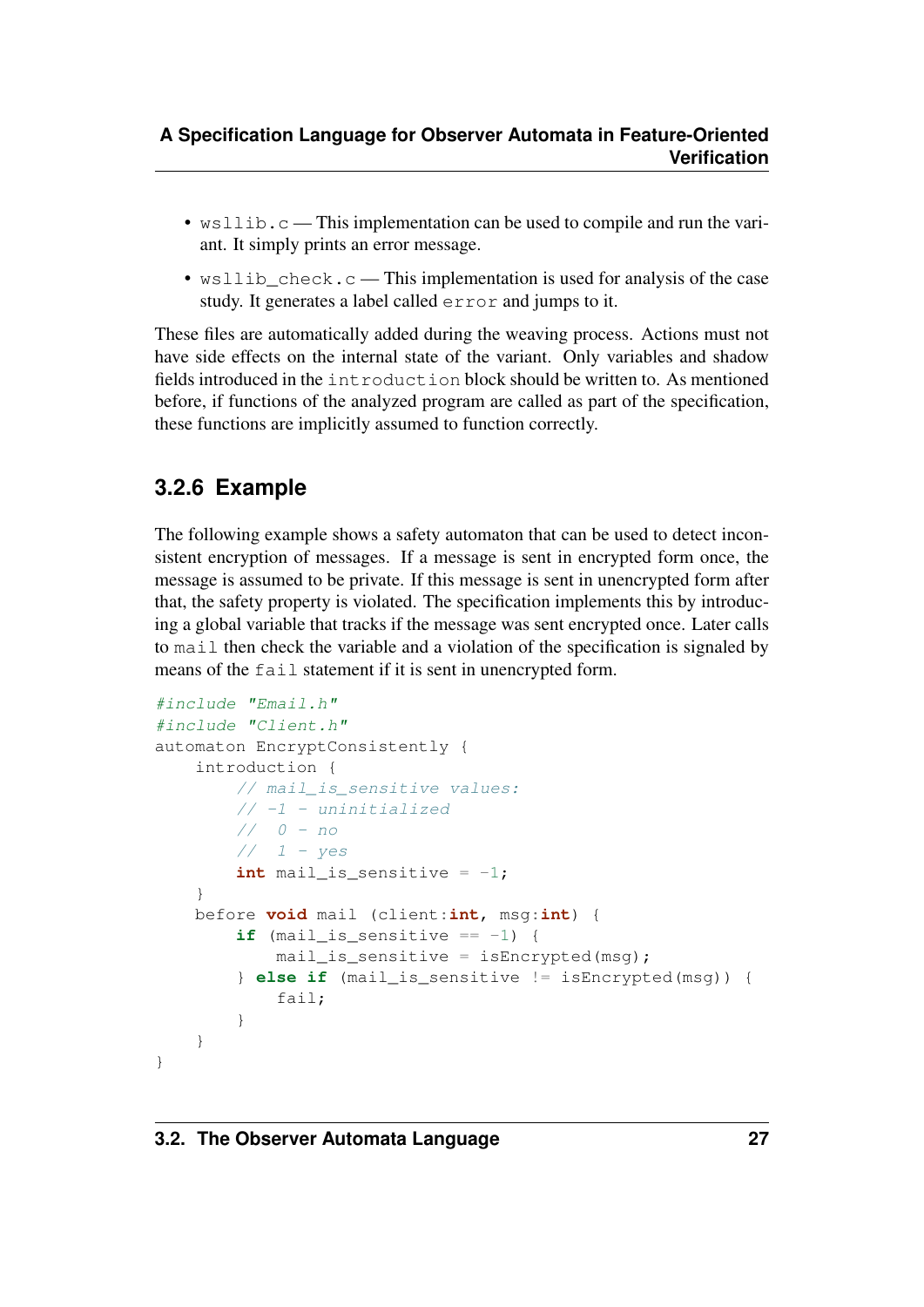### <span id="page-31-0"></span>**3.2.7 Explicit States**

Explicit states are an extension of the automata language. If explicit states are used, an automaton additionally has a current state. Initially, this is the first state defined in the automaton. In actions the state can be changed using the state change operator --> followed by a state defined in the automaton. States are defined like labels in C. All ECA rules that follow a state definition are only executed if the automaton is in that particular state. If explicit states are used all events must be inside a state. By default, the automaton starts in the first defined state. Explicit states are represented as a global variable in the resulting aspect.

Here, we see a safety specification that is equivalent to the specification given previously but that uses explicit states:

```
#include "Email.h"
#include "Client.h"
automaton EncryptConsistently2 {
    INIT:
        before void mail (client:int, msg:int) {
            if (isEncrypted(msg)) {
                --> CONFIDENTIAL;
            } else {
                --> PUBLIC;
            }
        }
    PUBLIC:
        before void mail (client:int, msg:int)
        if (isEncrypted(msg)) {
            fail;
        }
    CONFIDENTIAL:
        before void mail (client:int, msg:int)
        if (!isEncrypted(msg)) {
            fail;
        }
}
```
Initially, this automaton is in the INIT state because this state is declared first. If mail is called, the automaton transitions to CONFIDENTIAL or PUBLIC depending on encryption used or not. If mail is called again and the email does not use encryption consistently, the safety property is violated.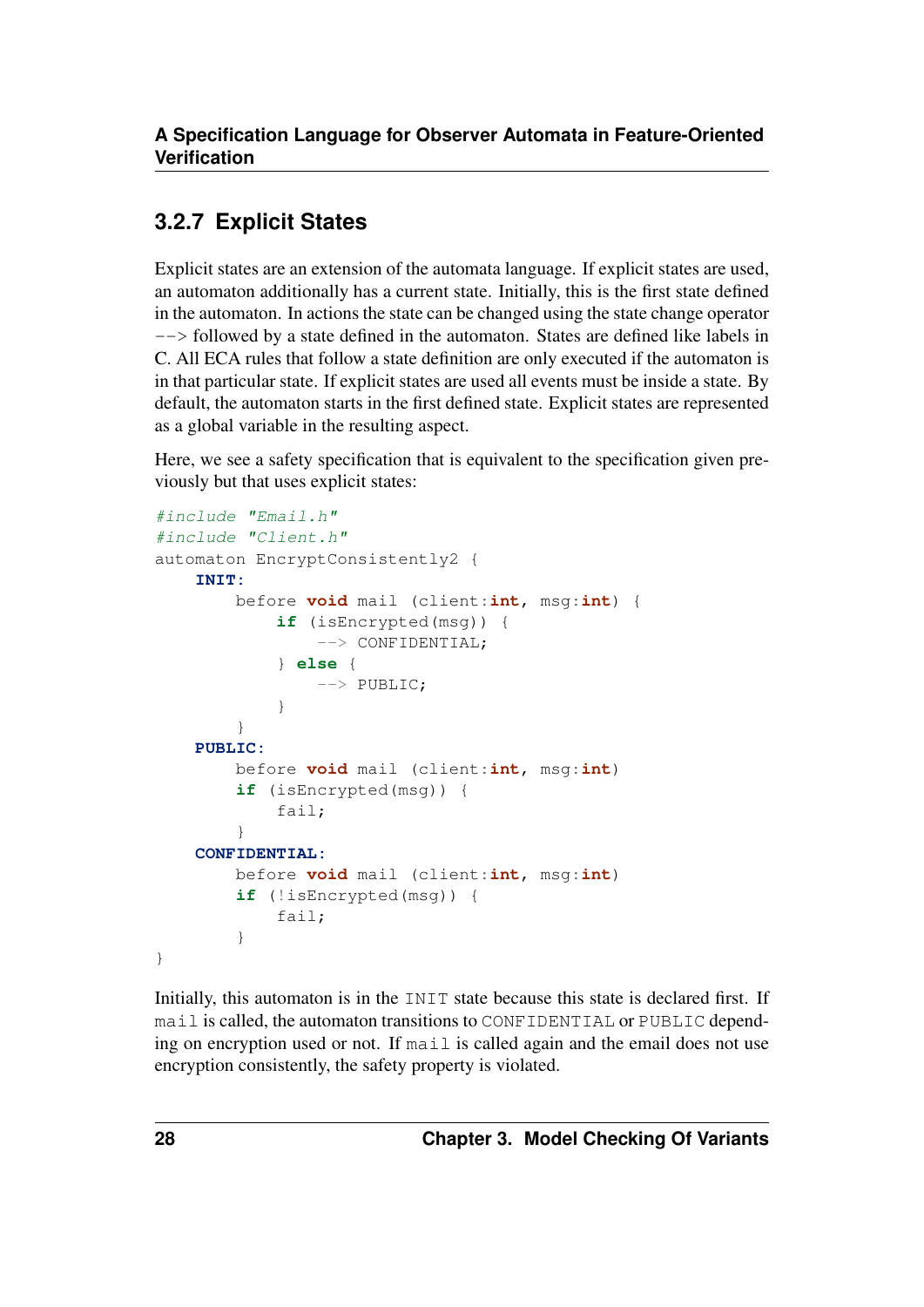# <span id="page-32-0"></span>**3.3 The Scenario Modeling Language**

As mentioned before, the e-mail system used in the case study is a library. Therefore, to model different setups a way is needed to effectively express these scenarios using varying actions and different numbers of users. We also need to control the order in which actions can be executed in a specific scenario. Certainly, it is possible to express all this programmatically in C. Different scenarios could also be modeled as features. However, the process of specifying a possibly great number of scenarios makes this cumbersome. The use of a domain specific language has the following benefits: Scenarios can be expressed in a more condensed way that aids readability. Also, this layer of indirection allows to translate the scenario to code that is specifically optimized for the model checker. For example, the current implementation can in some cases reduce the number of functions that would otherwise be generated by the composer. Also, some model checkers like CBMC can better cope with for loops than while loops. For CPACHECKER this makes no difference as for loops are translated to while loops during the transformation to CIL.

The scenario modeling language is a prototype implemented in Python. The actual specification of a scenario is directly given in Python code. A library allows to express different *action execution patterns*. These patterns allow to express if and when which actions can be executed in a scenario. Examples are patterns such as sequential execution of actions, optional actions, permutations of actions, and executing actions multiple times in a row. A detailed description of the available action execution patterns is given in subsection *[3.3.2](#page-34-0)*. Actions are provided as functions within the C code and can be referenced from within the scenario. For the test setup, we chose to only use parameterless functions with a result type of void.

<span id="page-32-1"></span>Fig [3.4](#page-32-1) shows a schematic of the scenario generation process. The scenario code is generated from the scenario description under the influence of the feature selection. Then, the resulting module is introduced to the code of the library variant thereby forming a variant that actually uses available library functions. The action mapping describes which actions are introduced by which features. When generating a scenario, all actions that are not part of the feature selection are omitted. Otherwise, dangling function references would be present in the variant. An alternative would be to compose the scenarios in a feature-oriented way. For the case study however, the former approach proved to be more feasible. It is assumed that scenario actions do not get refined by other features. Different scenarios can either live in independent files or can be grouped together for convenience.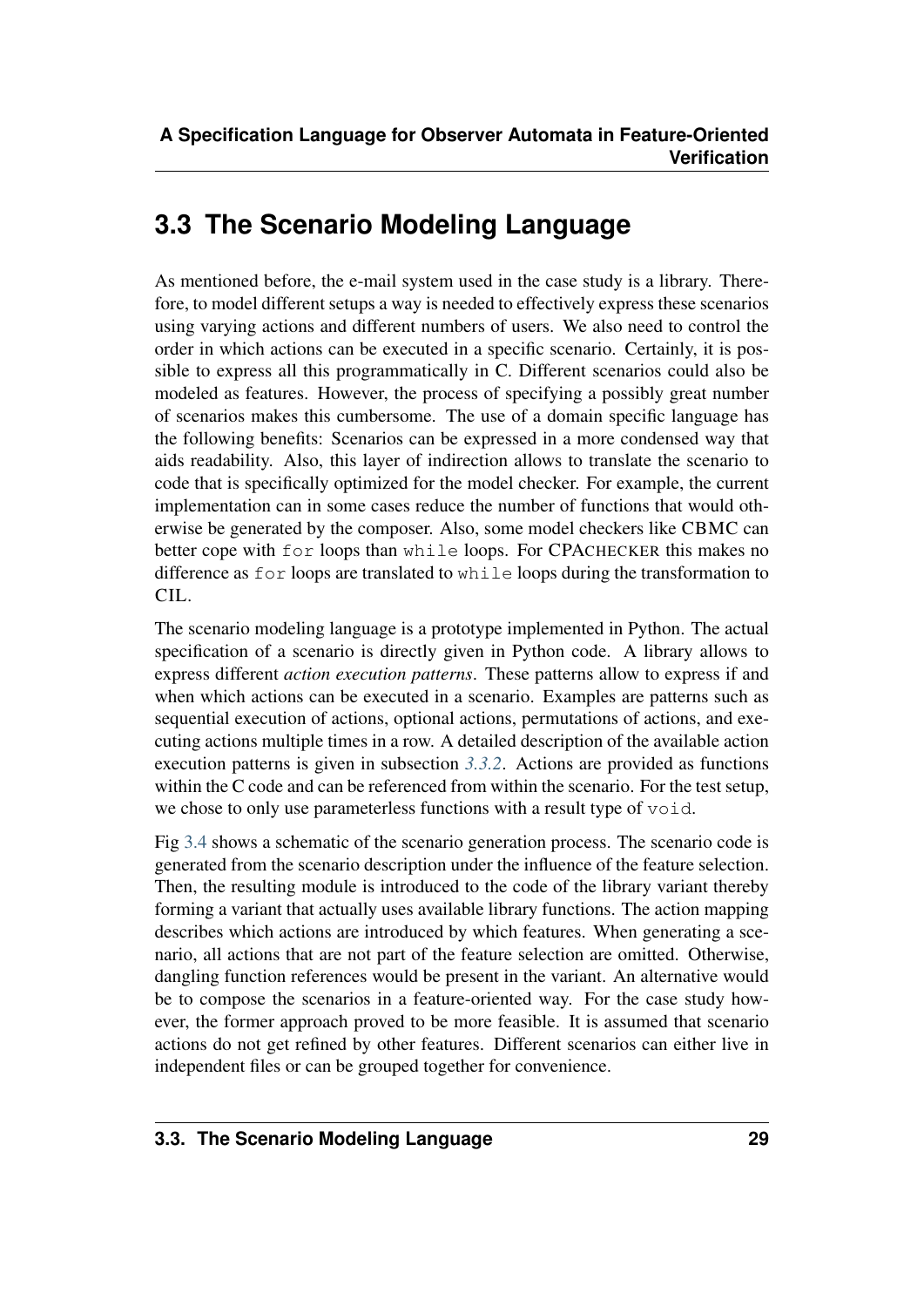

Figure 3.4: Scenario code generation.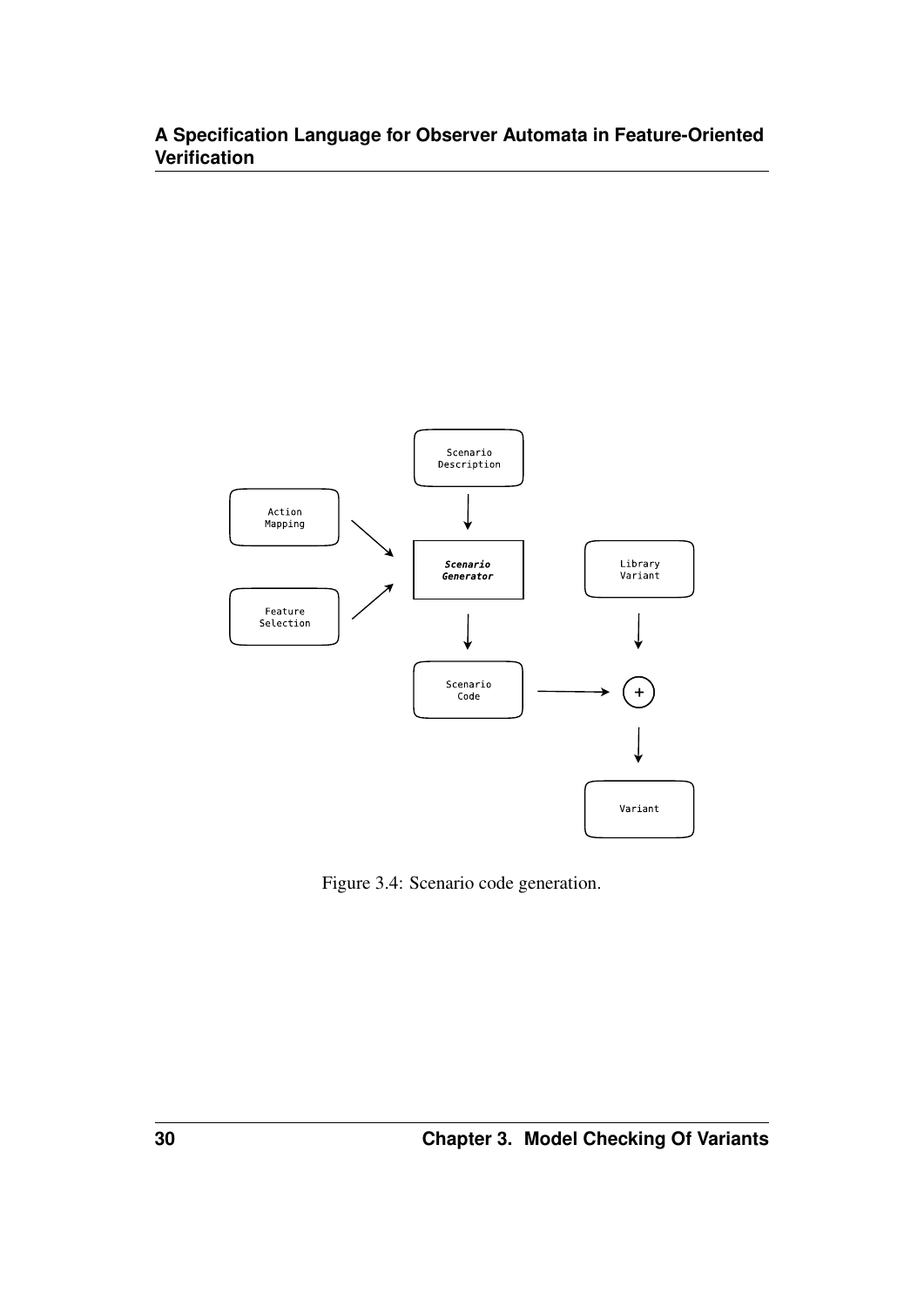### <span id="page-34-0"></span>**3.3.1 Action Execution Patterns**

This section describes the action execution patterns that are currently available. The implementation is currently lightweight and can be easily adapted to also support additional patterns should the need arise.

#### **Actions**

Actions are specified as quoted strings. Actions are assumed to take no arguments. To use actions with parameters or if the result value is needed the C execution pattern is supplied that can be used to embed arbitrary C code into scenarios. As an example, the action execution pattern 'myaction' would be translated to myaction() in the resulting scenario code.

#### **Scenario**

This pattern is used to model sequential execution. If the pattern is executed, all elements are executed in sequence.

#### **Optional**

This pattern accepts only one nested pattern. As the name suggests, the nested pattern may or may not be executed. It is translated to an if block using a nondeterministic condition that encloses the action.

#### **Star**

This pattern also accepts only one nested pattern. Its function is that of the Kleene-Star known from regular expressions: The enclosed pattern may be run multiple times in a row or not at all.

#### **Plus**

Also borrowed from regular expressions, this pattern also allows only one nested pattern that may be executed multiple times in a row but is executed at least once.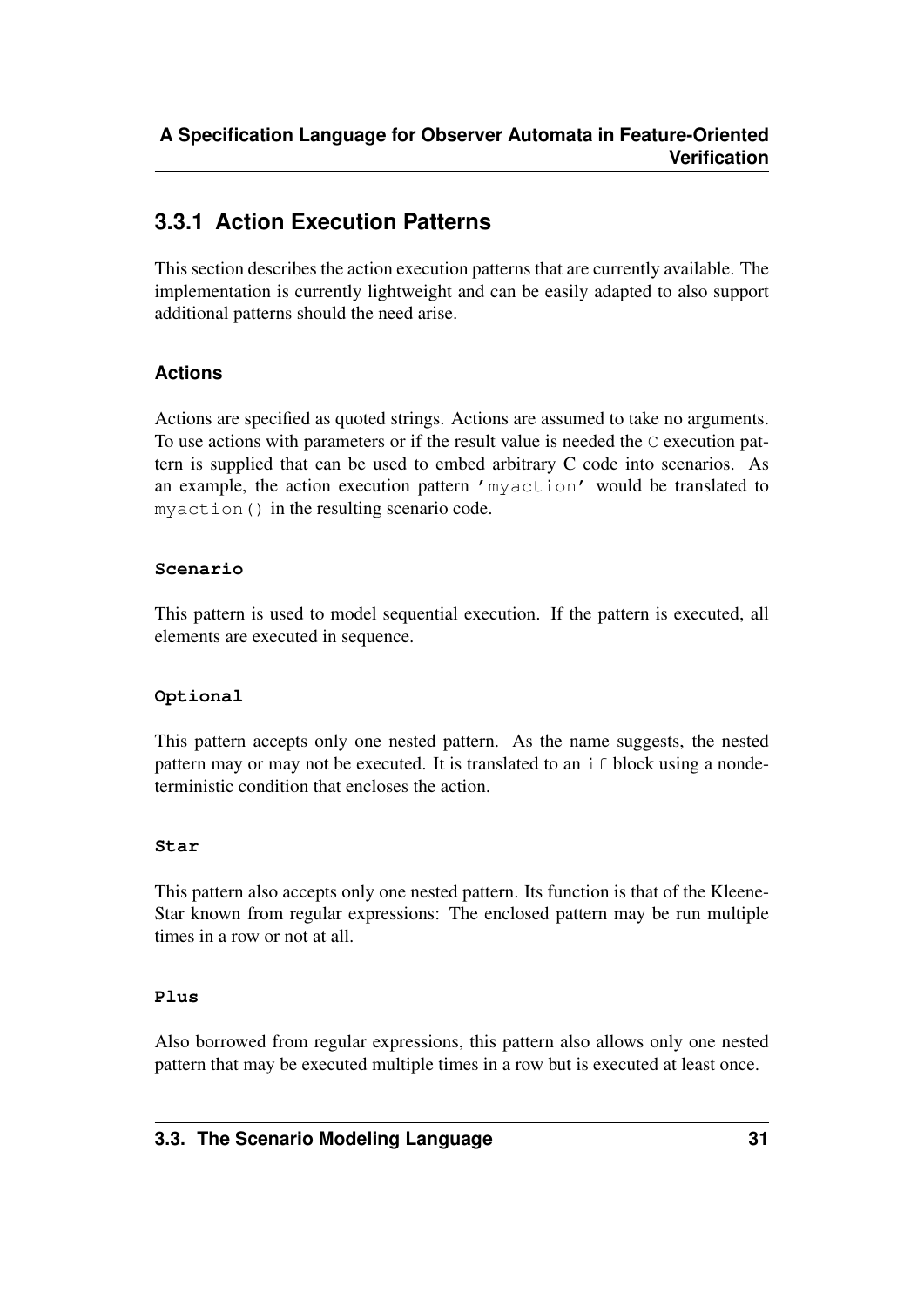#### **Permutation**

Nested patterns are executed in random order. Each pattern is executed exactly once.

#### **SubsetPermutation**

Analogous to Permutation, nested patterns are executed in random order. However, some patterns may be skipped.

#### **C**

This pattern allows raw C code to be embedded. The code is given as sole argument and needs to be quoted.

### <span id="page-35-1"></span><span id="page-35-0"></span>**3.3.2 Example**



Figure 3.5: Translation of a scenario.

Figure [3.5](#page-35-1) shows a scenario description and the code that is generated from it. bobKeyAdd and rjhKeyChange may be skipped. bobToRjh is always called last and may not be skipped. Assuming that bobKeyAdd and rjhKeyChange are provided by feature Keys these actions would have been omitted from the resulting code if the Keys feature was not selected. This way, the scenario modeling language can be used with FOSD while the scenarios can be expressed as if all features are always present. During scenario generation, the action mapping is used to decide if the generated code should contain a call to a particular action or if the action is omitted.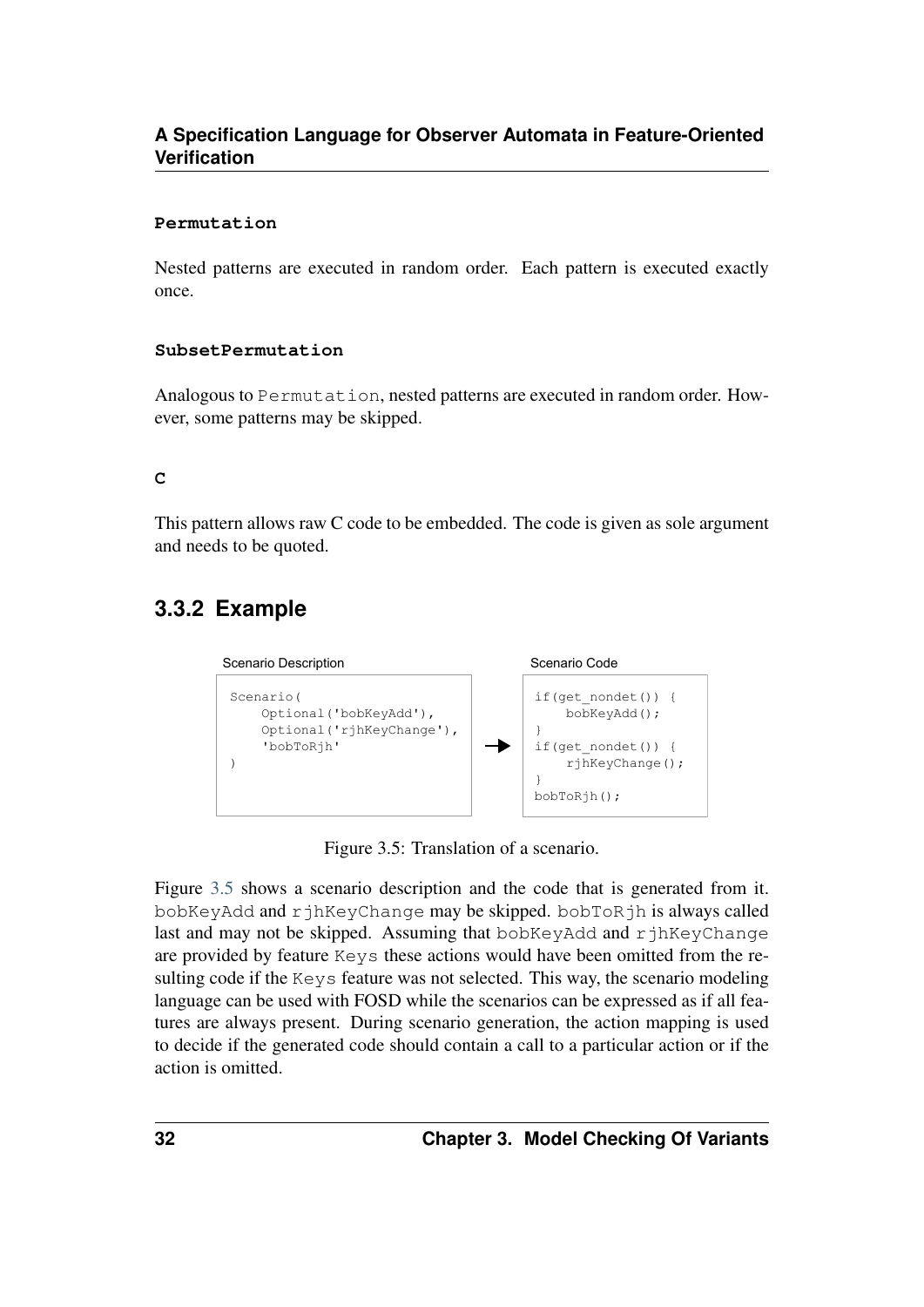# <span id="page-36-0"></span>**3.4 Counterexample Interpretation**

After the analysis has been performed the result needs to be interpreted. In case the model checker has deemed the program to be safe it is guaranteed to adhere to the specification given that the model checker has been configured correctly and the specification contains no side effects. If the model checker does not terminate or runs out of system memory no assumptions must be made about the correctness of the program in respect to the specification used. In case of a bug, the programmer is now facing the task of interpreting the counterexample to locate the problem and to be able to construct a patch. In the context of FOSD, this is challenging as the variant has been analyzed in composed form. Therefore, the error-path and additional information created by the model checker is referring to the composed variant.

As previously stated however, FOSD should be employed throughout the whole development process. As a consequence —because we do not want to depart from that fundamental idea— we need a way to effectively analyze the counterexample in a decomposed form. Therefore, we reuse the concept of CIDE: Features in an already composed system are decomposed visually by using different background colors for code originating from different features. In this case, we applied the concept to the error-path returned by CPACHECKER. However, it should be possible to also use this approach to decompose the CFA and ART respectively.



<span id="page-36-1"></span>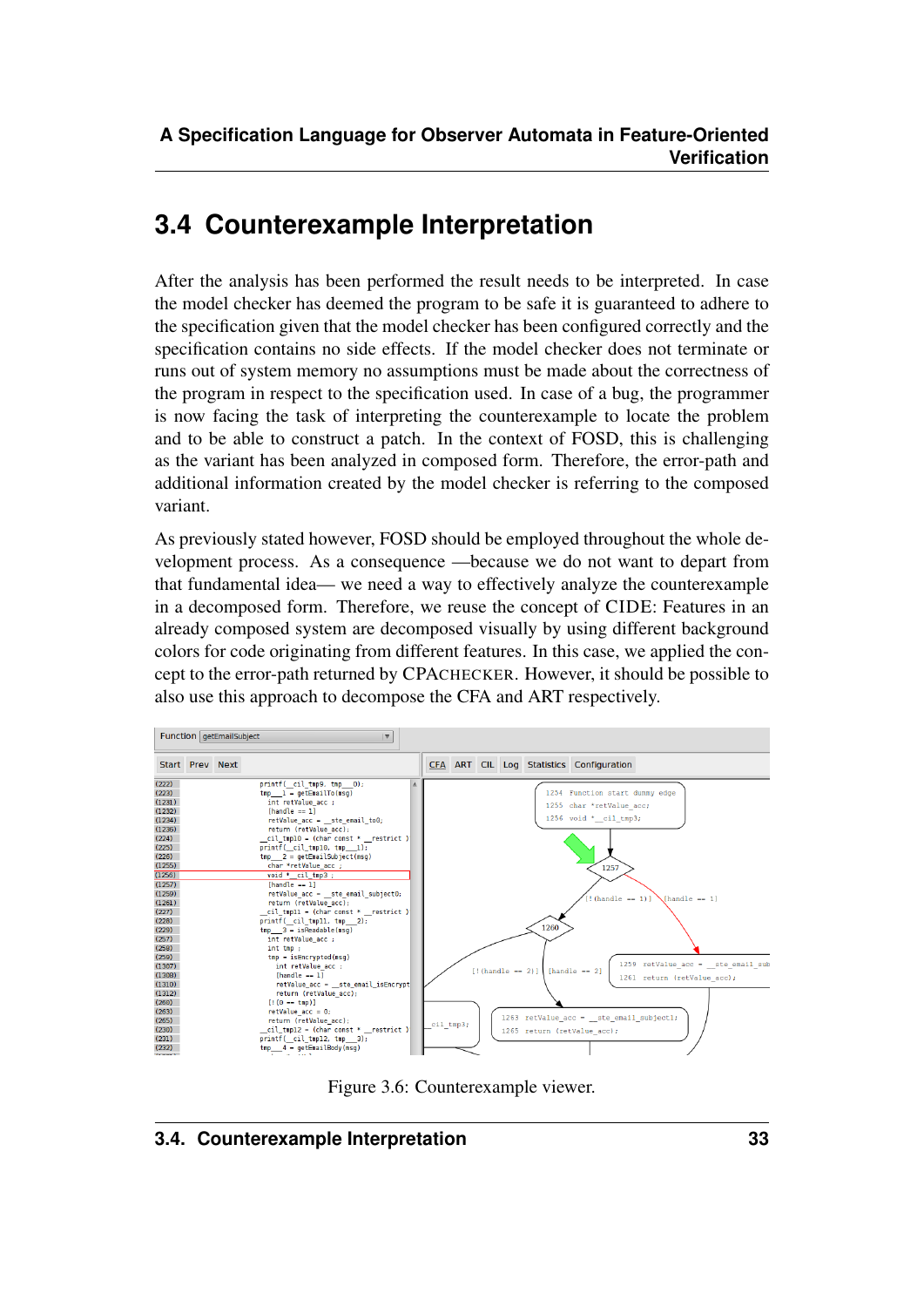In the course of this thesis a counterexample viewer was developed for CPACHECKER. Figure [3.6](#page-36-1) shows a screenshot of the viewer. On the left we see the error path. On the right, we can switch between views of the control flow automaton, abstract reachability tree, the CIL code, and the log and result messages generated by CPACHECKER. Using the previous and next buttons on the left we can step through the error path and see the current state on the control flow automaton, abstract reachability tree, and CIL code. A viewer is generated by a Python script that post-processes the output of CPACHECKER. The viewer itself is a JavaScript application, that can be executed in the browser.

<span id="page-37-0"></span>

| Return Edge to 1075                                                     | utac_acc_EncryptDecrypt_spec_ | <b>SPECIFICATION</b> |
|-------------------------------------------------------------------------|-------------------------------|----------------------|
| $tmp = qetEmailEncryptionKey(msg)$                                      | utac acc EncryptDecrypt spec  | <b>SPECIFICATION</b> |
| Function start dummy edge                                               | getEmailEncryptionKey         | <b>Base</b>          |
| int retValue acc;                                                       | getEmailEncryptionKey         | <b>Base</b>          |
| [handle $== 1$ ]                                                        | getEmailEncryptionKey         | <b>Base</b>          |
| retValue acc = ste email encryptionKey0;                                | getEmailEncryptionKey         | <b>Base</b>          |
| return (retValue acc);                                                  | getEmailEncryptionKey         | <b>Base</b>          |
| Return Edge to 1076                                                     | utac acc EncryptDecrypt spec  | <b>SPECIFICATION</b> |
| $\text{tmp} = 1 = \text{isKeyPairValid}(\text{tmp})$<br>$0, \text{tmp}$ | utac_acc_EncryptDecrypt_spec_ | <b>SPECIFICATION</b> |
| Function start dummy edge                                               | <i>isKeyPairValid</i>         | <b>Keys</b>          |
| int retValue acc;                                                       | isKeyPairValid                | <b>Keys</b>          |
| char const * restrict cil tmp4;                                         | isKeyPairValid                | <b>Keys</b>          |
| cil tmp4 = (char const * restrict)" keypair valid %d %d";               | isKeyPairValid                | <b>Keys</b>          |
| printf(cil tmp4, publicKey, privateKey);                                | isKeyPairValid                | <b>Keys</b>          |
| $[!(! \text{publicKey})]$                                               | isKeyPairValid                | Keys                 |
| [!(! privateKey)]                                                       | isKeyPairValid                | <b>Keys</b>          |
|                                                                         | isKeyPairValid                | <b>Keys</b>          |
|                                                                         | isKeyPairValid                | <b>Keys</b>          |
| retValue $acc = privateKey == publicKey;$                               | isKeyPairValid                | <b>Keys</b>          |
| return (retValue acc);                                                  | isKeyPairValid                | <b>Keys</b>          |
| Return Edge to 1077                                                     | utae ace EncryptDecrypt spec  | <b>SPECIFICATION</b> |
| $[!(\text{tmp} - 1)]$                                                   | utac acc EncryptDecrypt spec  | <b>SPECIFICATION</b> |
| automaton fail()                                                        | utac acc EncryptDecrypt spec  | <b>SPECIFICATION</b> |
| <b>Function start dummy edge</b>                                        | automaton fail                | <b>SPECIFICATION</b> |
| Label: error                                                            | automaton fail                | <b>SPECIFICATION</b> |
| Goto: error                                                             | automaton fail                | <b>SPECIFICATION</b> |

Figure 3.7: Excerpt of a decomposed view of an error-path.

Figure [3.7](#page-37-0) shows a decomposed error-path. Different features are indicated using different colors as known from CIDE. The first column contains the elements of the error-path. The second column shows the active function that contains the code. The third column shows the feature that introduced the code. Code introduced by specifications is shown in red and can be distinguished from feature code as the third column is set to SPECIFICATION.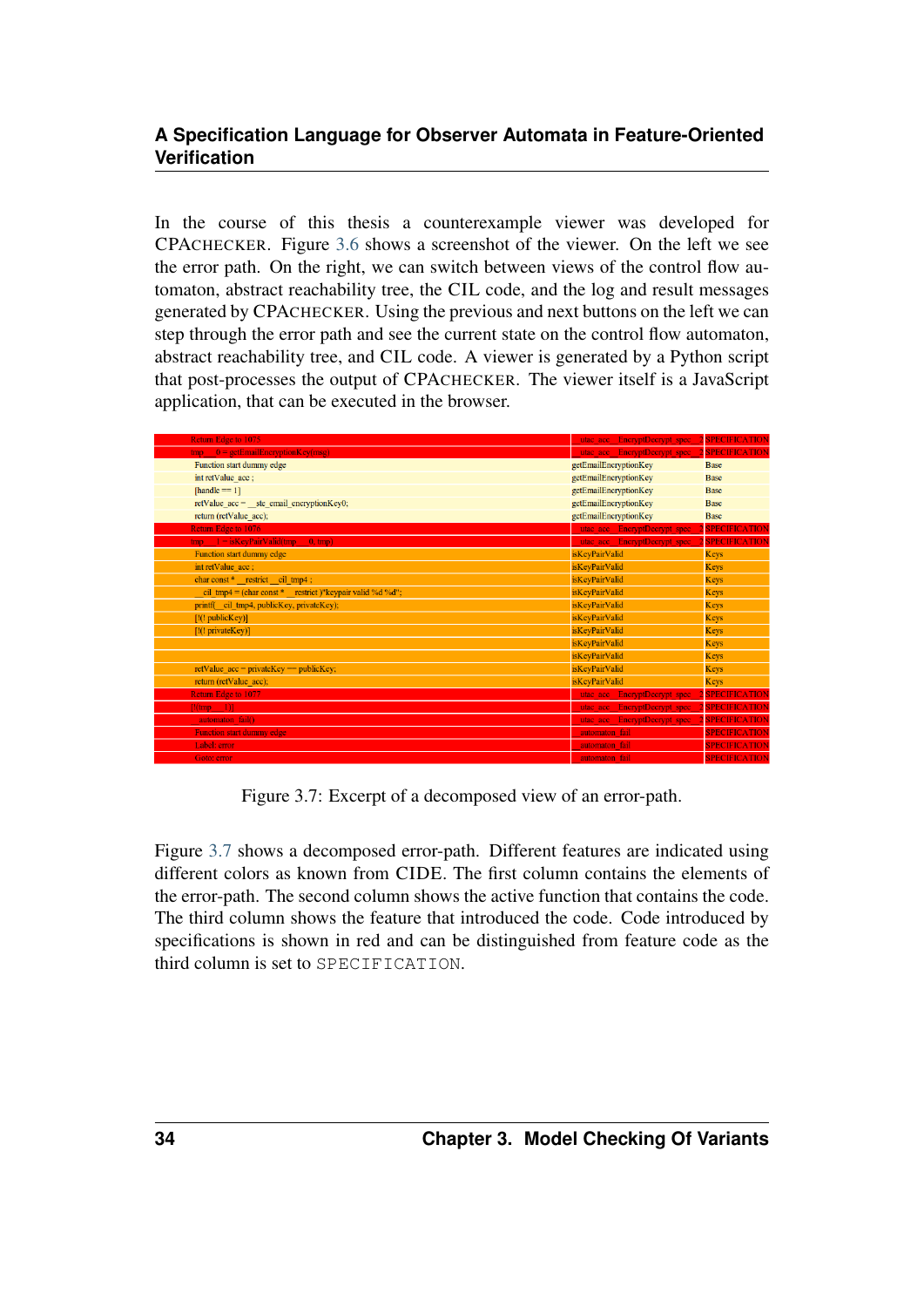# **CHAPTER FOUR**

# <span id="page-38-0"></span>**MODEL CHECKING OF PRODUCT LINES USING VARIABILITY-ENCODING**

Even though model checking of individual variants is beneficial, it leaves room for improvement. In settings, where the number of variants is small it could be implemented by automatically performing a set of configured checks on these variants whenever the product line changes in the spirit of continuous integration testing. However, there may be situations where this approach is unfeasible due to the computation effort of checking all variants against all specifications. Then, it might be more feasible to investigate model checking of the product line as a whole as opposed to checking the set of possible variants individually. For a given specification, the model checker would then check all possible variants —the product line— in a single run. Conceptually, this can be approached from two angles: A specialized model checker could be constructed. The model checker would be able to directly operate on the product line and would need access to the feature model and incorporate knowledge about the feature composition process. The alternative is to create an instrumented program that incorporates all possible variants and the feature selection in accordance to the feature-model and the composition rules. This is the approach we will investigate in the following.

We will refer to the process of creating the instrumented program as variabilityencoding because the variability of the product line is encoded in the resulting program. The concept is also described briefly in [\[ASWB2011\].](#page-66-9) The assumption is that incorporating all variants in one single program and checking it in a single run may reduce the time to find an interaction or prove the safety of a product line as this eliminates the need to generate all variants and weave the specifications on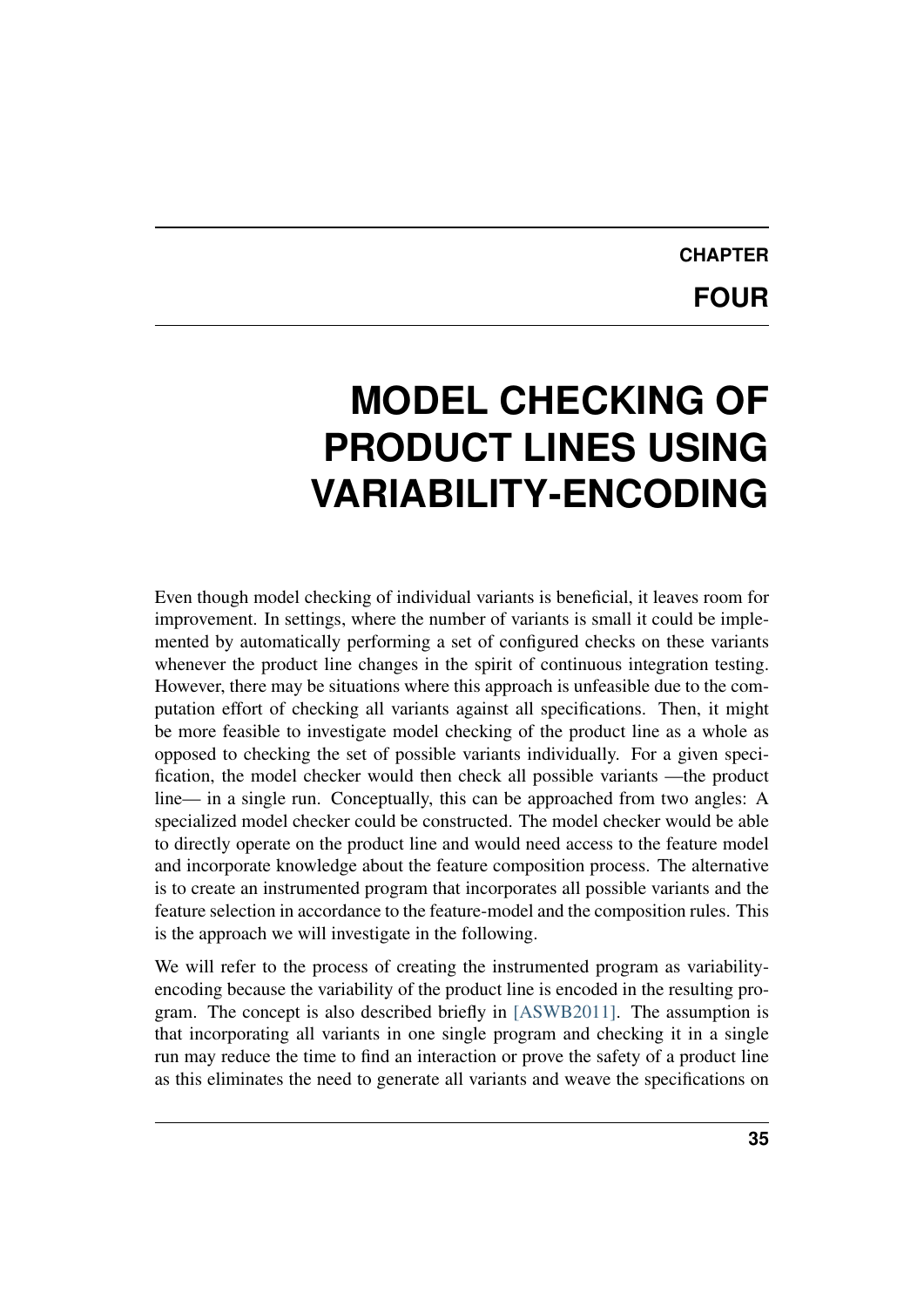each one. Also, the model checker needs to be run only once as opposed to multiple times when checking all variants. As individual variants may share large parts of their code these checks may also need to re-investigate code that has already been analyzed in related variants. On the other hand, variability-encoding creates a program that is bigger than all variants individually: all variants are incorporated into the variability-encoded product line including additional control flow that is necessary to select a particular variant at runtime. Therefore, it is not apparent if variability-encoding is beneficial to model checking of software product lines as the advantages of not having to generate all variants and possibly eliminating redundant checks weigh against the disadvantage of having to cope with a possibly much larger program to investigate. Hence, we will compare both approaches in the course of a case study in chapter *[5](#page-50-0)*.

<span id="page-39-1"></span>Fig [4.1](#page-39-1) shows an overview of the proposed process of variability-encoding. Similar to the first approach features consist of code and specifications. These parts are specified in exactly the same format. Therefore, variability-encoding can easily be applied to a product line instead of or in combination to checking individual variants. In contrast to composition, variability-encoding always uses all features. To construct the variability-encoded product line the variability-encoder needs to know the composition order. Also, because only valid variants must be considered, it needs access to the feature model. Analogous to the approach of checking all variants individually we use the variability-encoder to select the applicable specifications. As variability-encoding always considers all features no specifications are filtered out. However, hybrid approaches would be possible where only a subset of features is variability-encoded. The following sections explain the technique of variability-encoding. First, variability-encoding is defined followed by an abstract example. Then, we show that proving the safety of the variability-encoded program is equivalent to proving the safety of all possible variants of the product line.

## <span id="page-39-0"></span>**4.1 Definition**

Variability-encoding has been implemented by modifying FSTCOMPOSER. When composing variants feature selection happens at composition time. The basic idea of variability-encoding is to postpone the process of feature selection until early runtime. Then, —at application startup time— a variant is selected by setting a set of variables called *feature variables*. Each feature of the product line is represented by a feature variable. If set to 1, the corresponding feature is selected; if set to 0, the corresponding feature is not part of the selected variant. After initialization, the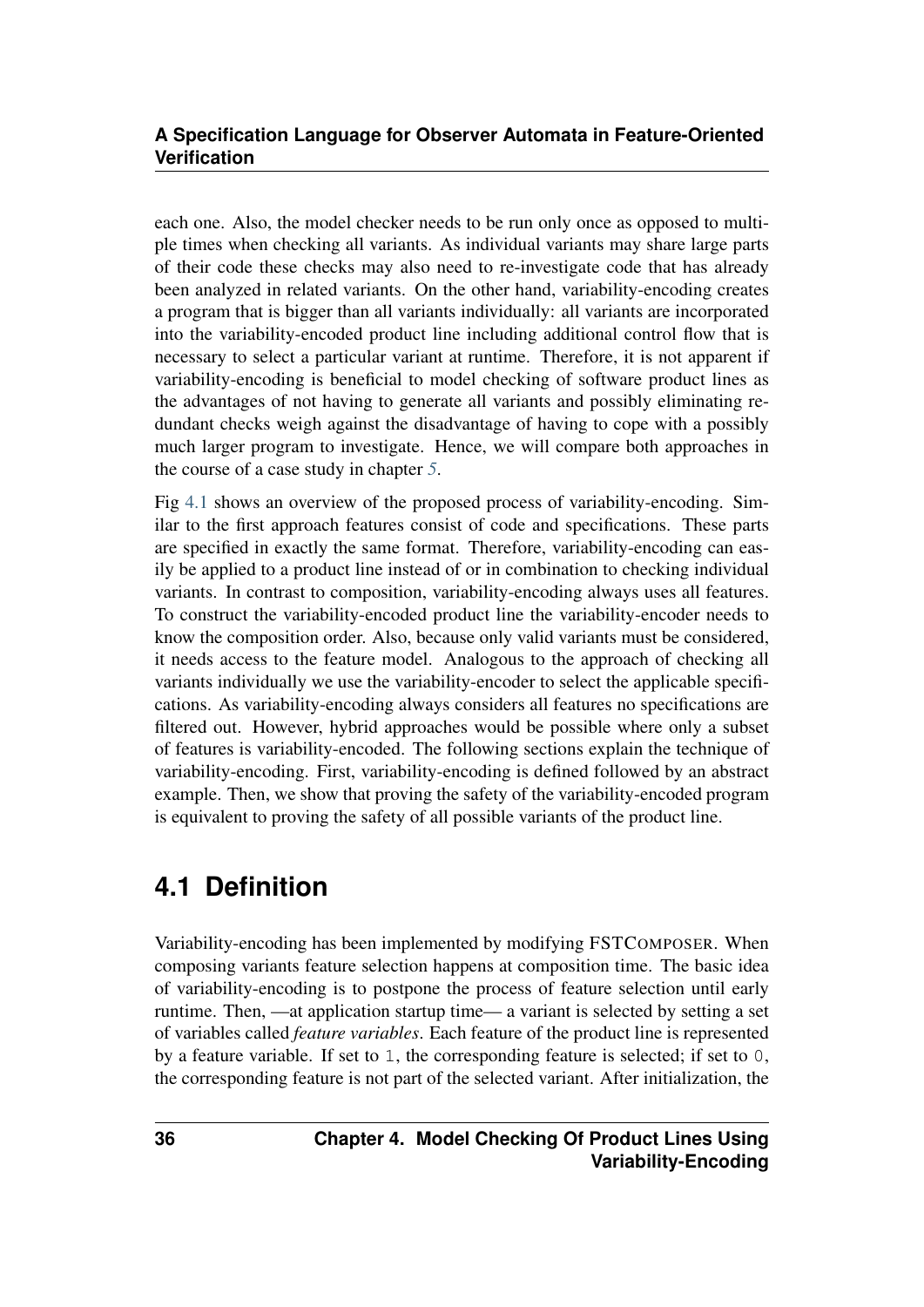

Figure 4.1: Variability-encoding of a product line.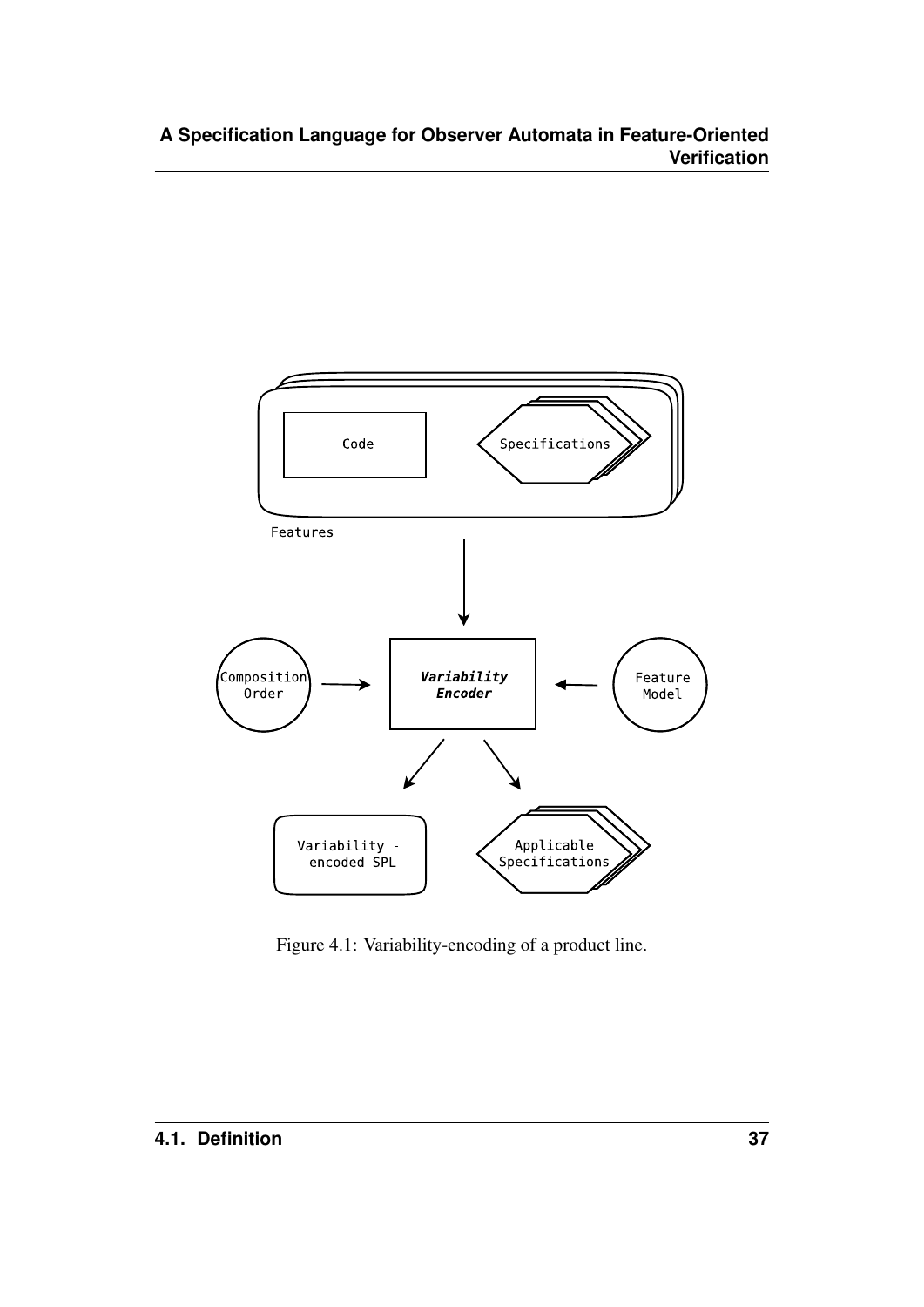values of the individual feature variables are not changed again —they are considered constants. The code of a specific feature is only executed if its feature variable has been set to 1. This way the application behaves like a variant that has been composed using conventional composition.

We recall that function nodes are composed by applying the FunctionRefinement composition rule: the old node is given a new name  $\alpha$ , the new node is introduced and references to original within its body are pointed to  $\alpha$ .

For variability-encoding FunctionRefinement is exchanged for an alternative implementation to postpone the feature selection process to the early runtime of the program: if a function is to be replaced, it may still be needed by variants in which the refining feature f is not present. Therefore, its function name  $\alpha$  is rewritten to  $\alpha_{before}$  and the new function node is introduced with name  $\alpha_{role}$ . As before, calls to original within the new function are rewritten to  $\alpha_{before}$ . A *feature switch* is generated with name  $\alpha$ . A feature switch is a function that dispatches to a variants implementation of the function depending on feature  $f$  being selected or not, e.g. for a function alpha returning *int* that accepts no parameters the generated feature switch would be:

```
int alpha() {
    //choose implementation depending on
    //the value of feature variable of f
    if (__SELECTED_FEATURE_f) {
        return alpha_role_f();
    } else {
        return alpha_before_f();
    }
}
```
A specific variant of the product line can now be created by initializing the feature variables accordingly. To be able to check all variants in one run we set the feature variables to uninitialized values. The software model checker must now take all feature combinations into account. To exclude variants that do not satisfy the conditions imposed by the feature-model, we encode the feature-model into the feature selection process as outlined in the following pseudo code: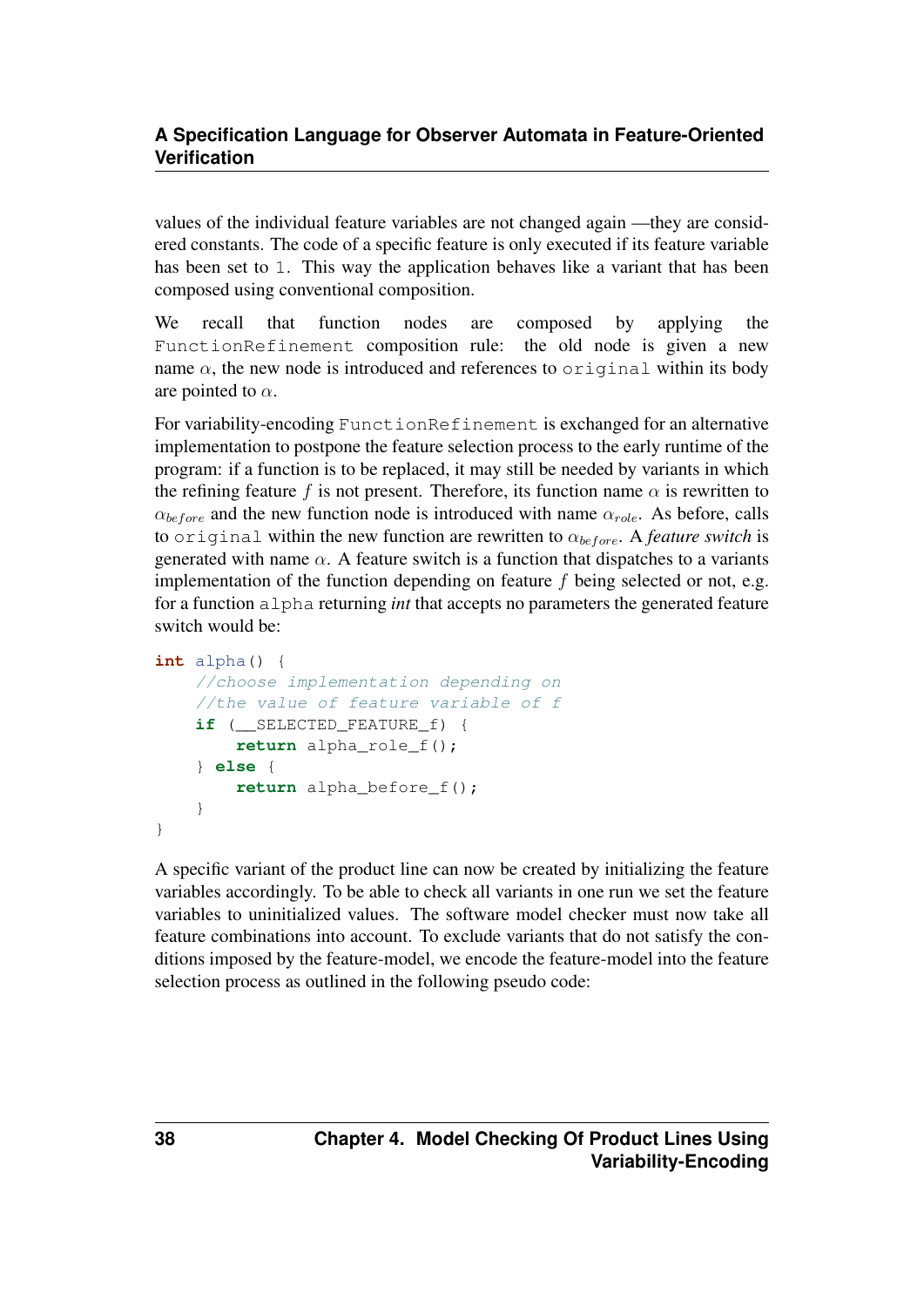```
int main() {
    select features();
    //check that selected features form a valid variant
    if (valid_product()) {
        //run the variant
        return original_main();
    }
}
```
Conceptually, select features picks an arbitrary combination of features; if valid product —a translation of the feature-model— is true the variant is executed. This way, the model checker needs to take all valid variants (and no more) into account when checking the safety of the product line. If a bug is found in the variability-encoded product line, variants that also exhibit the bug can be derived from the counterexample given by the model checker. If the variability-encoded product line is safe, then so are all valid variants.

# <span id="page-42-0"></span>**4.2 Example**

In the following, the normal composition process is compared to the construction of variability-encoding.

<span id="page-42-1"></span>Let us assume a product line containing the three features Base, Extension1, and Extension2 that are composed in that order. Each feature contains a single module named main.c. The contents of these files and the FSTs of the features are listed in figure [4.2.](#page-42-1) For brevity, include directives are not shown in the following FSTs. Also the order in which child nodes are depicted has been chosen for readability and does not represent the order in which nodes are placed by FST-COMPOSER. Dotted arrows between function nodes mean that a function may call a function it points to.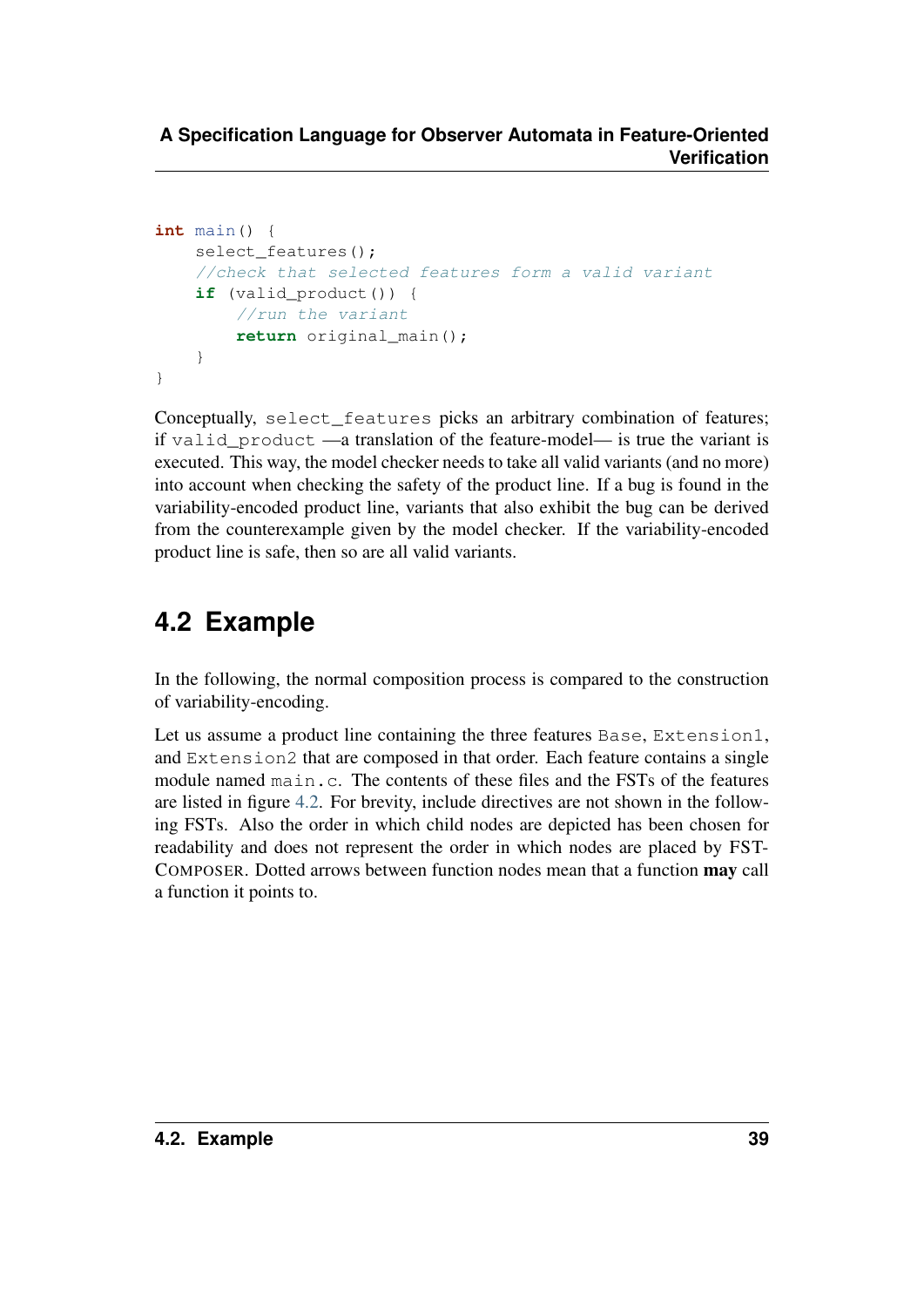

Figure 4.2: Example FSTs and corresponding code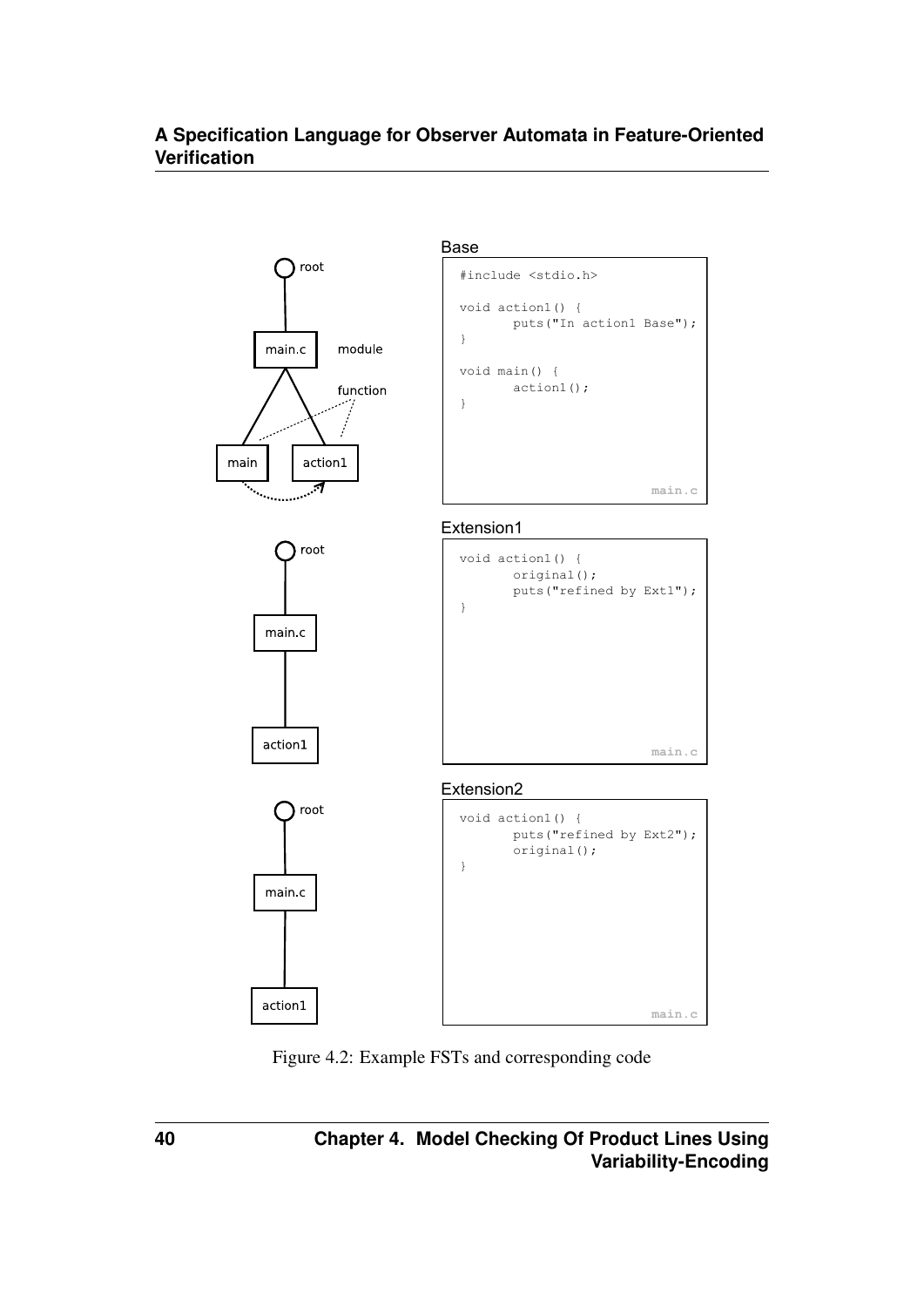We will now compare the composition of a variant  $\nu$  containing Base and Extension1 to the variability-encoded product line. For variability-encoding all features are used. By selecting Base and Extension1 using the introduced feature variables a variant is produced that behaves like the traditionally composed variant *v*.

In the following, variability-encoding is denoted by  $\forall$ . As before, superimposition is denoted by •.

<span id="page-44-0"></span>

Figure 4.3: FST of Extension1 • Base.

Figure [4.3](#page-44-0) shows the resulting FST for Extension1 • Base. Function main calls the implementation of action1 defined in Extension1. The call to original is rewritten to call the implementation of action1 provided by Base.

<span id="page-44-1"></span>For variability-encoding two steps are necessary. Figure [4.4](#page-44-1) shows the FST of the variability-encoded SPL after the first step Extension1  $\uplus$  Base. Function main calls the feature switch for Extension1. If Extension1 is not selected, the feature switch dispatches to the implementation of Base thereby skipping Extension1. If Extension1 is selected, the feature switch dispatches to the implementation of action1 provided by Extension1. Analogous to composition, this implementation calls the implementation of Base for calls to original.

<span id="page-44-2"></span>Now, the FST of Extension2 is superimposed on the FST that has been obtained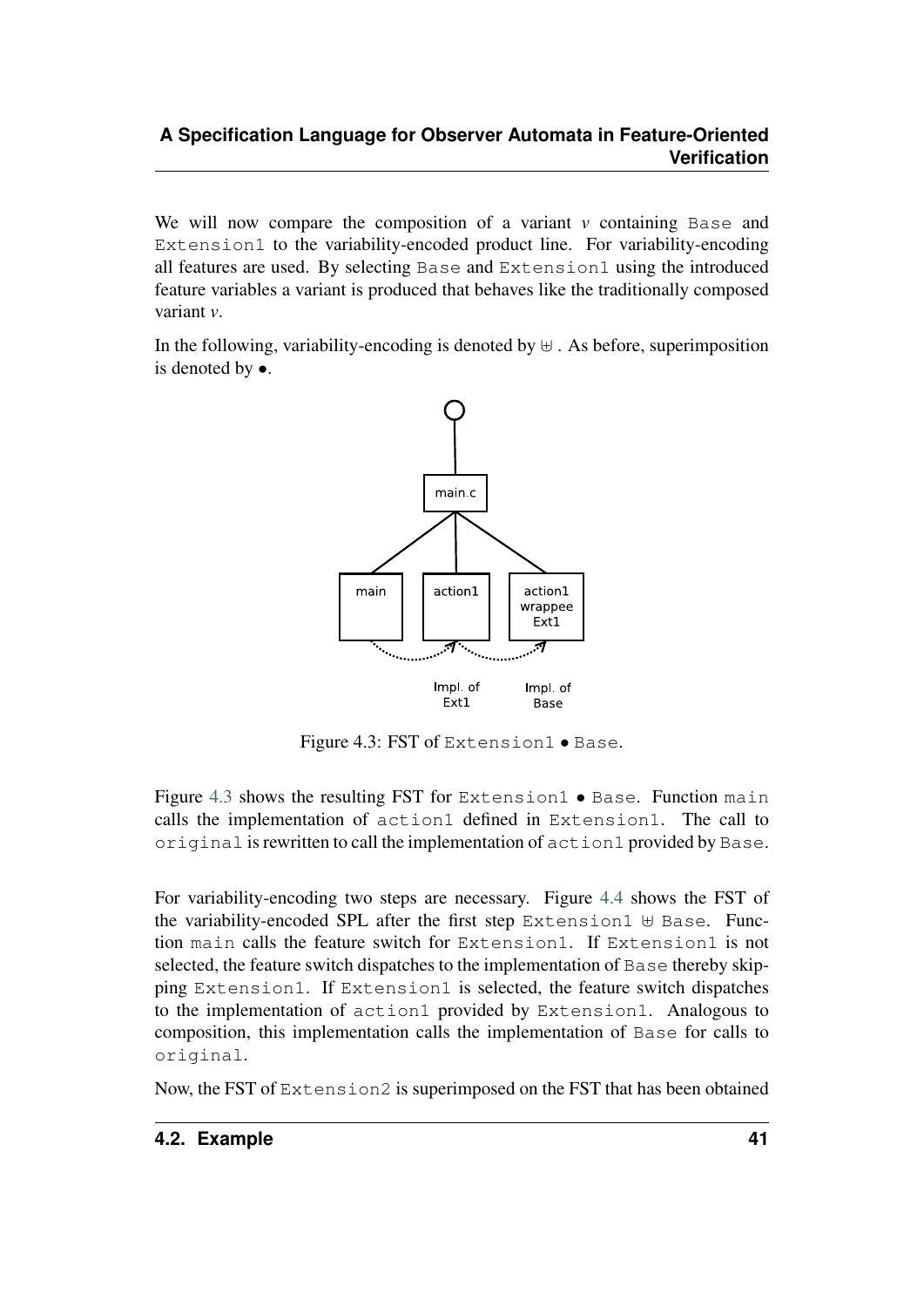

Figure 4.4: FST of Extension1  $\forall$  Base.



Figure 4.5: FST of Extension2  $\forall$  Extension1  $\forall$  Base.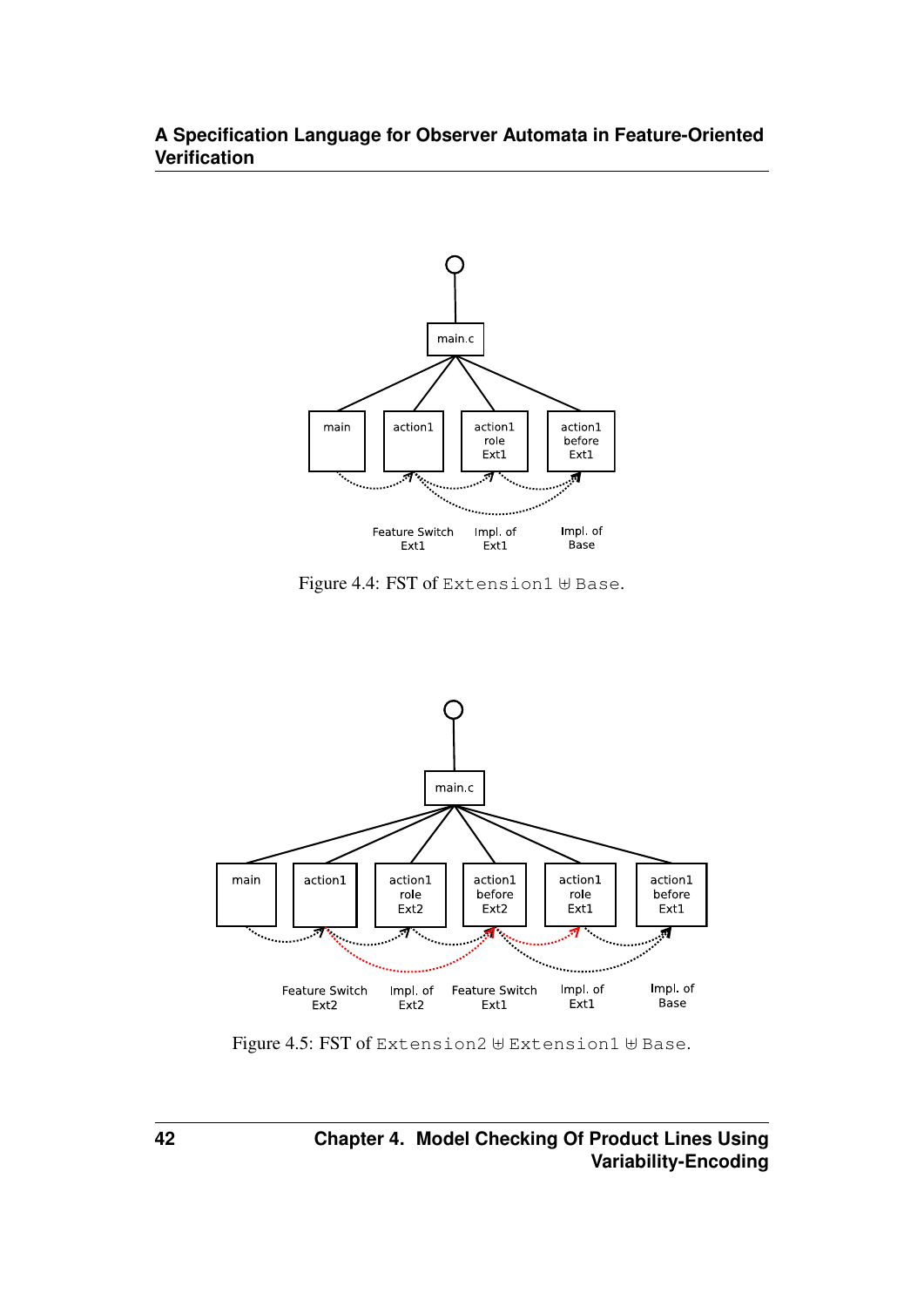in the previous step. Figure [4.5](#page-44-2) illustrates the resulting FST. As before, the refinement of action1 by Extension2 results in the addition of a feature switch, a node for the implementation of action1 provided by Extension2, and the renaming of the current implementation of  $action1$  that resulted of step one. If Extension2 is selected using its feature variable, the implementation given in Extension2 is called. If Extension2 is not selected, the feature switch of Extension1 takes over: if a function is refined by multiple features, feature switches form a cascade as a direct result of the application of the composition rule. Therefore, if only Base and Extension1 are selected, the feature switches dispatch only to the implementations of action1 provided by these features. This configuration is depicted with the red dotted arrows in figure [4.5.](#page-44-2) As the feature switches and feature selection process of the variability-encoded product line have no side-effects other than selecting the variant, the variability-encoded product line behaves like the composed variant.

# <span id="page-46-0"></span>**4.3 Correctness Of Variability-Encoding**

In the following, we will show that a variability-encoded SPL behaves like a composed variant if the feature variable values reflect the feature selection of the composed variant. We will therefore formalize the concept of variability-encoding using the following definitions:

Let  $SPL$  be a product line consisting of a set F of features of size n with composition order  $K = (f_1, \ldots, f_n)$  and the set  $FM \subseteq \mathcal{P}(F)$  of valid feature combinations as the feature-model.

Feature selection of a variability-encoded product line is performed by the transformation  $\sigma_X : V \to P$  with V being a set containing the variability-encoded product line and intermediate results of the variability-encoding process, P being the set of possible variants, and  $X \in FM$  a feature selection.

By applying  $\sigma_X$  to a variability-encoded product line, all feature variables of the features  $f \in X$  are initialized with 1 while all other feature variables are set to 0.

We will use  $P_1 \sim P_2$  to indicate that a program  $P_1$  behaves like a program  $P_2$ .

### <span id="page-46-1"></span>**4.3.1 Assumptions**

The construction presented here relies on the following assumptions: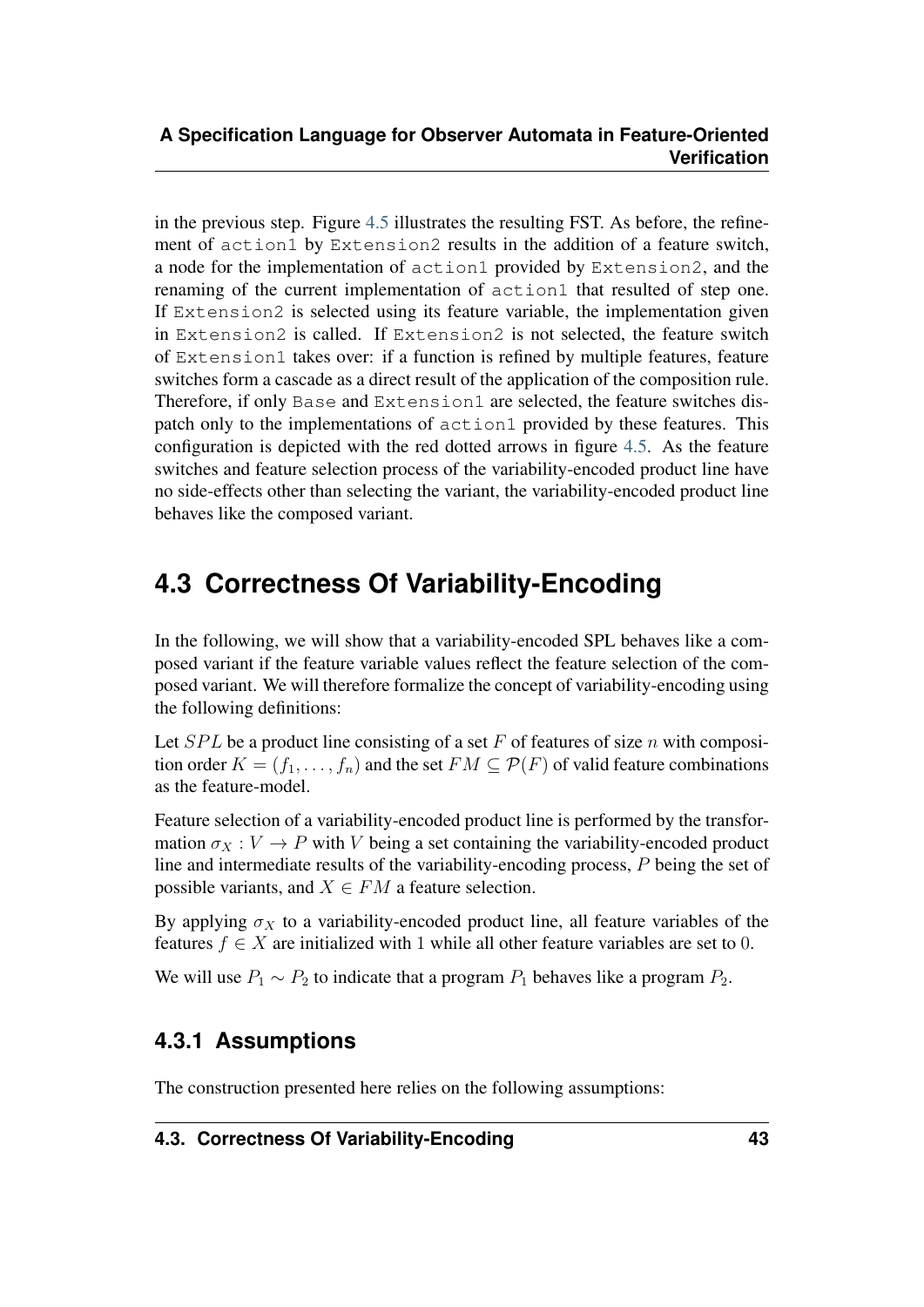- The product line is type safe, i.e., every variant that is valid according to the feature-model is type safe. This means that the references of a feature f are valid (non-dangling) in all variants that contain  $f$ , according to a featuremodel. Also, fields provided by structures are only accessed using the fields name and not by memory address. As all fields of all structures are always available in a variability-encoded product line, access by memory address potentially accesses an unintended location.
- Variability-encoding only allows functions to be refined. Principally, the composer could also be used to refine global variables i.e. redefine their initial value.
- Included header files must not have side-effects other than declarations e.g. they may not redefine preprocessor macros.

### <span id="page-47-0"></span>**4.3.2 Structures, Fields, And Global Variable Declarations**

Variability-encoding uses standard composition rules for composing nonterminal nodes such as structures and terminal nodes such as includes, global variable declarations, and fields within structures. Therefore, the difference between the conventional and the variability-encoded composition for these cases is only that variability-encoding composes all features. This does not impose behavioral sideeffects upon any variant part of the variability-encoded product line as the product line is type safe and header files are also side-effect free. Therefore, the variabilityencoding of structures, fields, and global variable declarations preserves the behavior of every variant that is part of the product line. In addition, we now need to show that the variability-encoding of functions also preserves the behavior of all variants of the product line.

### <span id="page-47-1"></span>**4.3.3 Variability-Encoding Of Functions**

To show the correctness of variability-encoding for the composition of functions, we will use structural induction over the composition process of the variabilityencoded product line:

$$
v = \biguplus_{i=1}^{n} f_i = f_1 \uplus f_2 \dots \uplus f_n
$$

Therefore, let  $v_k$  be the k-th intermediate step of the variability-encoding process: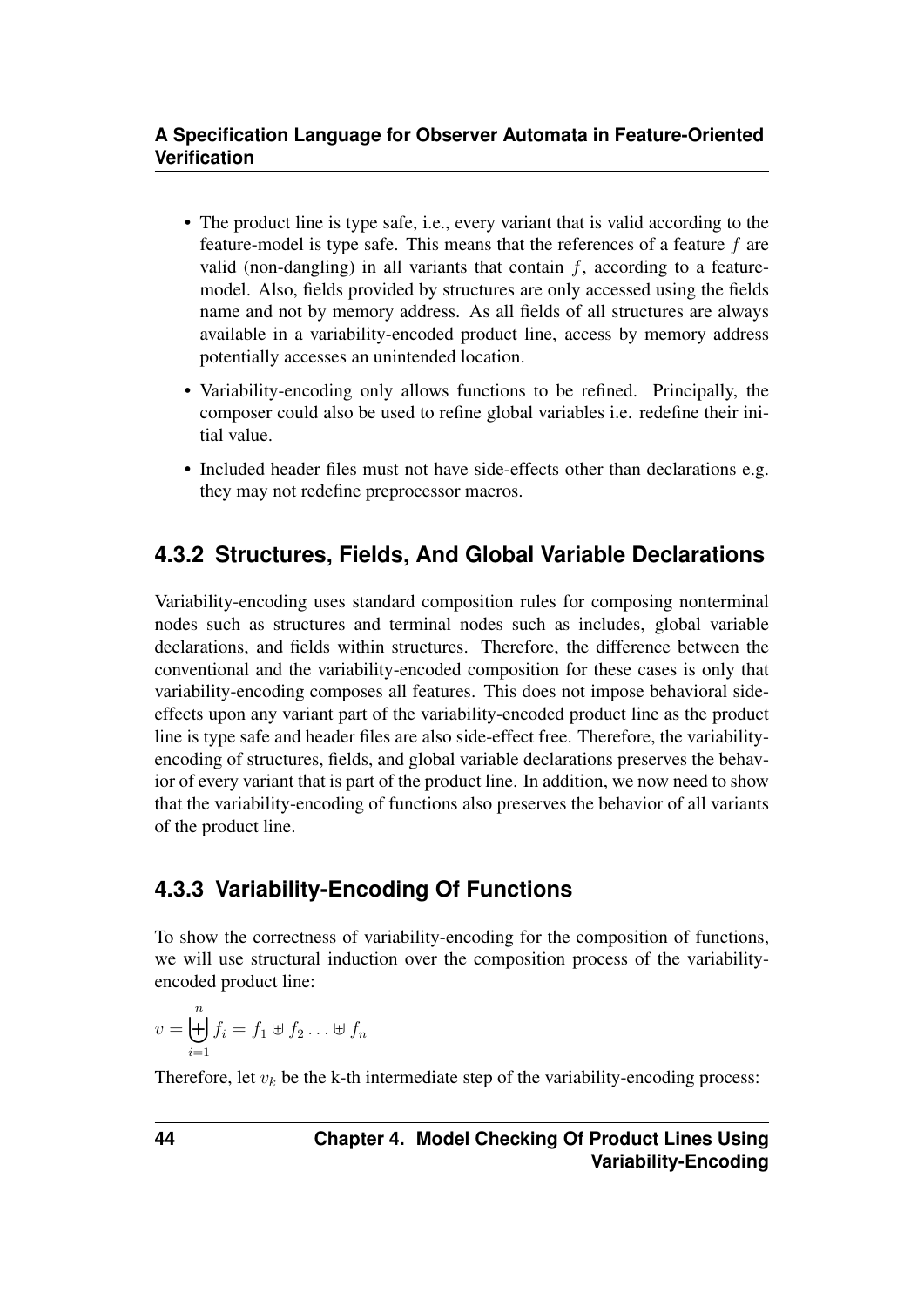$$
v_k = \biguplus_{i=1}^k f_i = f_1 \uplus f_2 \dots \uplus f_k, 1 \le k \le n
$$

We will also use  $C_X$  to denote a conventionally composed variant containing all features  $f \in X \subseteq F$  (as with variability-encoding, features are composed in the composition order  $K$ ).

**Base:** Let  $k = 1$ 

Obviously, we see:

 $v_1 = f_1$  and  $C_{\{f_1\}} = f_1$  (1).

No feature switches were introduced. As  $\sigma$  has no side effects, we can deduct that:

 $\sigma_{\{f_1\}}(v_1) = \sigma_{\{f_1\}}(f_1) \sim f_1$  and with (1) we can state that  $\sigma_{\{f_1\}}(v_1) \sim C_{\{f_1\}}$ .

Therefore, variability-encoding of functions is correct for  $k = 1$ .

Induction Hypothesis: The intermediate steps of variability-encoding are constructed correctly —that is, for all k and all  $x \in FM \cap \mathcal{P}(\lbrace f_1 \ldots f_k \rbrace)$  the following statement holds:

 $\sigma_X(v_k) \sim C_X$ 

#### Inductive Step

 $v_{k+1} = v_k \oplus f_{k+1}$ 

To construct  $v_{k+1}$ , we need to add the functions contained in  $f_{k+1}$  to the result  $v_{k+1}$ . Here, we need to consider two cases: Functions are either introduced or they refine functions already present in  $v_k$ . As additional function declarations impose no side effect on the behavior of a program, we can make the same argument as made before for structures and global variable declarations. On the other hand, if a function is refined by  $f_{k+1}$  both the old and new implementation are made available. Like with conventional composition calls to original are pointed to the old implementation. In contrast to conventional composition, the old implementation remains in the code base. As mentioned before, additionally available functions do not modify the behavior of variants in which this function would not be present. The introduced feature switch that dispatches to the old or to the new implementation has no other side effects on the behavior. Therefore, if  $f_{k+1}$  is not selected, the old implementation of the function is called and according to the induction hypothesis the behavior of that function is correct. If  $f_{k+1}$  is selected the feature switch dispatches to the new implementation. Then, the control flow of the program is exactly the same as with conventional composition until the next feature switch is encountered.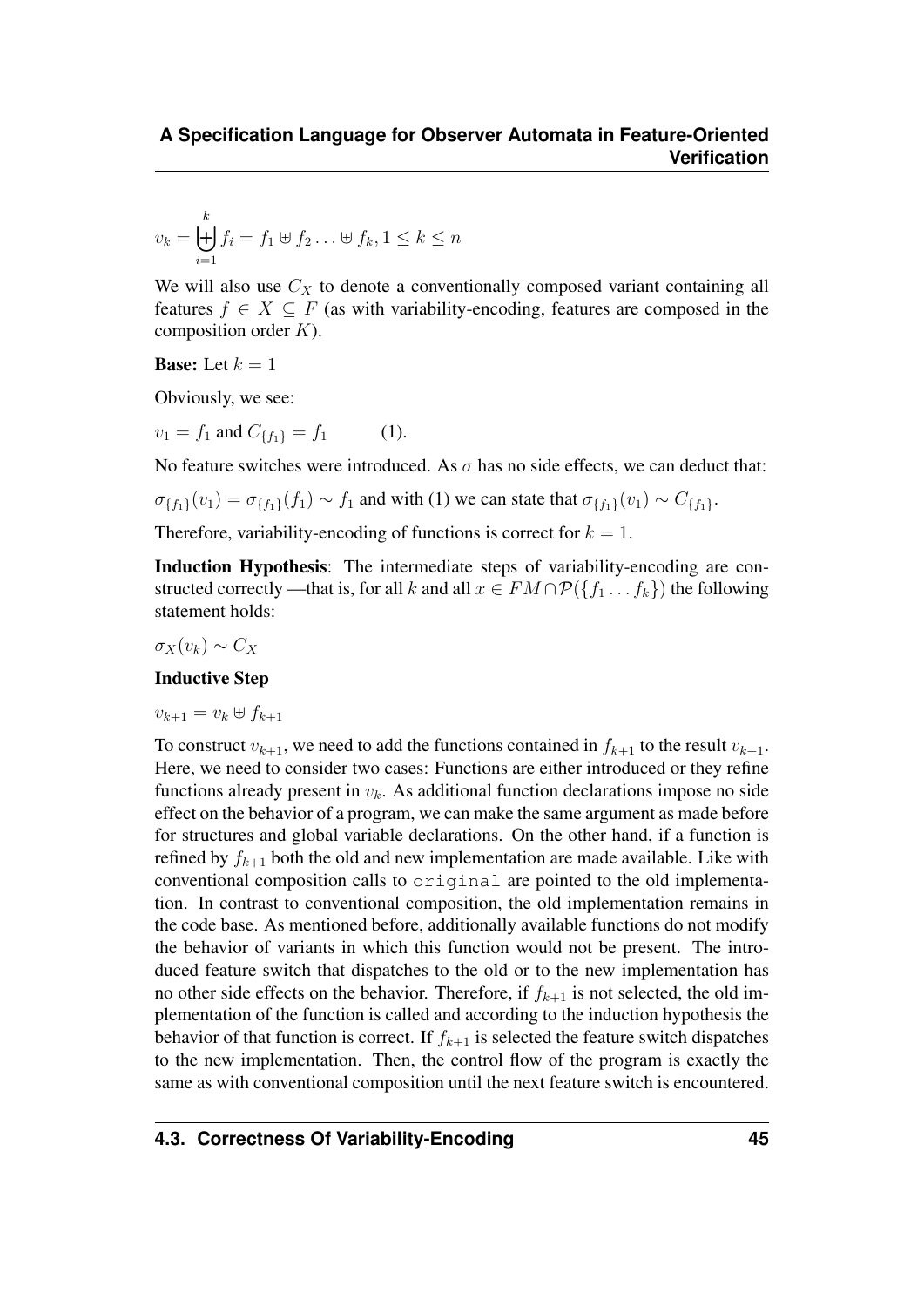This feature switch is already covered by the induction hypothesis. Therefore, the construction of variability-encoding is also correct for functions.

# <span id="page-49-0"></span>**4.4 Necessary Changes To The Scenario Modeling Language**

To use the scenario modeling language presented in section *[3.3](#page-32-0)* with variabilityencoding, we need to modify the translator that produces the scenario code. To check individual variants we specified the scenario as if all features would have been available. Then, by supplying the action mapping and the feature selection to the translator we were able to generate scenario code for variants where specific actions were not available. The translator omitted these actions in the generated code and therefore did not create dangling references to functions. With variabilityencoding all features are considered. However, depending on the values of the feature variables some actions must not be used to preserve the behavior of the individual variants. Therefore, instead of omitting the actions in the scenario we guard each action using the feature variable of the feature that introduced the action: if a variant is selected during the postponed feature selection that contains the feature that introduces the action, the action is executed. If the feature is not part of the selected variant the execution of the action is skipped. This way, we can reuse all scenarios that have been specified for model-checking individual variants with variability-encoding. The generated code is different however as actions are guarded by their feature variable instead of omitting them completely. Again, it has to be noted that actions may not be refined by other features. This would require additional guards in the scenario code and is not currently supported by the scenario translator.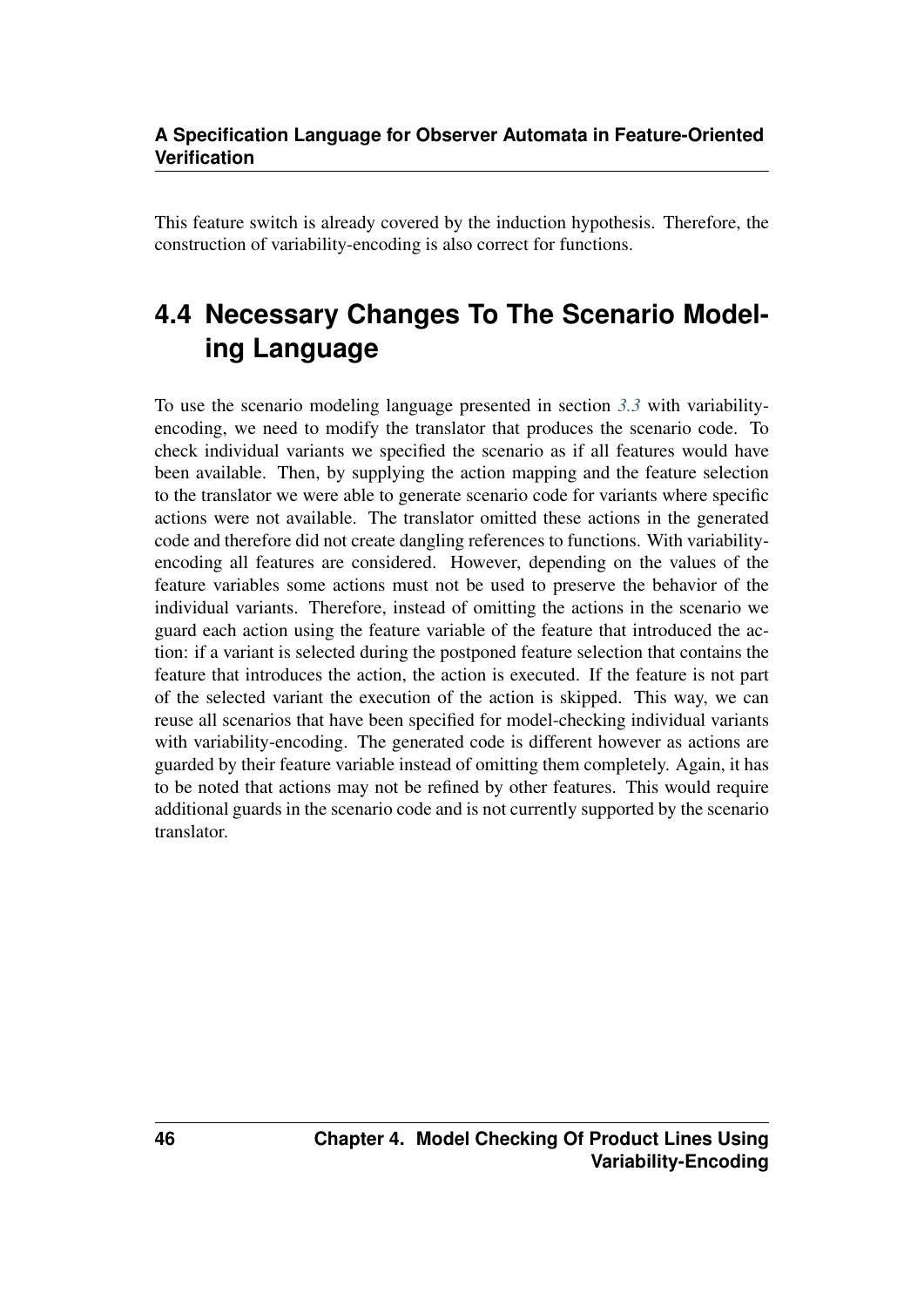# **CHAPTER**

**FIVE**

# <span id="page-50-0"></span>**THE E-MAIL SYSTEM CASE STUDY**

This chapter discusses the application of the concepts mentioned in the previous chapters to the aforementioned e-mail system product line.

## <span id="page-50-1"></span>**5.1 System Description**

The product line that is investigated here consists only of the e-mail client features of the e-mail system described by Hall. Therefore, we can only investigate nine of Hall's 27 feature interactions. We will also check for another interaction that was found in the course of the case study between the Decrypt and the Forward feature. It occurs when a host receives an email that he cannot decrypt and has configured automatic message forwarding. Because he cannot decrypt the message forwarding the message may not be reasonable. A detailed description of the interactions mentioned here has been done by Hall [\[Hall2005\].](#page-65-2) To be able to compare our approaches for cases where feature interactions are present and cases where the product line is safe we use different scenarios: for all investigated interactions, we use one scenario that leads to a feature interaction and an alternative scenario where no interaction occurs. The following table displays the feature interactions of the e-mail client product line: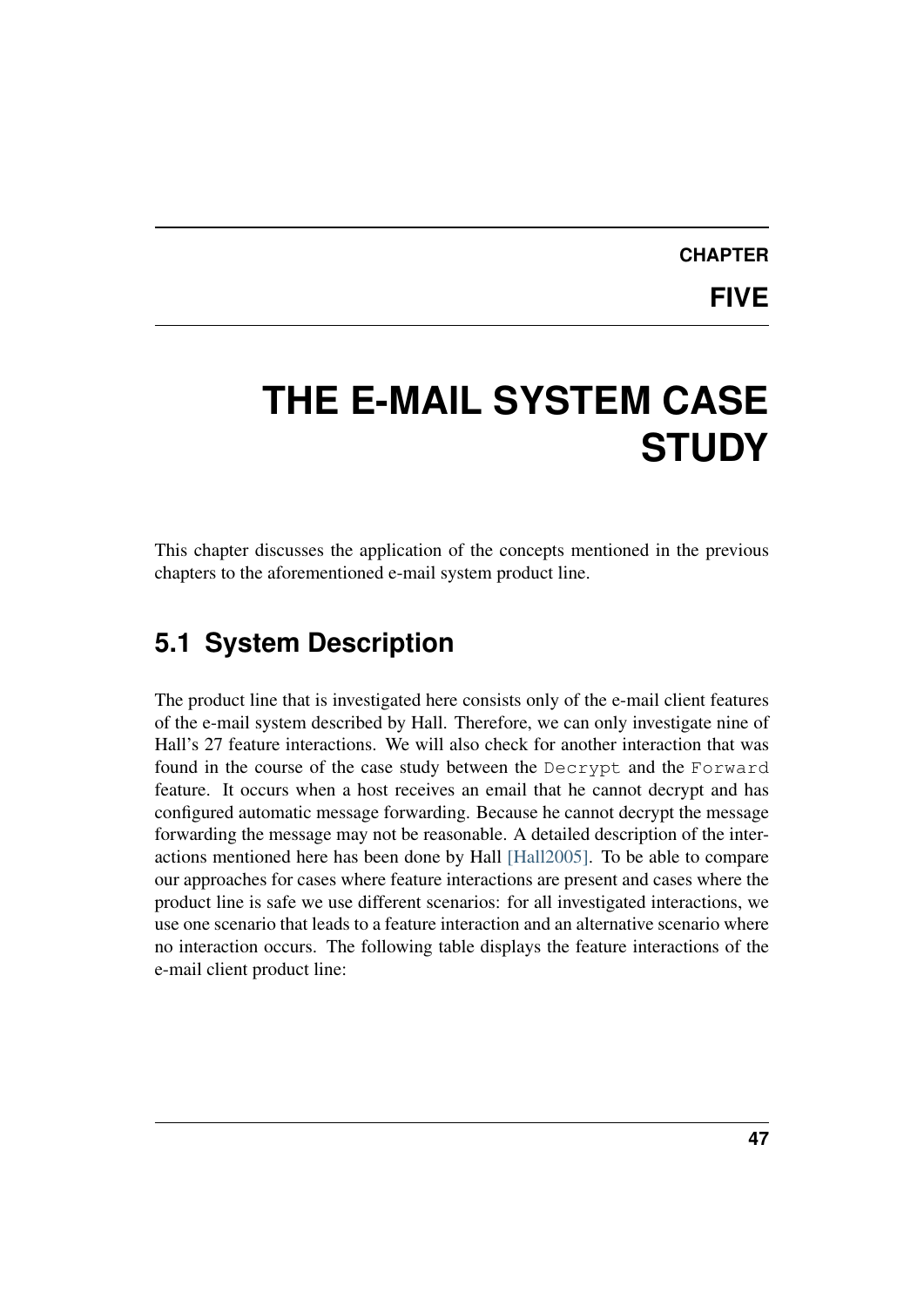| <b>Interaction</b> | <b>Interacting features</b> | <b>Specification feature</b> | b  | $\eta$ |
|--------------------|-----------------------------|------------------------------|----|--------|
| $\theta$           | Decrypt, Forward            | Forward                      | 8  | 20     |
|                    | AddressBook, Encrypt        | Encrypt                      | 8  | 16     |
|                    | Sign, Verify                | Sign                         | 16 | 16     |
|                    | Sign, Forward               | Sign                         | 8  | 16     |
| 6                  | Encrypt, Decrypt            | Encrypt                      | 16 | 16     |
|                    | Encrypt, Verify             | Verify                       | 8  | 16     |
| 8                  | Encrypt, Autoresponder      | Encrypt                      | 8  | 16     |
| 9                  | Encrypt, Forward            | Encrypt                      | 8  | 16     |
| 11                 | Decrypt, AutoResponder      | Decrypt                      | 16 | 16     |
| 27                 | Verify, Forward             | Verify                       | 8  | 16     |

Interaction is the number used by Hall. The specification that detects a particular interaction is located in the feature given in the specification feature column. b is the number of variants that contain the feature interaction.  $n$  is the number of variants that needs to be checked, i.e. the number of variants where the specification feature is present.

To be able to compare the results of different model checkers the code of the e-mail system product line has been simplified to only contain constructs that are supported by the model checkers used. In detail, the code does not contain structures or arrays. Also, strings have been exchanged with integers.

# <span id="page-51-0"></span>**5.2 Comparison Of Model-Checking Individual Variants And Variability-Encoding**

To compare the two alternative work-flows of model checking all possible variants and model checking the variability-encoded product line, we will now discuss the approach taken for the comparison:

Comparisons are made on a per-interaction basis. Specifically, we measure the times needed to find an interaction or to prove the safety. As each specification is associated with a feature both approaches need to consider only feature combinations that contain this feature; all other combinations cannot contain error labels and can therefore be omitted. First, we measure the time to discover each feature interaction. For variability-encoding, we measure the time  $T$  to find an interaction by checking the encoded product line against a particular specification. For checking the variants, we need to generate and check these in a predefined order. After the first erroneous feature combination has been identified, no further checks are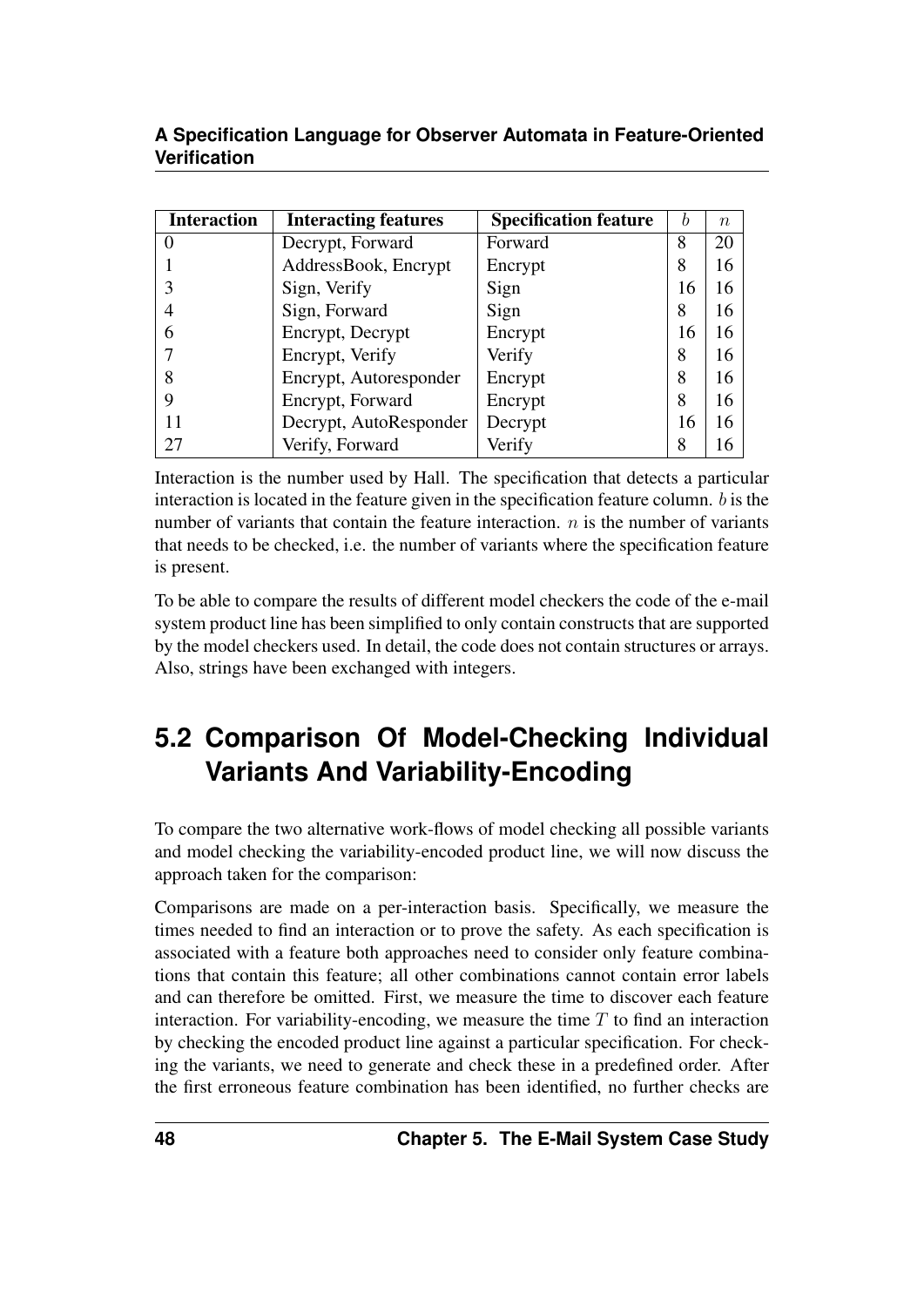performed because the identified interaction invalidates all existing safety proves (at least those in which the corresponding features are present). We note that for checking individual variants the absolute time to find an interaction is dependent on the order in which the checks are executed: It may be that, incidentally, we pick an order that contains an interaction early on, so we obtain the result by performing only a few checks. Or, it may be that only the very last feature combination we check contains the interaction, so the time to detect the interaction is the sum of the times for checking all applicable variants of the product line. Therefore, we measure the time  $T_j$  to generate and check each possible feature combination  $C_j \in C_1 \dots C_n$  for the same interaction. Then, we calculate the total time  $P_k$  for each permutation  $\pi(T_1 \dots T_n)$  of the checking order: If a feature combination  $C_j$ is the first that contains an interaction, we sum the times  $T_i$  for all  $i \leq j$ . With the safe scenarios, we obviously need to sum up all individual checks as no feature interactions are present in these cases.

# <span id="page-52-0"></span>**5.3 Measurement Results**

This section now presents the results of the measurements that were done using the model checkers CPACHECKER and CBMC. All tests have been executed on a machine with 32 GB available system memory. The file-system where output files were written was located on the local network.

### <span id="page-52-1"></span>**5.3.1 CPACHECKER**

CPACHECKER supports different approaches to model checking. In the following, we investigate two of the available configurations.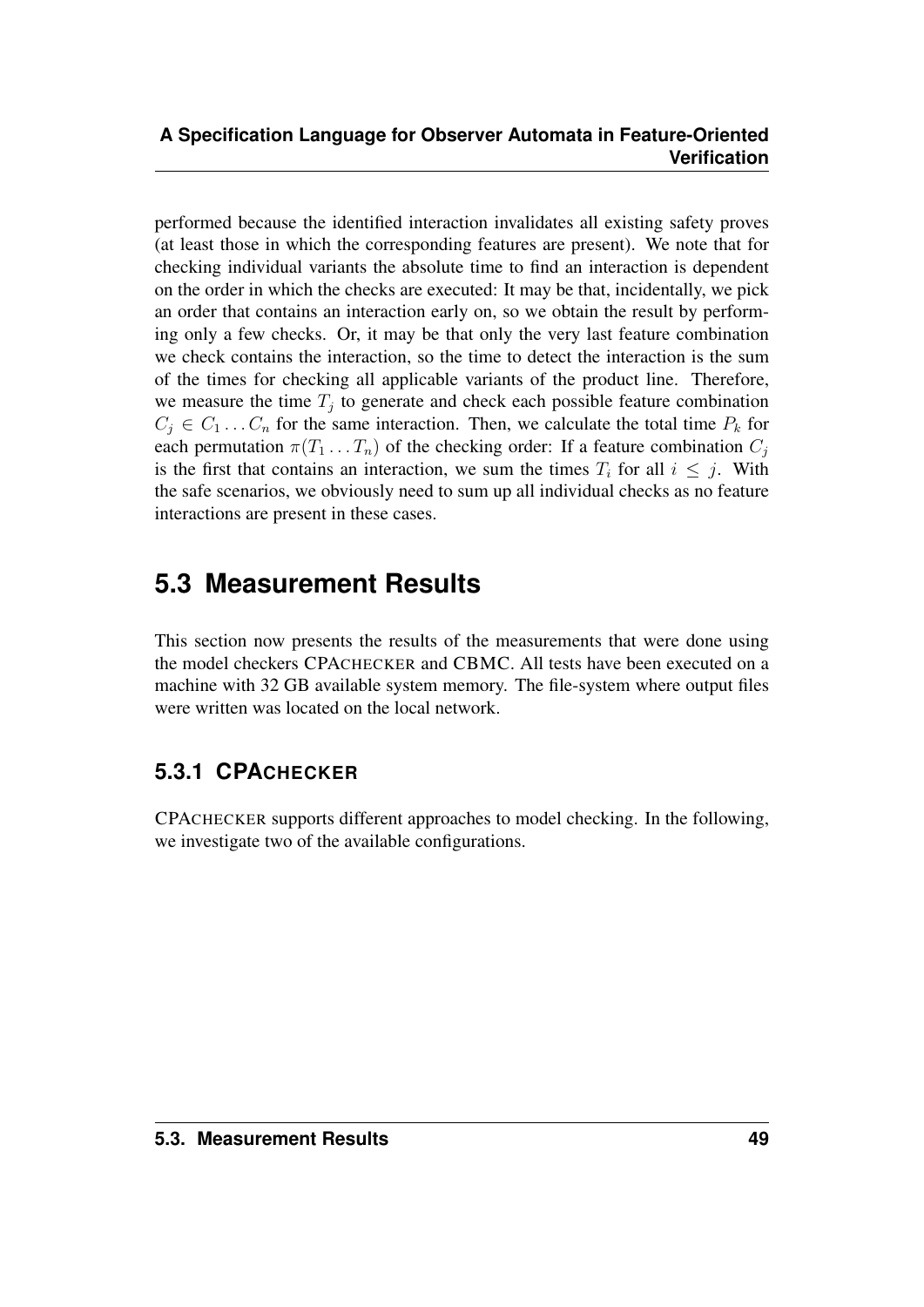#### **Symbolic Predicate Abstraction**

In this setup, the symPredAbsCPA-bmc configuration of CPACHECKER is used. Using it, CPACHECKER performs bounded model checking.

<span id="page-53-0"></span>

Figure 5.1: Check times for symPredAbsCPA-bmc with bug scenarios.

Figure [5.1](#page-53-0) shows the results of the experiment. The time needed to find an interaction in the variability-encoded product line is depicted as a black cross. The possible times to find the interaction by checking the variants using the aforementioned strategy are represented as box-plots that show the minimum, maximum, median, and inner 50% of the values. As we can see, variability-encoding is always slower than checking the individual variants in these cases. Due to our strategy to abort after an interaction is identified and the  $b/n$  ratio the median is close to the minimum value.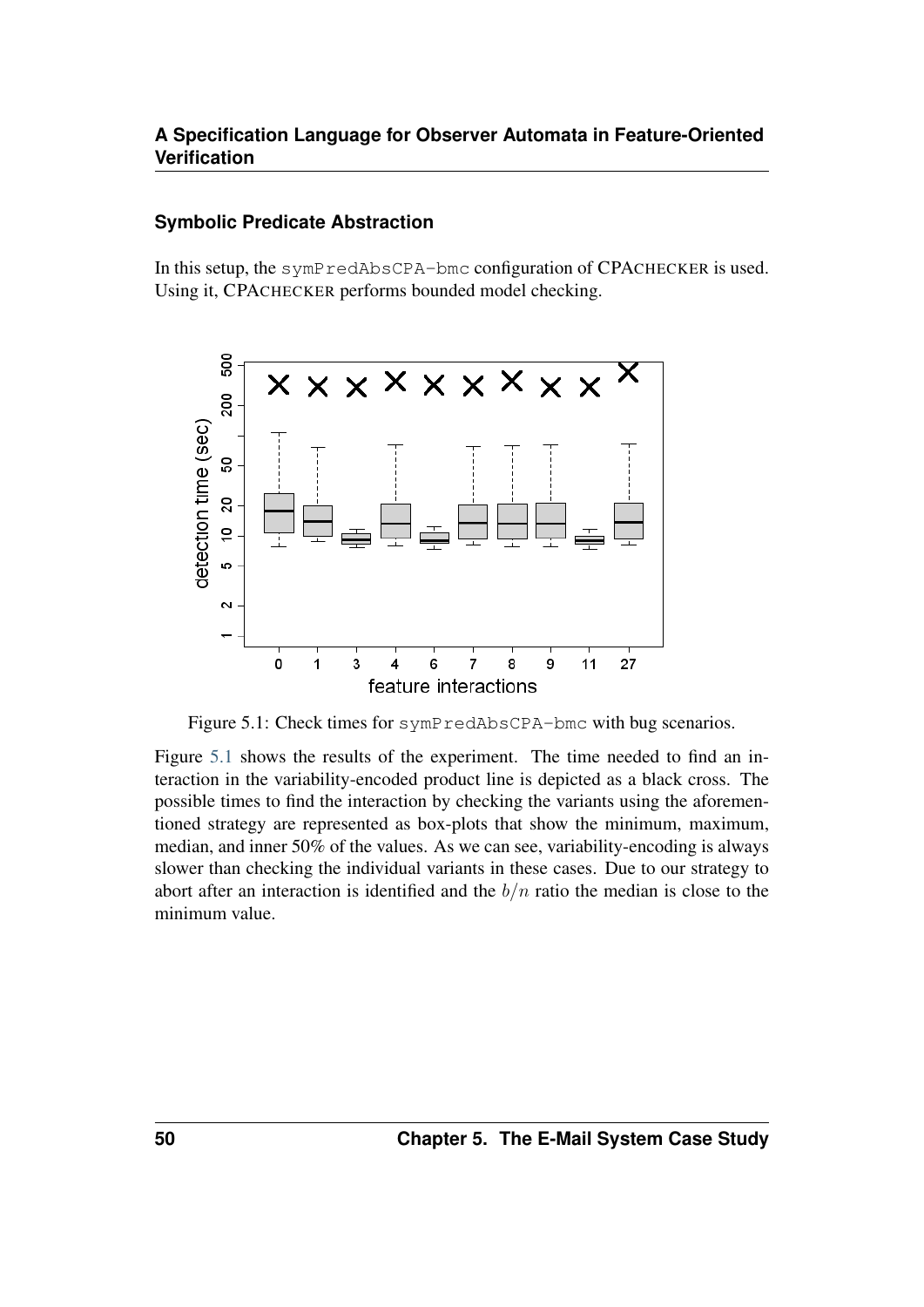

Figure 5.2: Check times for symPredAbsCPA-bmc with safe scenarios.

In figure 5.2, we see the results when using symPredAbsCPA-bmc with scenarios that do not result in a feature interaction. As with the bug scenarios, variabilityencoding is always slower to detect the interaction. However, it is only slower by a factor of two as opposed to factor 25 for the bug scenarios.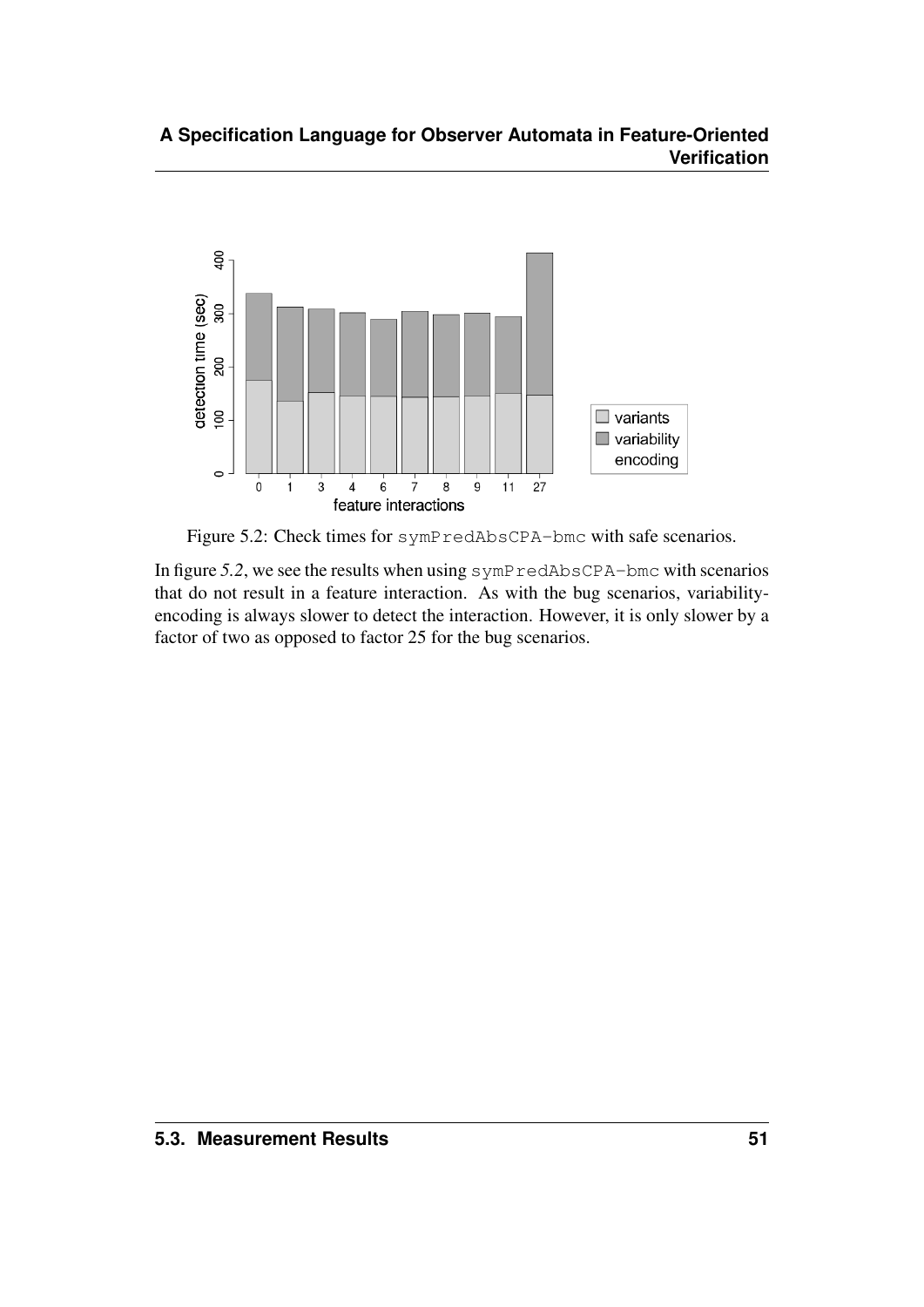#### **Explicit Analysis**

Here, we use the explicitAnalysisInf configuration of CPACHECKER.



Figure 5.3: Check times for explicitAnalysisInf with bug scenarios.

As can be seen in figure *5.3* finding the interactions in the variability-encoded product line is also slower when using the explicitAnalysisInf configuration in the investigated cases. However, for these cases explicitAnalysisInf performs better than symPredAbsCPA-bmc.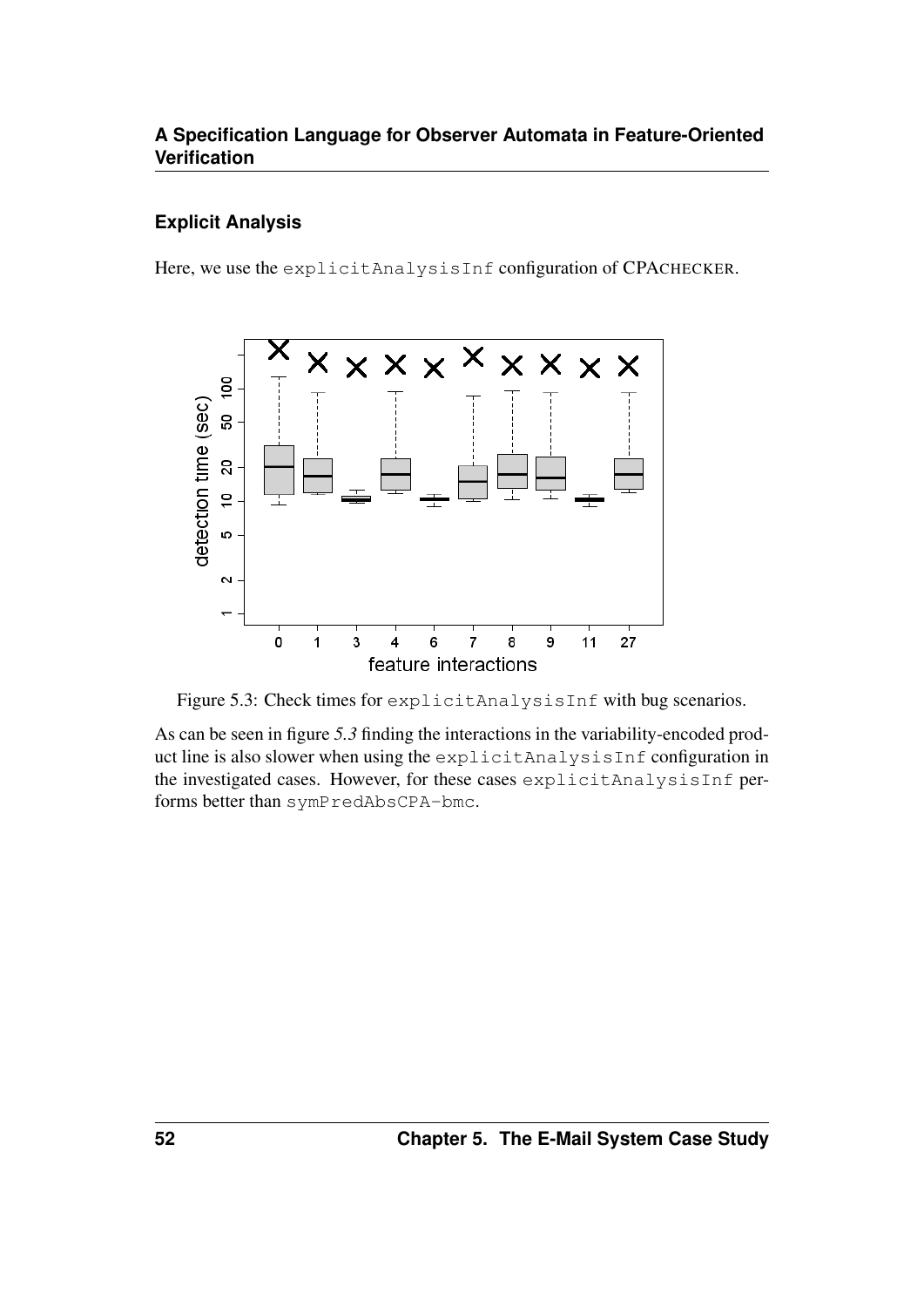

Figure 5.4: Check times for explicitAnalysisInf with safe scenarios.

Figure *5.4* now shows the times needed with explicitAnalysisInf. Still, the variability-encoding approach is slower than checking all applicable variants. As with bugs, the difference between both approaches is smaller than with symPredAbsCPA-bmc.

## <span id="page-56-0"></span>**5.3.2 CBMC**

<span id="page-56-1"></span>In this section, we will now use the software model checker CBMC instead of CPACHECKER. As mentioned before, the e-mail system does not contain loops or recursion. Therefore, setting a bound is not necessary as no constructs need to be unwound.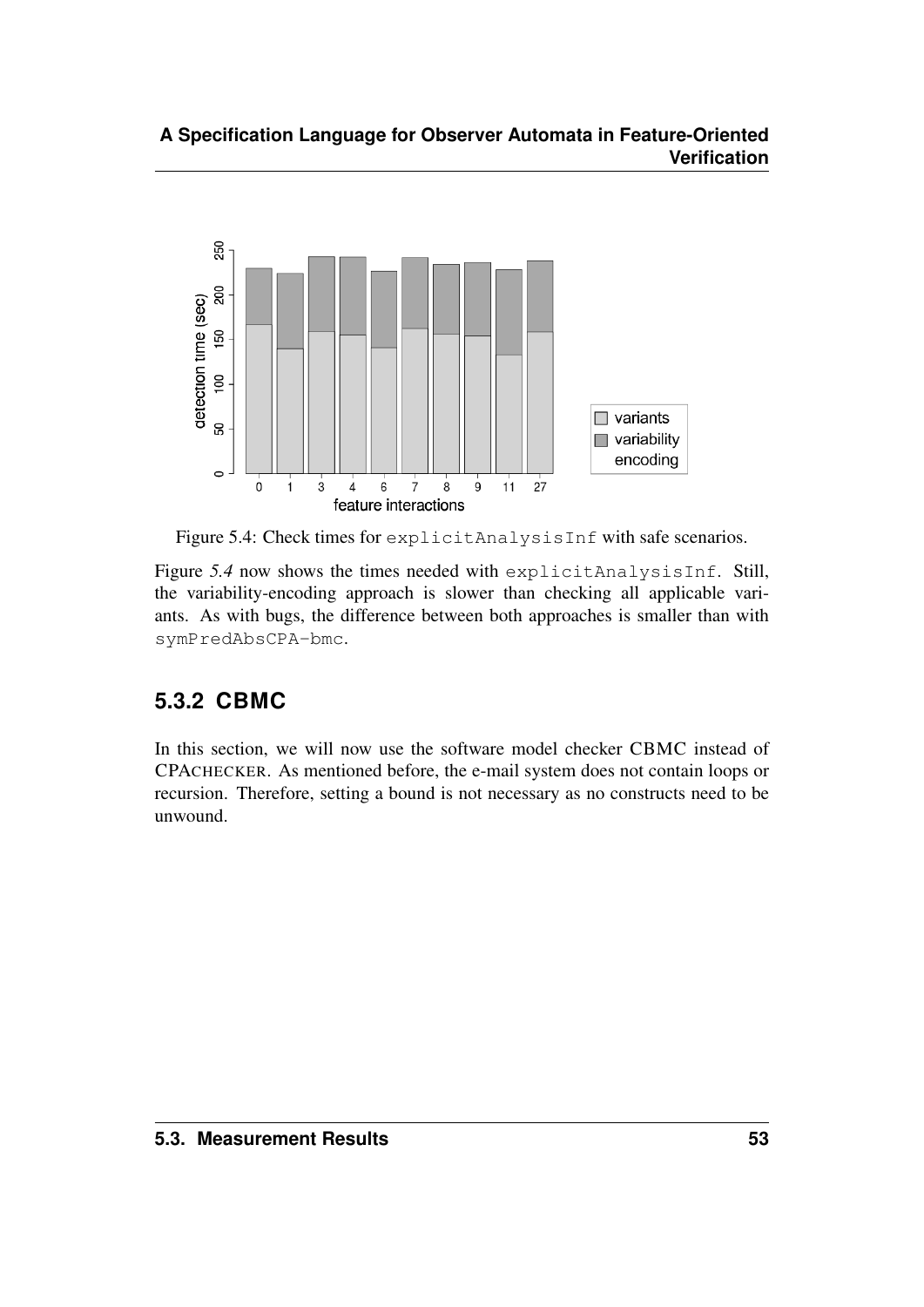

<span id="page-57-0"></span>Figure 5.5: Check times for CBMC with scenarios leading to a bug.

Analogous to the CPACHECKER results, model checking of the variability-encoded SPL is mostly slower that checking individual variants. However, if we look at interactions 3 and 7 in figure [5.5,](#page-56-1) we notice that in these cases the results of variability-encoding are better than with CPACHECKER. For interaction 7, checking the variability-encoded product line is actually close to the median and within the inner 50% of the values.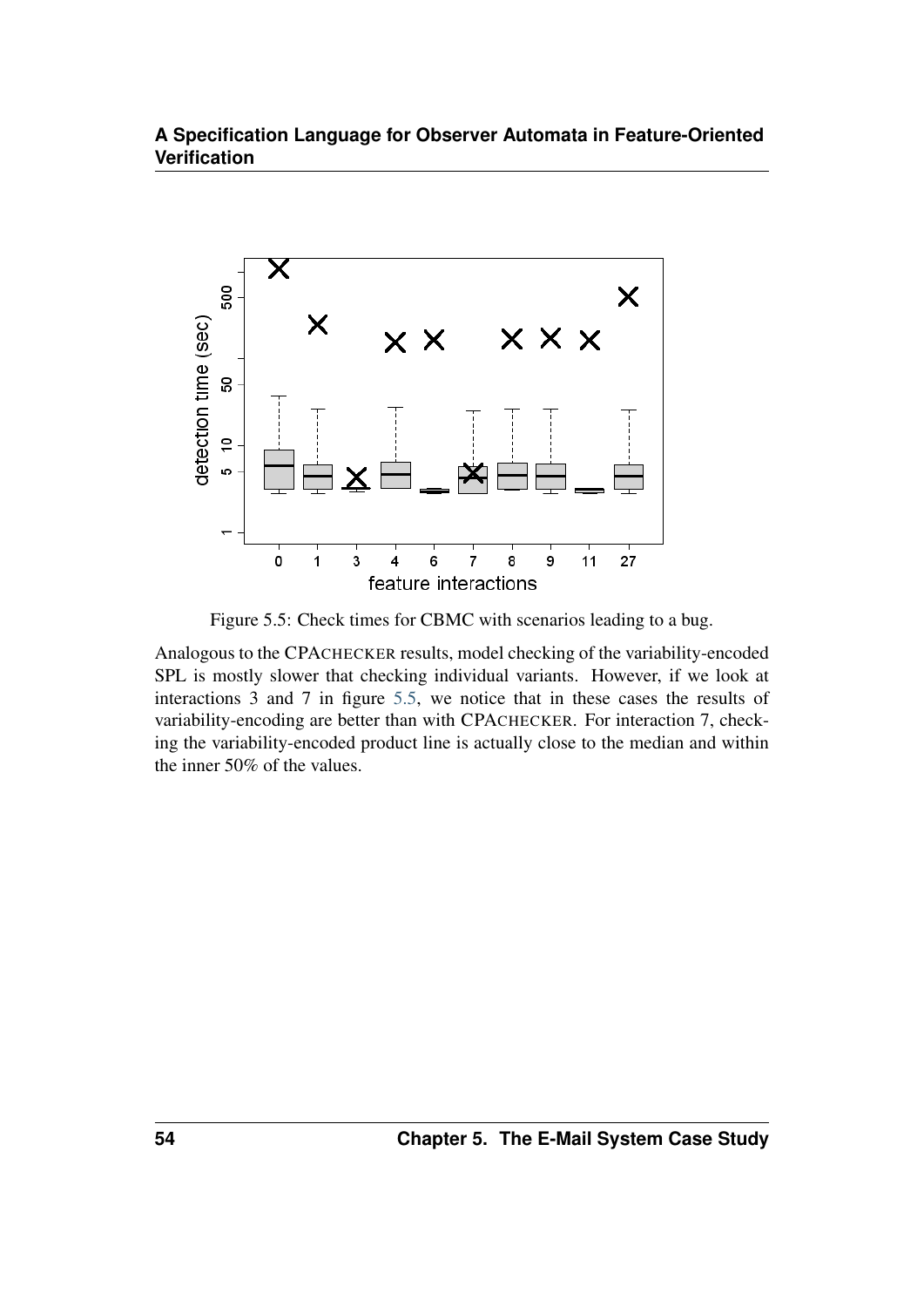

Figure 5.6: Check times for CBMC with scenarios that are safe.

For the safe cases depicted in figure [5.6,](#page-57-0) we now see the opposite results of the previous experiments. Here, checking the variability-encoded SPL is about factor 10 faster than checking the individual variants. Together with the results of interaction 3 and 7 these results suggest that variability-encoding may indeed be beneficial in certain cases.

# <span id="page-58-0"></span>**5.4 Discussion**

As can be seen, model checking the variability-encoded product line is slower than checking individual variants except for the safe scenarios when CBMC is used as model checker. As mentioned before, variability-encoding creates a program that is more complex than any individual variant because all features are used and controlflow is added in the form of feature switches and the postponed feature selection process. On the other hand, variability-encoding makes it unnecessary to generate and check all variants individually. Therefore, the strength of variability-encoding can come to play only if there are multiple checks necessary. If the product line does not contain an interaction all variants need to be proven safe. Here, it is most likely that model checking the variability-encoded product line is faster. With CBMC, this is actually the case for the investigated product line. If the product line contains an interaction it is however still possible that variability-encoding is beneficial. If the order in which checks are executed does not contain an interaction early on, a possibly huge number of model checks is necessary to detect the interaction. Especially,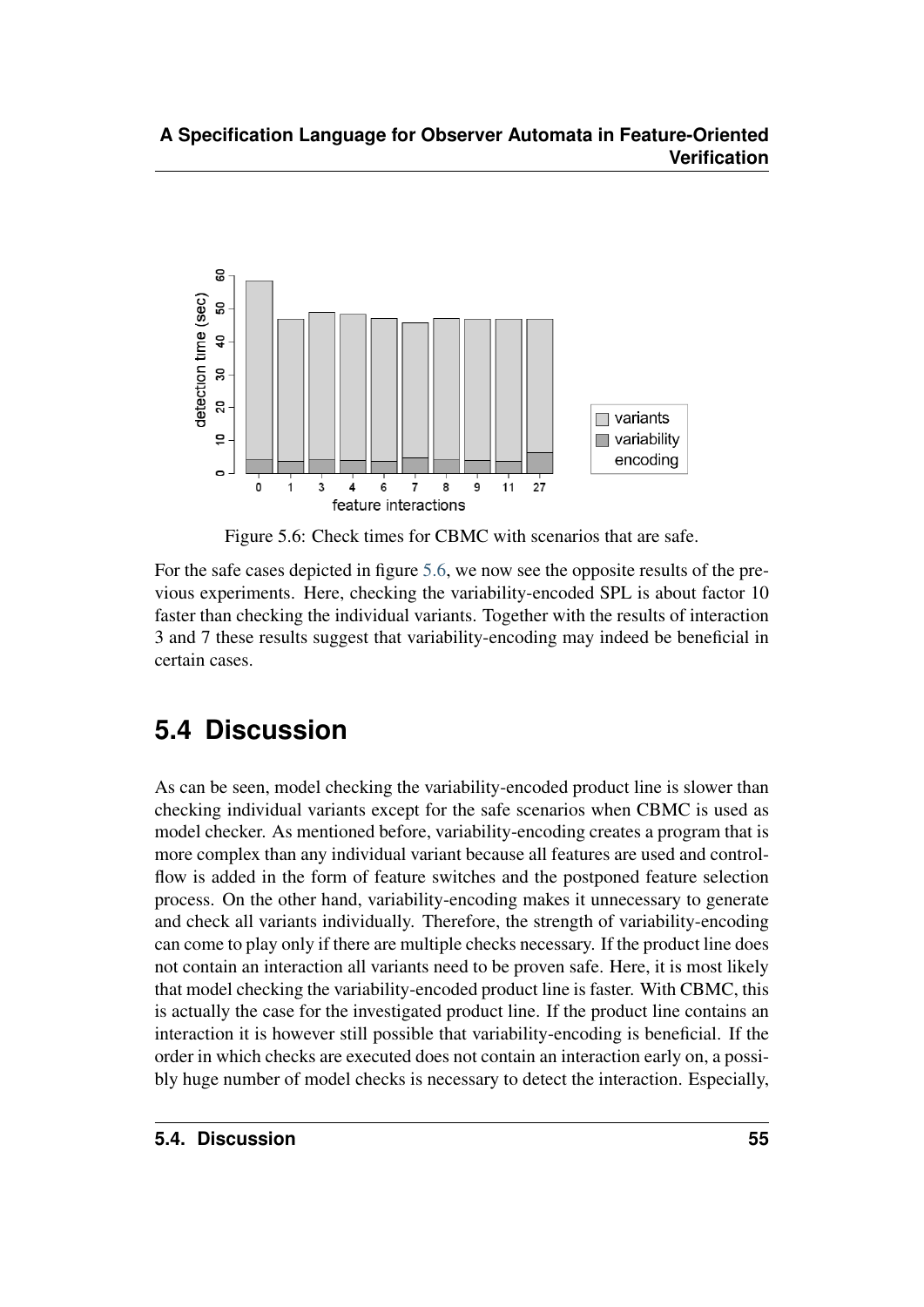the number of necessary checks can be expected to be high if the interaction is only present in a small number of variants. For the cases where an interaction is present in the e-mail client product line the number of variants  $b$  that contain an interaction is at least half as high as the number of variants  $n$  that need to be considered. Therefore, there is at least a 50% chance that we pick a checking order that requires only a single check to reveal the interaction. For other product lines, the ratio of  $b/n$  might be lower which would increase the chances that model checking of the variability-encoded product line outperforms checking the individual variants. Unfortunately, as  $b$  is not known beforehand, this ratio cannot be used as a criteria to decide when to use variability-encoding. It could also be argued that for values of  $b/n$  that are close to 1 standard testing techniques are likely to reveal the presence of interactions and therefore make model checking as such unnecessary. Also, it has to be noted that the  $b/n$  ratio is not the only factor that decides if variability-encoding is beneficial: The complexity of the feature code and the specific technique used by the employed model checker are also relevant. However, as these factors are dependent on the investigated product line, we cannot make a general statement here. Therefore, to be able to assess if variability-encoding is useful for model checking feature-oriented product lines more empirical data on the results with other product lines is needed.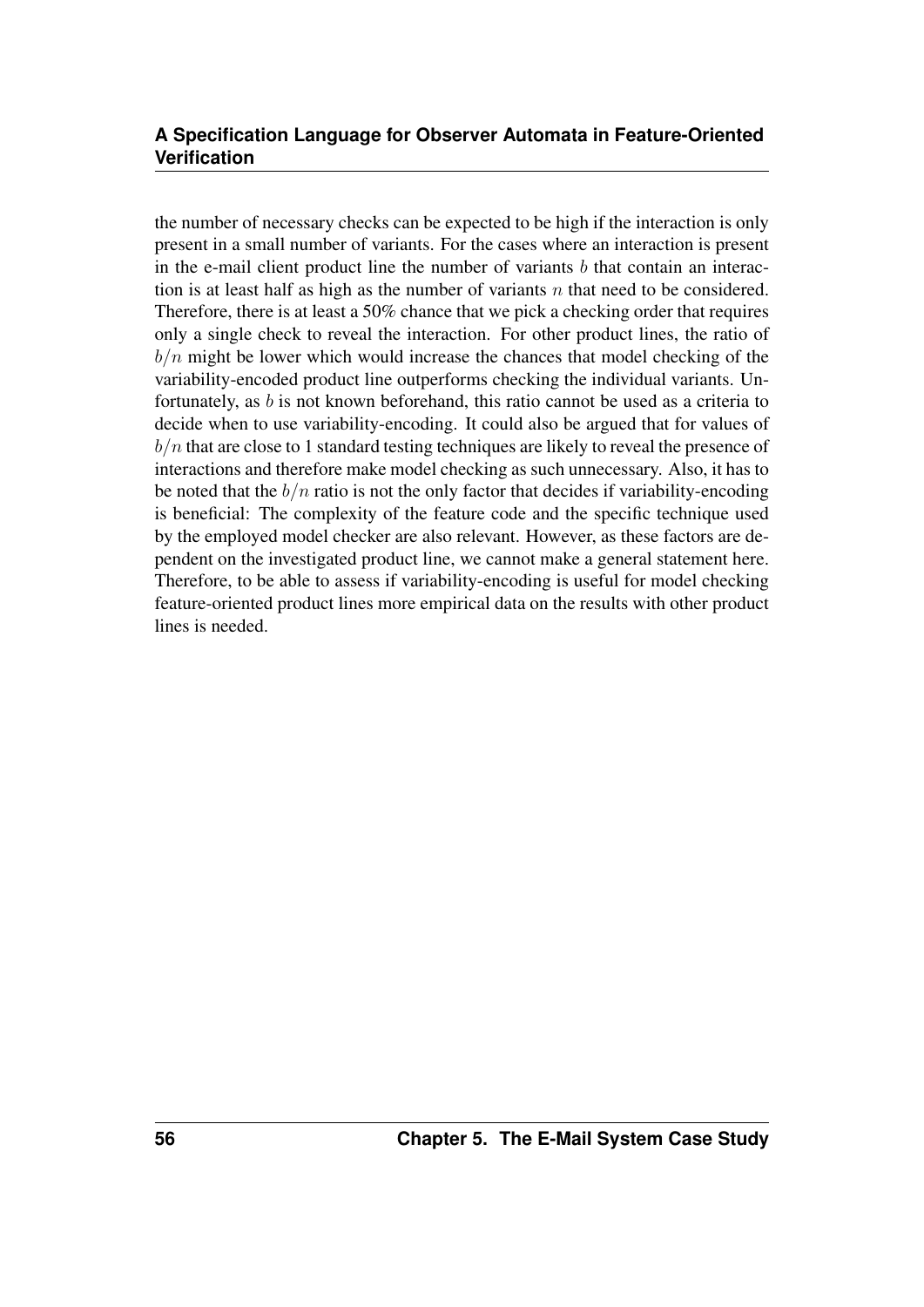## **CHAPTER SIX**

# **CONCLUSION**

<span id="page-60-0"></span>Verification of feature-oriented product lines is an ongoing research effort and many unsolved problems remain. Particularly, software model checking offers the possibility to find feature interactions automatically in real code. In conjunction with feature-oriented SPLs the possibly huge number of variants that need to be accounted for makes the verification problem even harder than model checking single applications.

Both approaches presented in this thesis can be used to detect feature interactions: All possible variants can be checked in sequence or the product line could be variability-encoded and checked in one single run of a model checker. The proposed automata language and the scenario modeling language can be used with both approaches presented here. As seen in section *[5.3](#page-52-0)* the results if variability-encoding is beneficial to verify feature-oriented product lines are inconclusive. To answer that question, more case studies will need to be performed. Also, it needs to be investigated if these results are representative for SPLs consisting of a greater number of features. Also, it might be necessary to modify the construction of variabilityencoding to achieve better results. In addition, it might prove interesting to investigate hybrid approaches where only parts of an SPL are variability-encoded. This could be used to reduce the total number of checks necessary to check the product line to a feasible number while providing simpler programs to check than the variability-encoding of the whole product line. Also, if variability-encoding proves to be ineffective for model checking of feature-oriented SPLs, it might be sensible to investigate if heuristics can be found that can be used to determine an order to model check the variants that finds interactions quickly.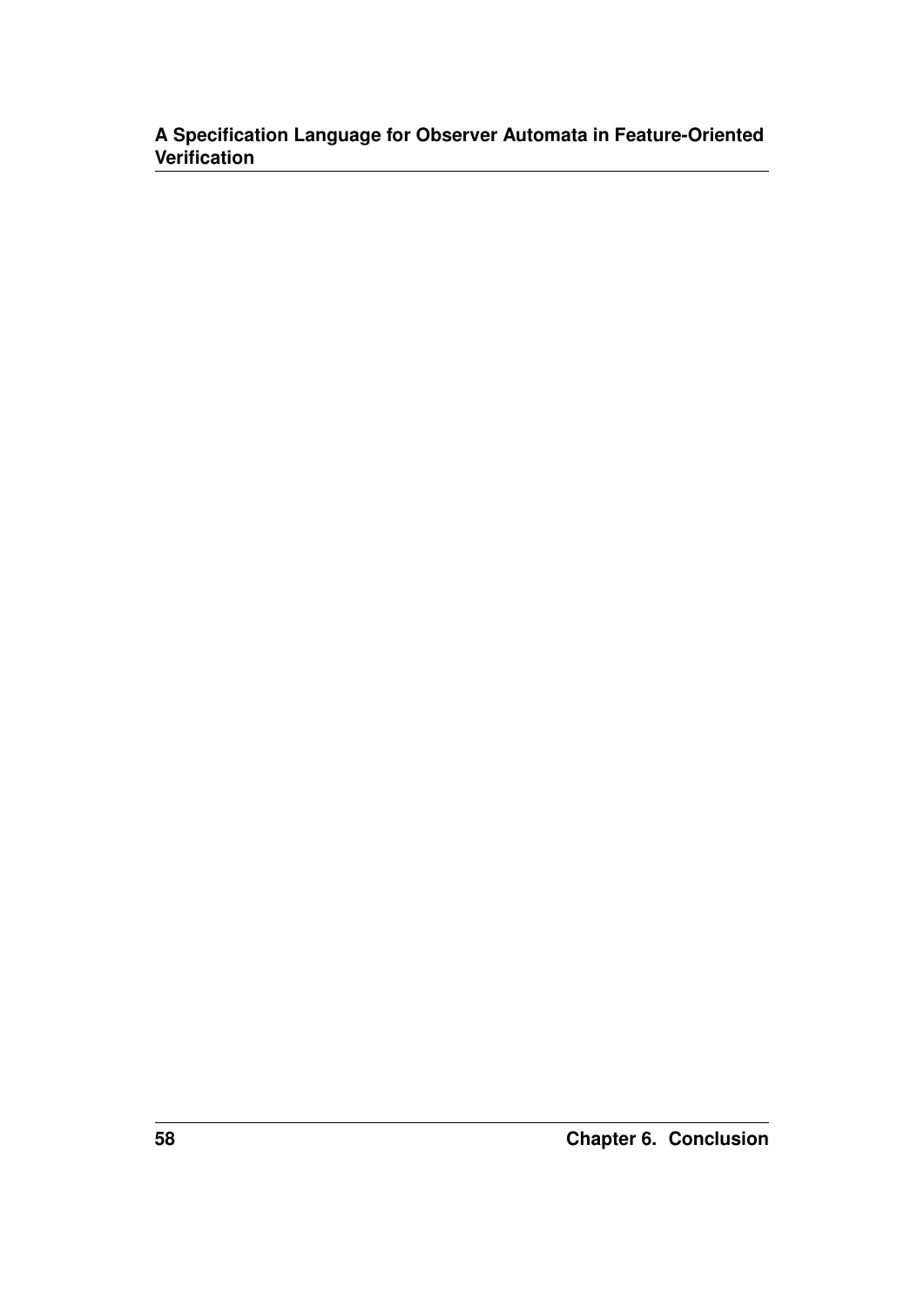#### **APPENDIX**

**A**

# <span id="page-62-0"></span>**TOOL-CHAIN INSTALLATION AND USAGE**

This section details, how the tool-chain is installed. It also describes how the results of the case-study can be reproduced. Necessary steps have been automated in Python. The tool-chain was developed and tested on Ubuntu Linux 10.4 and requires the following packages to be installed:

python build-essential python sun-java6-jdk python-pip cbmc

After that, additional Python packages need to be installed:

```
pip install colorama
pip install fabric
```
Then download and unpack the SPLVERIFIER tool-chain in a directory of your choice and change to that directory. The toolchain is available on the web on the support website for feature aware verification at [http://fosd.de/FAV/.](http://fosd.de/FAV/) Alternatively, the code is available via the subversion repository at [https://svn.infosun.fim.uni](https://svn.infosun.fim.uni-passau.de/cl/project/splverifier)[passau.de/cl/project/splverifier.](https://svn.infosun.fim.uni-passau.de/cl/project/splverifier)

You can verify the email system by issuing the following command:

```
fab check_emailsystem
```
This command performs the checks on the email system using the CBMC model checker. Without arguments check emailsystem checks all generated variants and the variability encoded product line using one specification at a time.

To check only the variability-encoded product line run: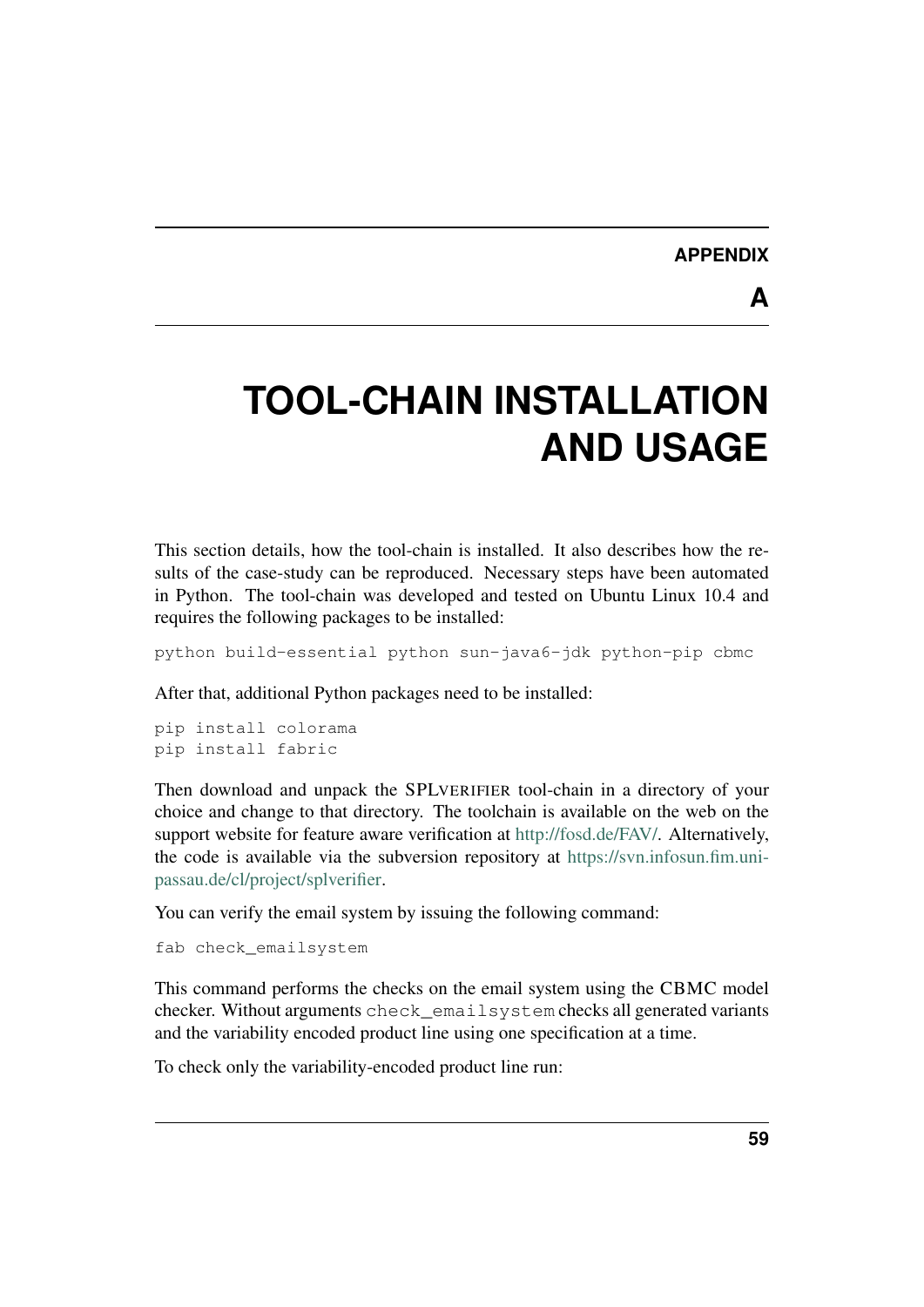fab check\_emailsystem:variants=0,ve=1

To check all variants but not the variability-encoded product line run:

fab check\_emailsystem:variants=1,ve=0

The commands above use scenarios, in which bugs are present. To use the safe scenarios append scenarios=safe to the commands above, e.g. to check the safe scenarios using variability encoding run:

fab check\_emailsystem:variants=0,ve=1,scenarios=safe

To use CPACHECKER instead of CBMC add mc=CPAchecker as a configuration option. The configuration file for CPACHECKER can be specified using the mc\_config option.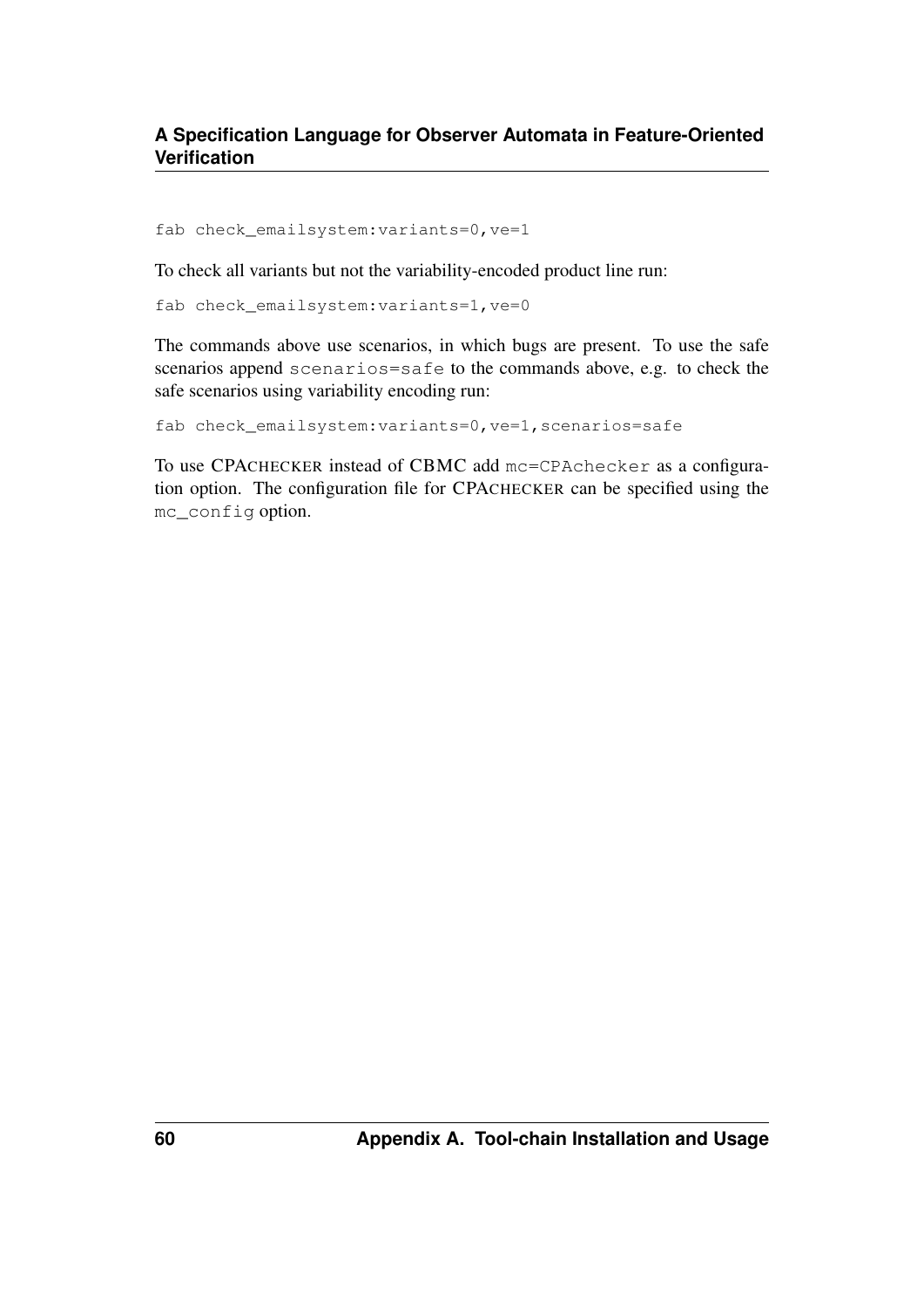# **BIBLIOGRAPHY**

- <span id="page-64-0"></span>[AK2009] Sven Apel and Christian Kästner. An Overview of Feature-Oriented Software Development. In *Journal of Object Technology (JOT)*, Volume 8, Number 5, pages 49-84, 2009.
- <span id="page-64-1"></span>[CKMR2003] Muffy Calder, Mario Kolberg, Evan Magill, and Stephan Reiff-Marganiec. Feature Interaction: A Critical Review and Considered Forecast. *Computer Networks: The International Journal of Computer and Telecommunications Networking*, Volume 41, number 1, pages 115–141, 2003.
- <span id="page-64-2"></span>[Clar1997] Edmund M. Clarke. Model Checking. In *Foundations of Software Technology and Theoretical Computer Science*, volume 1346 of *Lecture Notes in Computer Science*, page 54, Springer 1997.
- <span id="page-64-3"></span>[PSK2009] Hendrik Post and Carsten Sinz and Wolfgang Küchlin. Towards automatic software model checking of thousands of Linux modules — a case study with Avinux. In *Proceedings of Software Testing, Verification & Reliability (STVR)*, pages 155–172. John Wiley & Sons, 2009.
- <span id="page-64-4"></span>[LKF2002] Harry Li and Shriram Krishnamurthi and Kathi Fisler. Verifying Cross-Cutting Features as Open Systems. In *Proceedings of the 10th ACM SIGSOFT symposium on Foundations of software engineering (FSE)*, pages 89–98, ACM, 2002.
- <span id="page-64-6"></span><span id="page-64-5"></span>[ASLK2010] Sven Apel and Wolfgang Scholz and Christian Lengauer and Christian Kästner. Detecting Dependences and Interactions in Feature-Oriented Design. In *Proceedings of the IEEE 21st International Symposium on Software Reliability Engineering (ISSRE)*, pages 161–170, IEEE Computer Society, 2010.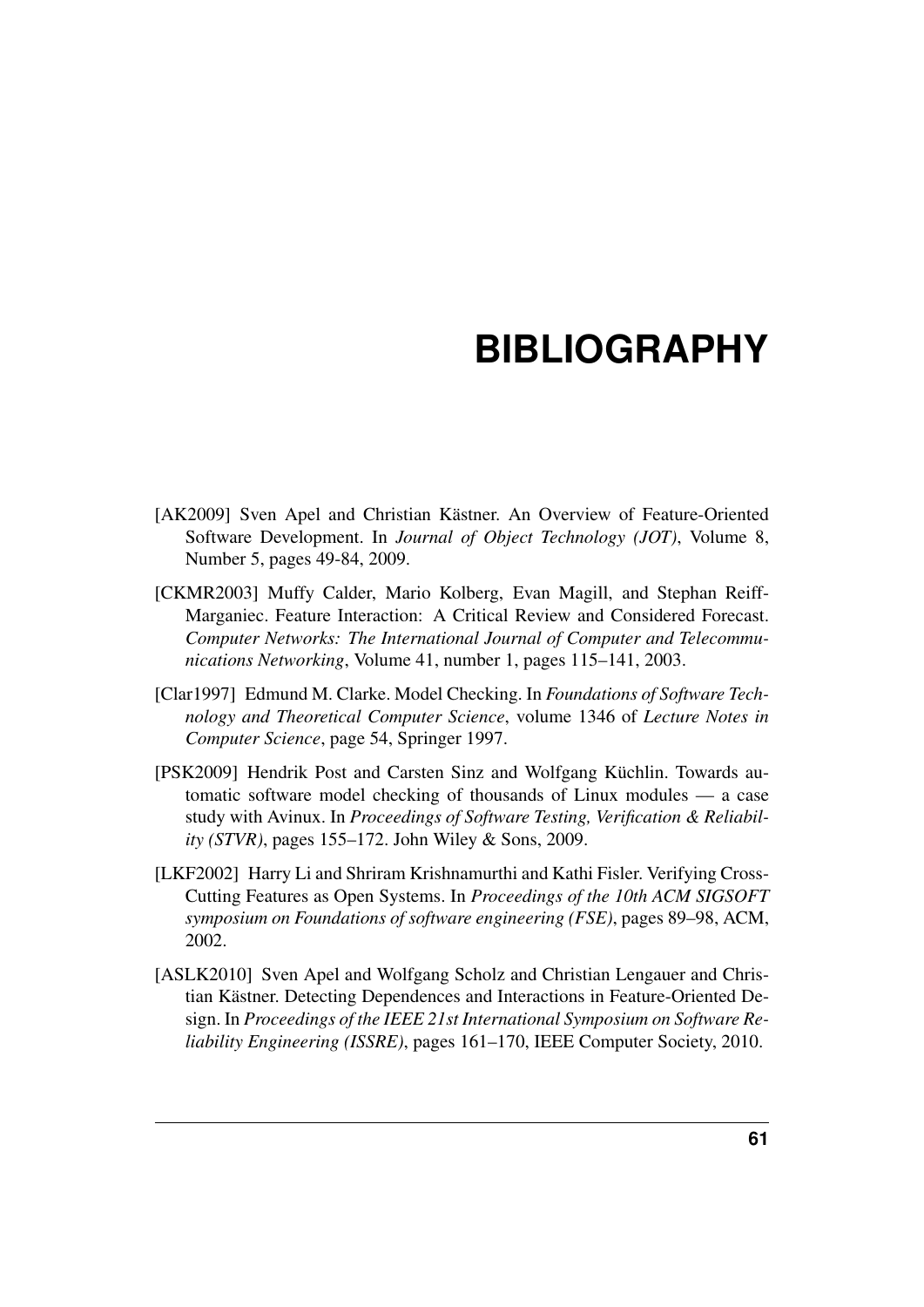- [BCHJM2004] Dirk Beyer and Adam Chlipala and Thomas A. Henzinger and Ranjit Jhala and Rupak Majumdar. The BLAST Query Language for Software Verification. In *Proceedings of the Static Analysis Symposium(SAS)*, volume 3148 of *Lecture Notes in ComputerScience*, pages. 2–18. Springer, 2004.
- <span id="page-65-0"></span>[BRa2002] Thomas Ball and Sriram K. Rajamani. SLIC: A specification language for interface checking (of C). *Tech. Rep. MSR-TR-2001-21*, Microsoft Research, 2002.
- <span id="page-65-1"></span>[PoSi2008] Hendrik Post and Carsten Sinz. Configuration Lifting: Verification meets Software Configuration. In *Proceedings of the 2008 23rd IEEE/ACM International Conference on Automated Software Engineering (ASE)*,pages 347- 350, IEEE Computer Society 2008.
- <span id="page-65-2"></span>[Hall2005] Robert J. Hall. Fundamental Nonmodularity in Electronic Mail. In Au*tomated Software Engineering*, Volume 12, Issue 1, pages 41–79, Springer Netherlands, 2005.
- <span id="page-65-3"></span>[Kaes2007] Christian Kästner. CIDE: Decomposing legacy applications into features. In *Proceedings of the 11th International Software Product Line Conference (SPLC)*, Volume 2(Demonstration), pages 149–150, 2007.
- <span id="page-65-4"></span>[AKL2009] Sven Apel and Christian Kästner and Christian Lengauer. FEATURE-HOUSE: Language-independent, automated software composition. In *Proceedings of the 31th International Conference on Software Engineering (ICSE)*. IEEE Computer Society, May 2009.
- <span id="page-65-5"></span>[Bato2006] Don S. Batory. A tutorial on feature-oriented programming and theA-HEAD Tool Suite. In *Generative and Transformational Techniques in Software Engineering*, volume 4143 of *Lecture Notes in ComputerScience*, pages 3–35. Springer, 2006.
- <span id="page-65-6"></span>[TOHS1999] Peri Tarr and Harold Ossher and William Harrison and Stanley M. Sutton Jr. N Degrees of Separation: Multi-Dimensional Separation of Concerns. In *Proceedings of the 21st international conference on Software engineering (ICSE)*, pages 107–119, ACM 1999.
- <span id="page-65-7"></span>[AL2008] Sven Apel and Christian Lengauer. Superimposition: A languageindependent approach to software composition. In *Proceedings of the ETAPS International Symposium on Software Composition (SC)*, volume 4954 of *Lecture Notes in Computer Science*, pages 20–35, Springer, March 2008.
- <span id="page-65-8"></span>[BK2008] Christel Baier and Joost-Pieter Katoen. Principles of Model Checking (Representation and Mind Series). The MIT Press, 2008.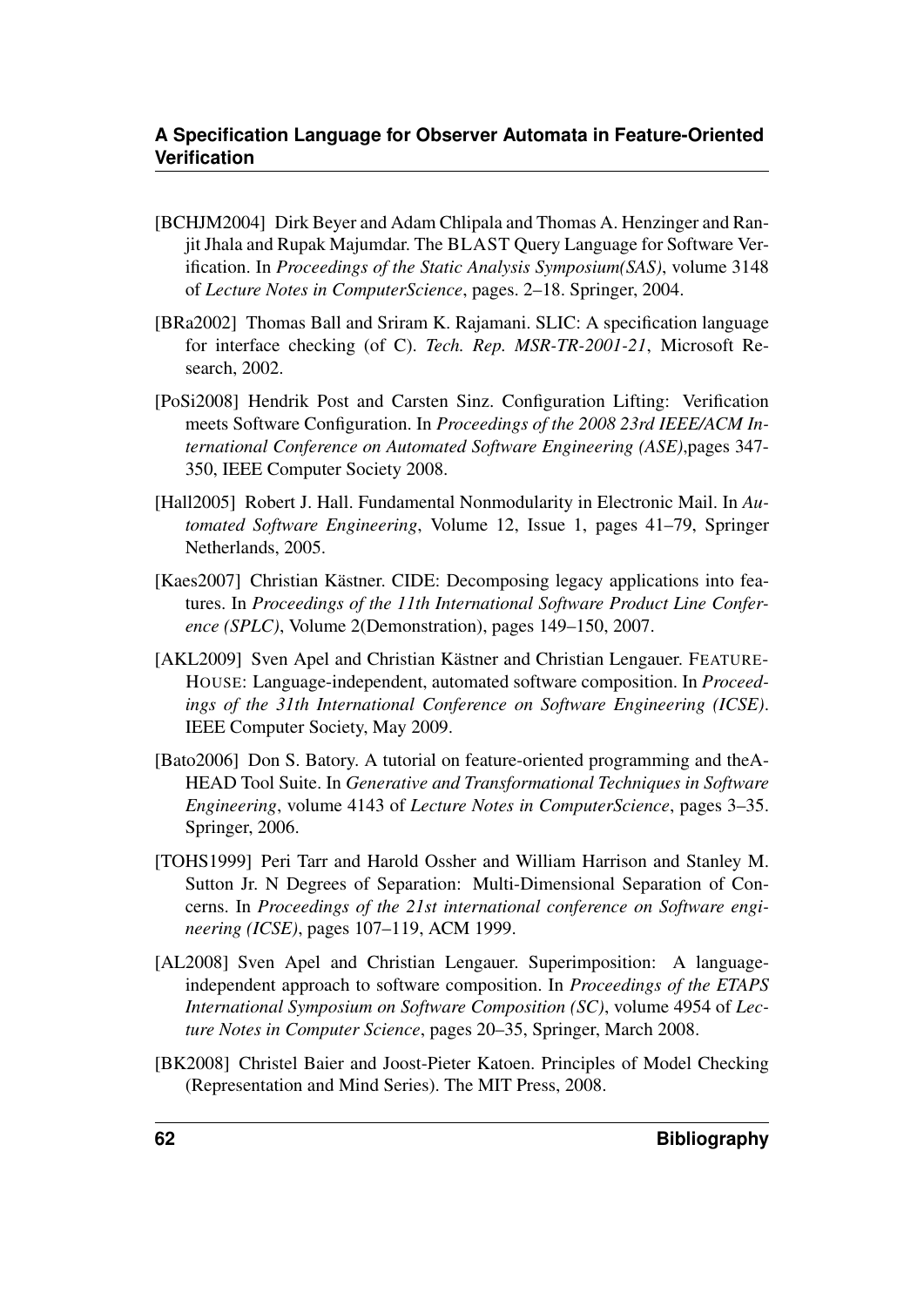- <span id="page-66-0"></span>[Hol1997] Gerard J. Holzmann. The model checker SPIN. In *IEEE Transactions on Software Engineering*, volume 23(5), pages 279–295, IEEE Computer Society, 1997.
- <span id="page-66-1"></span>[BHJM2007] Dirk Beyer and Thomas A. Henzinger and Ranjit Jhala and Rupak Majumdar. The software model checker BLAST: Applications to software engineering. In *International Journal on Software Tools for Technology Transfer (STTT)*, pages 505 — 525, Springer, September 2007.
- <span id="page-66-2"></span>[BK2009] Dirk Beyer and M. Erkan Keremoglu. CPACHECKER: A Tool for Configurable Software Verification. Technical report SFU-CS-2009-02, School of Computing Science (CMPT), Simon Fraser University (SFU), January 2009.
- <span id="page-66-3"></span>[BHT2007] Dirk Beyer and Thomas A. Henzinger and Grégory Théoduloz. Configurable software verification: Concretizing the convergence of model checking and program analysis. In *Proceedings of the 19th international conference on Computer aided verification (CAV07)*, pages 504–518, Springer, 2007.
- <span id="page-66-4"></span>[NPRW2002] George C. Necula and Scott McPeak and Shree P. Rahul and Wesley Weimer. CIL: Intermediate language and tools for analysis and transformation of C programs. In *Proceedings of the International Conference on Compiler Construction (CC)*, volume 2304 of *Lecture Notes in Computer Science*, pages 213–228, Springer, 2002.
- <span id="page-66-6"></span>[BRb2002] Thomas Ball and Sriram K. Rajamani. The SLAM project: Debugging system software via static analysis. In *Proceedings of the 29th ACM SIGPLAN-SIGACT symposium on Principles of programming languages (POPL)*, pages 1–3. ACM, 2002.
- <span id="page-66-5"></span>[CKL2004] Edmund Clarke and Daniel Kroening and Flavio Lerda. A Tool for Checking ANSI-C Programs. In *Tools and Algorithms for the Construction and Analysis of Systems*, volume 2988 of *Lecture Notes in Computer Science*, pages 168–176. Springer, 2004.
- <span id="page-66-9"></span>[ASWB2011] Sven Apel and Hendrik Speidel and Philipp Wendler and Dirk Beyer. Feature-Aware Verification. *under submission*
- <span id="page-66-7"></span>[GJ2008] Michael Gong and Hans-Arno Jacobsen. AspeCt-oriented C Specification (v0.8). Working Technical Draft, Middleware Systems Research Group, January 2008.
- <span id="page-66-8"></span>[KHHKPG01] Gregor Kiczales and Erik Hilsdale and Jim Hugunin and Mik Kersten and Jeffrey Palm and William Griswold. An Overview of AspectJ. In *Pro-*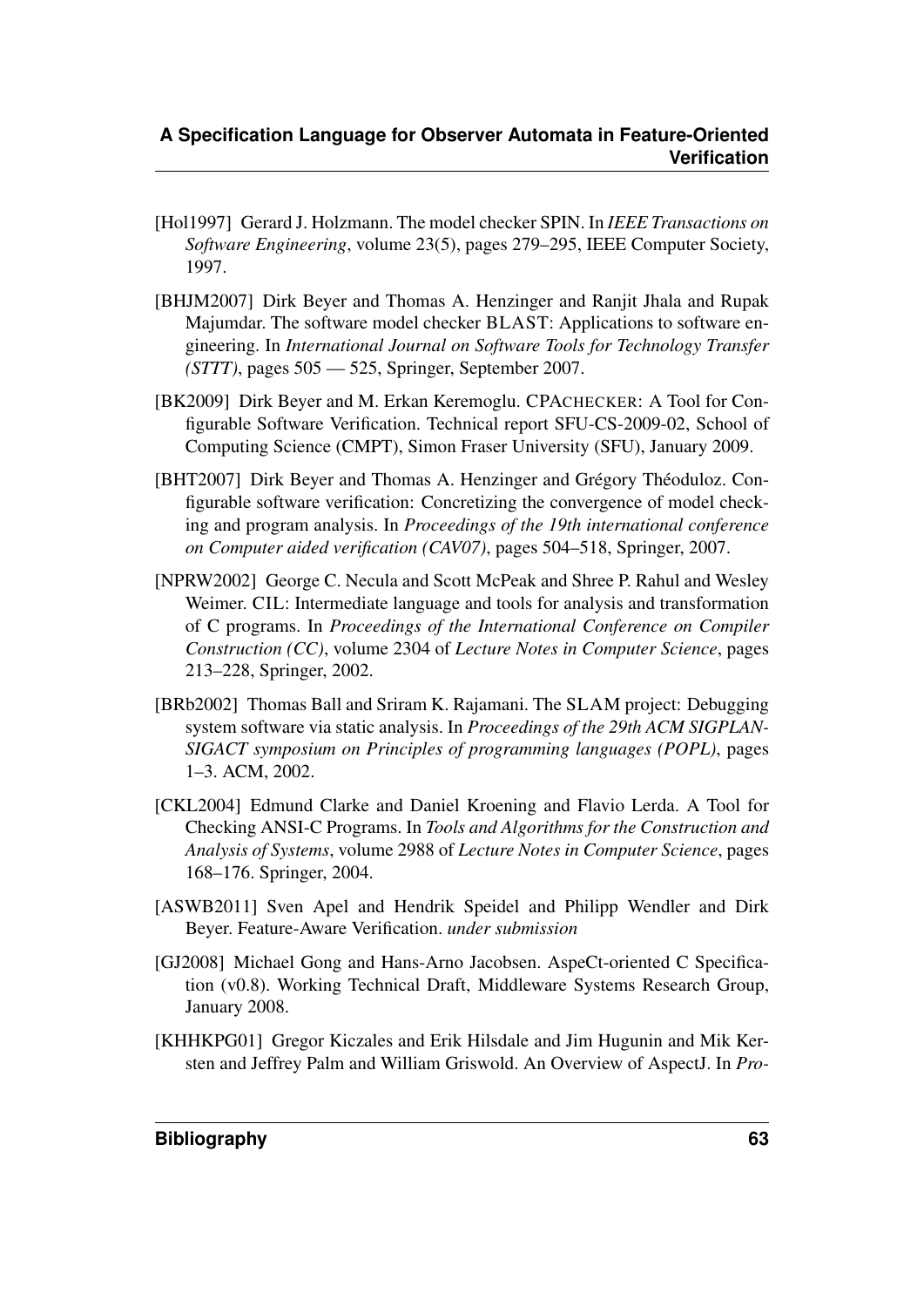*ceedings of ECOOP 2001 — Object-Oriented Programming*, volume 2072 of *Lecture Notes in Computer Science*, pages 327—354. Springer, 2001.

<span id="page-67-0"></span>[P2007] Terence Parr. The Definitive ANTLR Reference: Building Domain-Specific Languages (Pragmatic Programmers). *Pragmatic Bookshelf*, 2007.